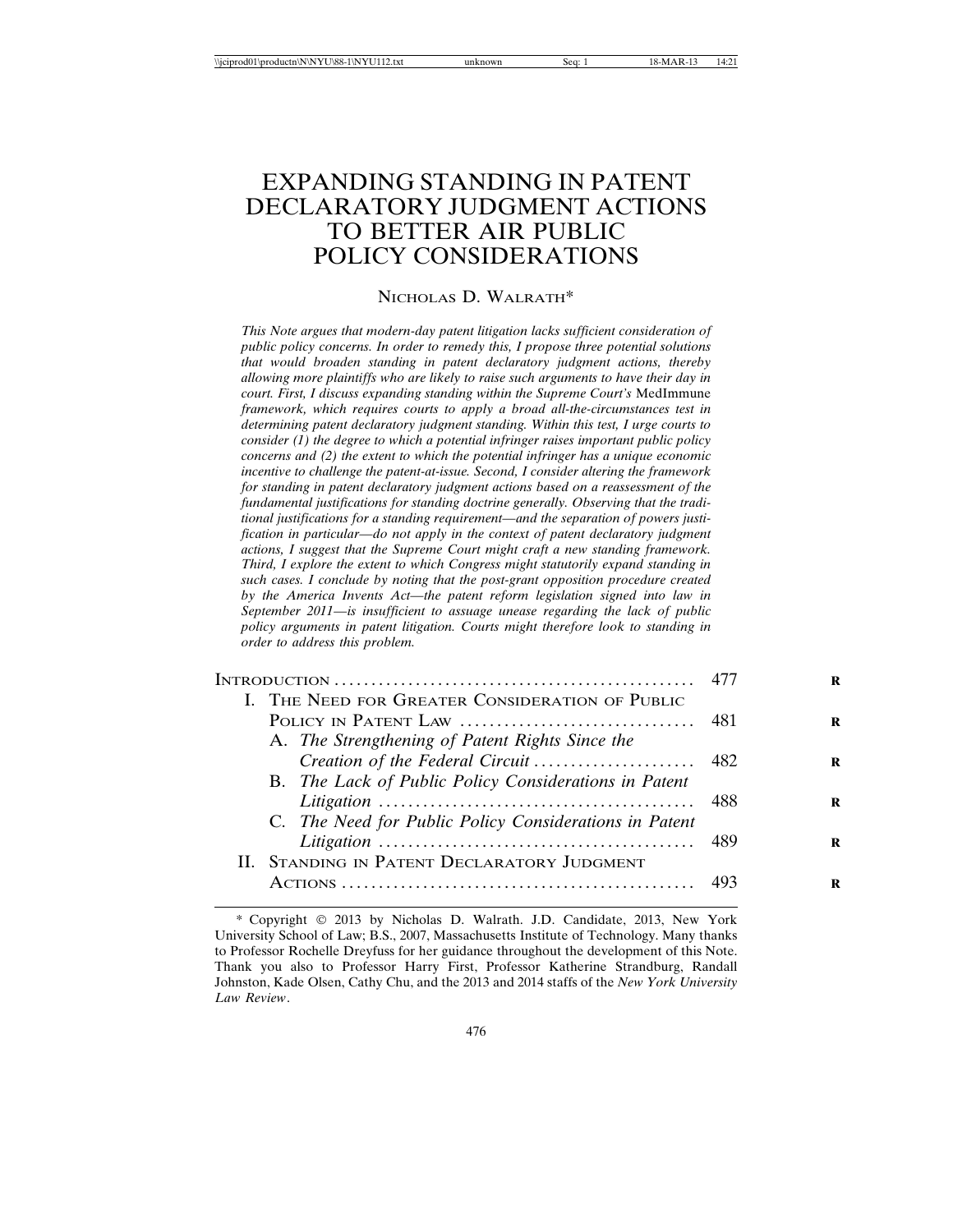| A. Basics of Standing: The Existing Framework      | 493  |
|----------------------------------------------------|------|
| B. Standing in Patent Declaratory Judgment Actions | 494  |
|                                                    | 496  |
| 2. <i>Post-MedImmune Cases</i>                     | -498 |
| III. EXPANDING STANDING IN PATENT DECLARATORY      |      |
|                                                    |      |
| A. Expanding Standing Within the Existing          |      |
|                                                    | 502  |
| B. Expanding Standing by Focusing on Underlying    |      |
|                                                    | 505  |
| C. Congressional Action to Relax Standing in       |      |
|                                                    |      |
|                                                    | 511  |

#### **INTRODUCTION**

Modern-day patent litigation to a large degree consists of lawsuits between two large corporations, both holding a litany of patents.<sup>1</sup> Because each party seeks to maintain the strength of its own patent portfolio, including patents unrelated to the particular case at hand, neither party is likely to raise arguments that might weaken the protection afforded by its patents generally.2 This problem is especially prevalent when, as is oftentimes the case in patent litigation, both parties compete in the same industry and own patents covering similar technologies.3 In such circumstances, a defendant is even less likely to argue for weaker patent protection on public policy or economic grounds for fear that such an argument, if adopted by the court, would

<sup>1</sup> One principal exception is litigation brought by Non-Practicing Entities (NPEs), which do not utilize their patents directly by manufacturing goods or providing services, but rather exploit their patents through litigation and licensing. NPEs, however, have incentives similar to most practicing entities in terms of their desire for strong patent protection because they assert their patents against other companies but are seldom sued for infringement.

<sup>2</sup> Moreover, as Professor Shobita Parthasarathy notes, "[T]he same players—patent lawyers and representatives of major universities and companies—appear over and over again as witnesses at Congressional hearings and as authors of amicus briefs to the courts. These insiders generally agree on the importance of robust and expansive patent rights." Shobita Parthasarathy, *Whose Knowledge? What Values? The Comparative Politics of Patenting Life Forms in the United States and Europe*, 44 POL'Y SCI. 267, 269 (2011).

<sup>3</sup> A major exception in this respect is "Hatch-Waxman" litigation in which a generic pharmaceutical company brings a declaratory judgment action against a branded pharmaceutical company, challenging the validity of a patent covering a branded product. In such litigation, the generic company clearly has an incentive to raise arguments that would weaken pharmaceutical patents as a whole because generic companies generally do not rely on the enforcement of their own pharmaceutical patents. *See, e.g.*, MICHAEL A. CARRIER, INNOVATION FOR THE 21ST CENTURY: HARNESSING THE POWER OF INTELLECTUAL PROPERTY AND ANTITRUST LAW 345–82 (2009).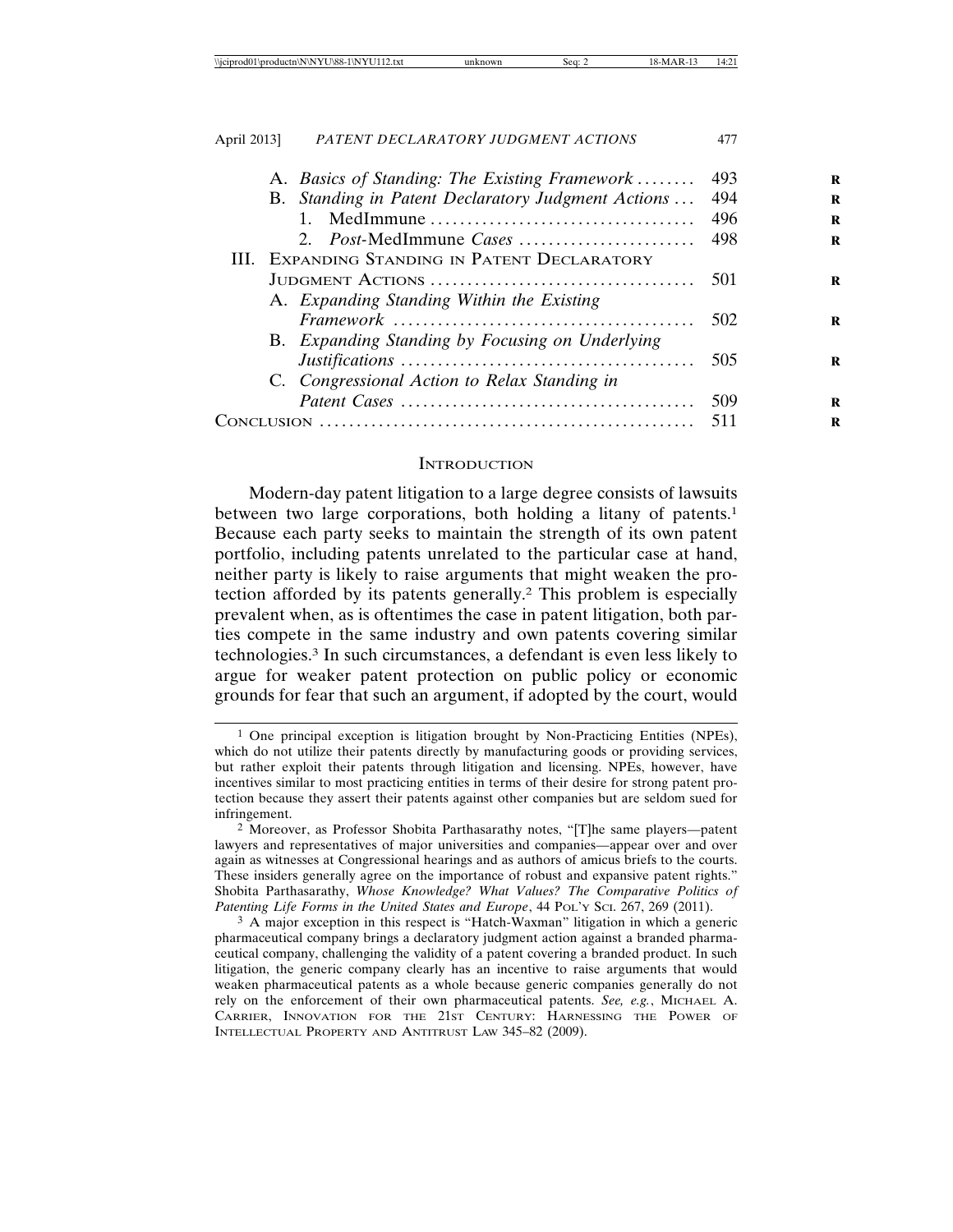weaken its own patent portfolio.4 As a result of this dynamic, as well as the Federal Circuit's reluctance to consider nondoctrinal arguments,<sup>5</sup> public policy concerns<sup>6</sup> are seldom raised in patent litigation, leading to stronger patent protection than may be socially optimal.<sup>7</sup>

Since Congress created the Court of Appeals for the Federal Circuit in 1982 to hear all patent appeals, $\frac{8}{3}$  the protection afforded by patents has undoubtedly increased. Not only have patents been held valid and infringed more frequently since the creation of the Federal Circuit,9 but it has also become easier for a patent holder to obtain an injunction barring an infringer from practicing a patent.10 Moreover, patent damages have increased steadily since the establishment of the Federal Circuit.<sup>11</sup> This is unsurprising given that the Federal Circuit

6 I use the phrase "public policy concerns" in contrast to the technical and doctrinal arguments that pervade patent litigation today. *See infra* Part I.B. As I use the term, public policy concerns include arguments that would support a particular interpretation of the Patent Act, Pub. L. No. 593, 66 Stat. 792 (1952) (codified as amended at 35 U.S.C. §§ 1–376 (2006)), based on the net economic effect of such an interpretation, the degree to which such an interpretation might unnecessarily restrict consumer access to a particular product, the extent to which such an interpretation might hinder or promote future innovation, and so forth.

7 As Professors Dan Burk and Mark Lemley note:

At least three major economic studies in the last five years have suggested that the patent system may actually do more harm than good to innovation, because the assertion and litigation of too many bad patents against companies that make innovative products ends up raising their costs and reducing their innovation more than the existence of those patents spurs new innovation.

DAN L. BURK & MARK A. LEMLEY, THE PATENT CRISIS AND HOW THE COURTS CAN SOLVE IT 30 (2009).

8 Federal Courts Improvement Act of 1982, Pub. L. No. 97-164, 96 Stat. 25 (codified as amended in scattered sections of 28 U.S.C.).

9 *See infra* notes 48–50 and accompanying text (discussing the increase in patent validity determinations).

10 *See infra* notes 55–56 and accompanying text (discussing the strengthening of patent protection).

11 *See* ROBERT PATRICK MERGES & JOHN FITZGERALD DUFFY, PATENT LAW AND POLICY: CASES AND MATERIALS 11 (3d ed. 2002) (explaining that, since the creation of the Federal Circuit, "money damages have soared . . . both on average and in the highestvisibility cases"); *see also infra* notes 57–59 and accompanying text (describing the extent to which patent damages have increased since the creation of the Federal Circuit). This trend, however, may be reversing. *See, e.g.*, ResQNet.com, Inc. v. Lansa, Inc., 594 F.3d 860, 868 (Fed. Cir. 2010) (reversing damages award for "reli[ance] on speculative and unreliable evidence"); Lucent Techs., Inc. v. Gateway Inc., 580 F.3d 1301, 1324 (Fed. Cir. 2009) ("[The damages] award is not supported by substantial evidence and is against the clear weight of the evidence.").

<sup>4</sup> *See* Einer R. Elhauge, *Does Interest Group Theory Justify More Intrusive Judicial Review?*, 101 YALE L.J. 31, 77 (1991) (describing disadvantages of the litigation process and concluding that "[e]ach party may argue only for the policy or rule that is best for it; none may argue for the policy or rule that is best for society").

<sup>5</sup> *See infra* Part I.B (discussing the Federal Circuit's lack of emphasis on policy in issuing decisions).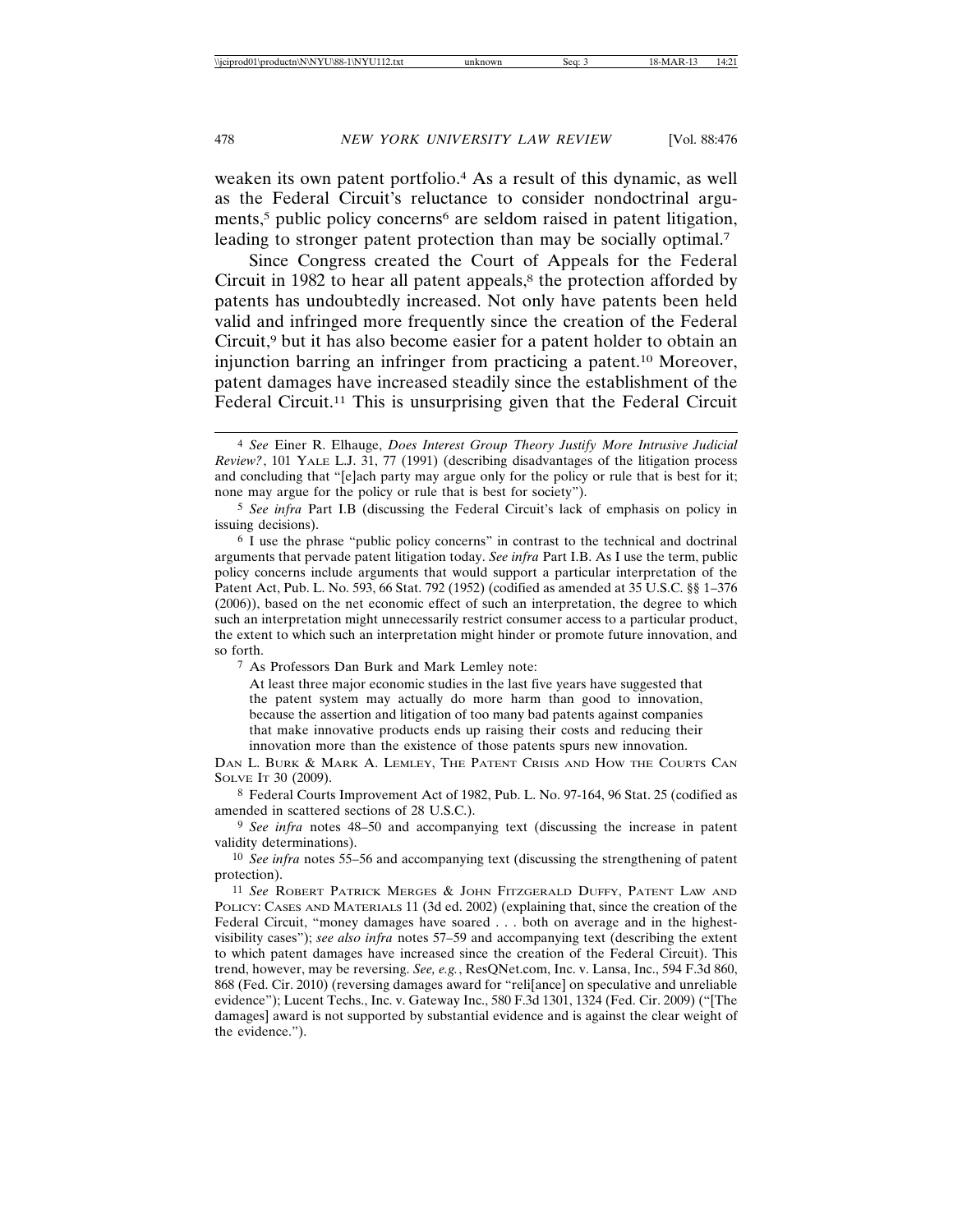was founded, in part, with the goal of enhancing the position of the patent system by strengthening patent rights.12

Still, as Justice Breyer noted in his dissenting opinion in *Laboratory Corp. v. Metabolite Laboratories, Inc.*, "sometimes *too much* patent protection can impede rather than 'promote the Progress of Science and useful Arts.'"13 For this reason, "[p]atent law seeks to avoid the dangers of overprotection"—including the discouragement of research and information exchange, as well as the resulting higher prices and reduced consumer choice—"just as surely as it seeks to avoid the diminished incentive to invent that underprotection can threaten."14 When the vast majority of parties litigating patent disputes have similar incentives to uphold strong patent rights, however, public policy arguments—which often challenge overprotection—may not be sufficiently aired. Thus, modern-day patent law may be viewed as a one-way ratchet, continually tending towards stronger patent protection with only brief excursions limiting patent rights.

Consider, for instance, *Association for Molecular Pathology v. U.S. Patent & Trademark Office* (*Myriad*), in which a group of physicians and medical associations, represented by the American Civil Liberties Union, challenged the validity of Myriad's patents covering two genes associated with breast cancer.15 Because Myriad's patents cover the breast cancer genes themselves, competing diagnostic test companies cannot offer an alternative test that would allow consumers to confirm the results of a test performed by Myriad. At the same time, the lack of competing diagnostic test companies means that there is no clear litigant to challenge the patentability of Myriad's gene patents, even though the validity of these patents is highly suspect.16 Moreover, even if a competing diagnostic test company did

15 689 F.3d 1303, 1309 (Fed. Cir. 2012), *cert. granted sub nom.* Ass'n for Molecular Pathology v. Myriad Genetics, Inc., 133 S. Ct. 694 (2012).

16 The district court in *Myriad* ruled that isolated gene patents are unpatentable. Ass'n for Molecular Pathology v. U.S. Patent & Trademark Office, 702 F. Supp. 2d 181, 238 (S.D.N.Y. 2010). Even though the Federal Circuit eventually reversed this holding, *Myriad*,

<sup>12</sup> MERGES & DUFFY, *supra* note 11, at 11 ("While the Federal Circuit was ostensibly formed strictly to unify patent doctrine, it was no doubt hoped by some (and expected by others) that the new court would make subtle alterations in the doctrinal fabric, with an eye toward enhancing the stature of the patent system.").

<sup>13</sup> 548 U.S. 124, 126 (2006) (Breyer, J., dissenting) (quoting U.S. CONST. art. I, § 8, cl. 8).

<sup>14</sup> *Id.* at 127; *see also* Mayo Collaborative Servs. v. Prometheus Labs., Inc., 132 S. Ct. 1289, 1293 (2012) ("And monopolization of [the basic tools of scientific research] through the grant of a patent might tend to impede innovation more than it would tend to promote it."); Bonito Boats, Inc. v. Thunder Craft Boats, Inc., 489 U.S. 141, 146 (1989) ("The Patent Clause itself reflects a balance between the need to encourage innovation and the avoidance of monopolies which stifle competition without any concomitant advance in the 'Progress of Science and useful Arts.'" (quoting U.S. CONST. art. I, § 8, cl. 8)).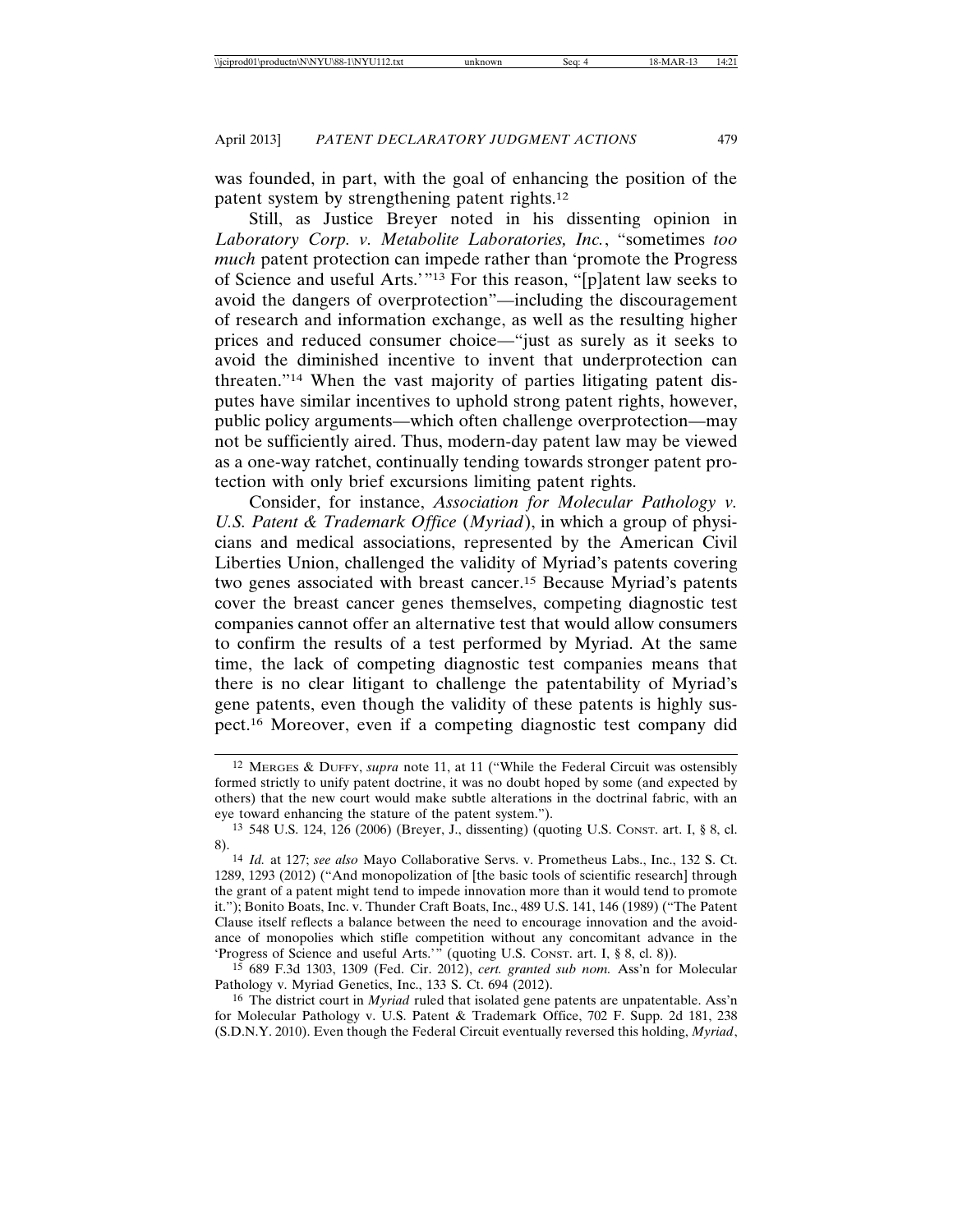exist, it would be unlikely to challenge the patentability of Myriad's gene patents on the grounds that genes as a whole are not patentable subject matter, given the detrimental effect that such arguments might have on its own patent portfolio. Instead, a nontraditional group of challengers—physicians and medical associations who wish to offer competing diagnostic test services to their patients—have challenged Myriad's patents. Unlike competing diagnostic test companies, these plaintiffs do not have an interest in maintaining patent protection for genes generally. They are therefore able to question the validity of Myriad's patents on a wider range of grounds, including a public policy claim that *all* gene patents should be outside of the scope of patentable subject matter allowed by statute.17 However, as I discuss below, if these parties are denied their day in court because they are found to lack standing,18 their novel policy arguments will never have the chance to inform our patent jurisprudence.

Given the degree to which patent protection has increased recently, combined with the lack of public policy considerations in modern-day patent litigation that would tend to serve as a counterbalance for overprotection, I suggest three avenues through which we might expand standing in patent declaratory judgment actions in order to increase the prevalence of such arguments.19 In Part I of this Note, I describe the dearth of public policy arguments in patent litigation. In Part II, I discuss the current framework for determining whether a potential patent infringer has standing to bring a declaratory judgment action—a framework that tends to exclude the potential infringers who are most likely to raise public policy concerns. As discussed in greater detail below,20 patent declaratory judgment actions are suits in

<sup>689</sup> F.3d at 1333, the Federal Circuit's opinion was highly fractured, with Judges Lourie and Moore finding isolated genes to be patentable on different grounds, *id.* at 1337 (Moore, J., concurring in part), and Judge Bryson dissenting, *id.* at 1348 (Bryson, J., concurring in part and dissenting in part).

<sup>&</sup>lt;sup>17</sup> Section 101 of the Patent Act defines the scope of patentable subject matter, or what type of "stuff" qualifies for patent protection in the first instance, before considering the statutory requirements of novelty, nonobviousness, and utility. 35 U.S.C. § 101 (2006).

<sup>18</sup> For a discussion of standing in *Myriad*, see *infra* notes 136–42 and accompanying text.

<sup>19</sup> Although I discuss the need to further incorporate public policy concerns in patent jurisprudence in Part I, the exact extent to which these concerns should play a role in patent jurisprudence is a far more difficult question, which I do not seek to answer. Rather, I contend that a mechanism must be created through which these concerns may be addressed. Once a mechanism is in place, courts may adjust the exact role that such concerns play.

<sup>20</sup> *See infra* Part II.B (describing patent declaratory judgment actions).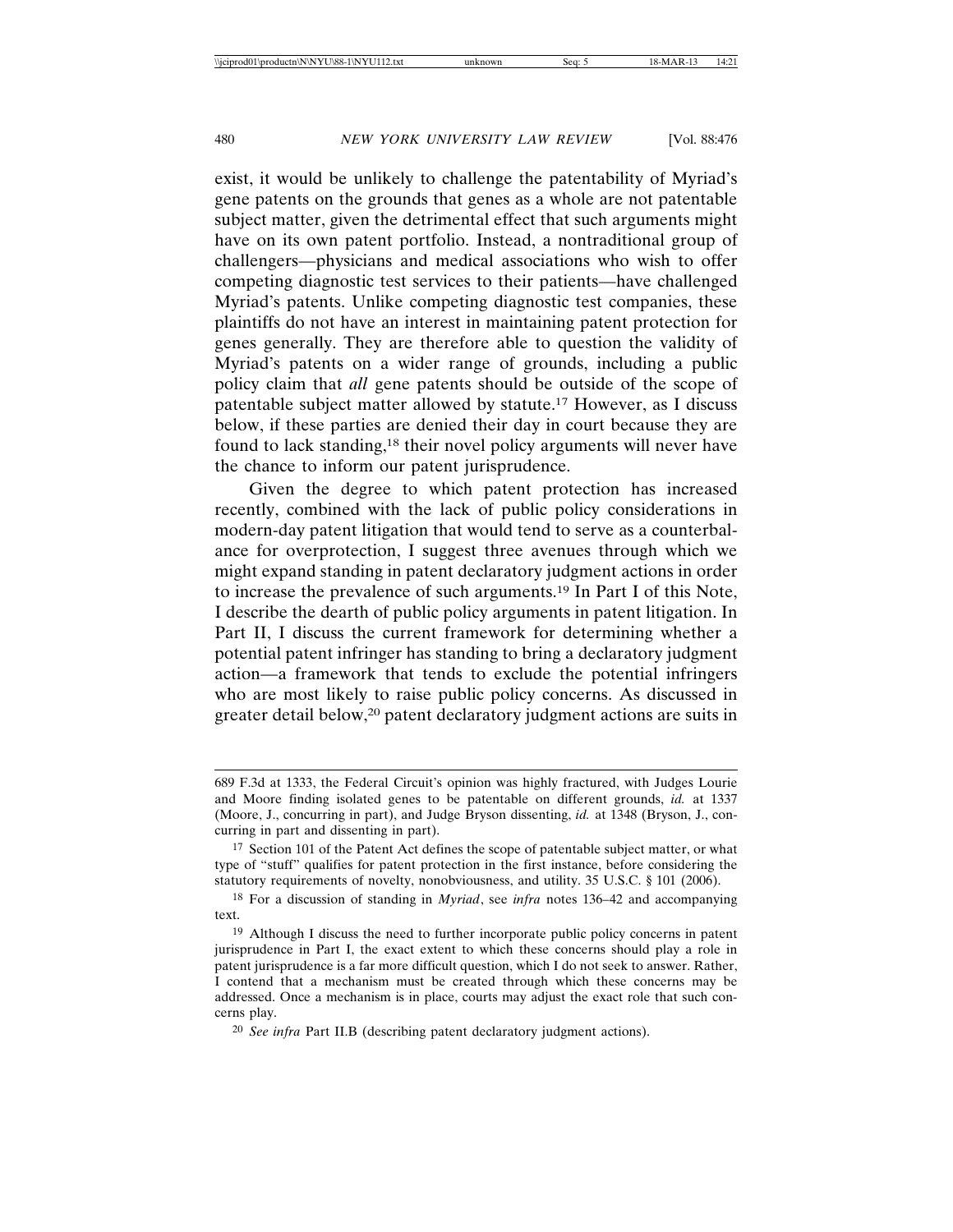which a potential patent infringer<sup>21</sup> sues the patent holder claiming that it is not liable for patent infringement. Although declaratory judgment actions are raised primarily as counterclaims to patent infringement suits, potential infringers may also bring a declaratory judgment action before an infringement suit has been filed. Such actions allow a potential infringer to reduce the uncertainty of operating with a possible patent infringement suit hanging over its head.

Next, in Part III.A, I consider expanding standing doctrine within the existing framework for patent declaratory judgment actions, increasing the potential for public policy concerns to be raised in patent litigation. More radically, in Part III.B, I argue that courts should reconsider the existing framework for patent declaratory judgment standing because the fundamental justifications for the standing requirement do not apply with particular force in patent cases. In Part III.C, I discuss the possibility that Congress could statutorily broaden patent declaratory judgment standing. Finally, I conclude by considering whether the America Invents Act's post-grant opposition procedures,<sup>22</sup> which allow parties to challenge the issuance of a patent after it has been granted by the Patent and Trademark Office (PTO), might assuage concerns regarding the need to broaden standing in patent cases.

### I

# THE NEED FOR GREATER CONSIDERATION OF PUBLIC POLICY IN PATENT LAW

To justify broadening patent declaratory judgment standing, I first discuss the need for greater consideration of public policy arguments in patent litigation. In Part I.A, I briefly consider the extent to which the creation of the Federal Circuit has increased patent protection. Next, in Part I.B, I discuss the degree to which Federal Circuit jurisprudence historically has considered public policy concerns. Finally, in Part I.C, I argue that Supreme Court precedent supports the proposition that courts ought to consider public policy considerations more often in the patent context.

<sup>21</sup> As I use the phrase, "potential infringer" refers to patent declaratory judgment plaintiffs—individuals who bring patent declaratory judgment actions against patent holders seeking a judicial finding of noninfringement or patent invalidity.

<sup>22</sup> Leahy-Smith America Invents Act (AIA), Pub. L. No. 112-29, 125 Stat. 284 (2011) (to be codified in scattered sections of 35 U.S.C.).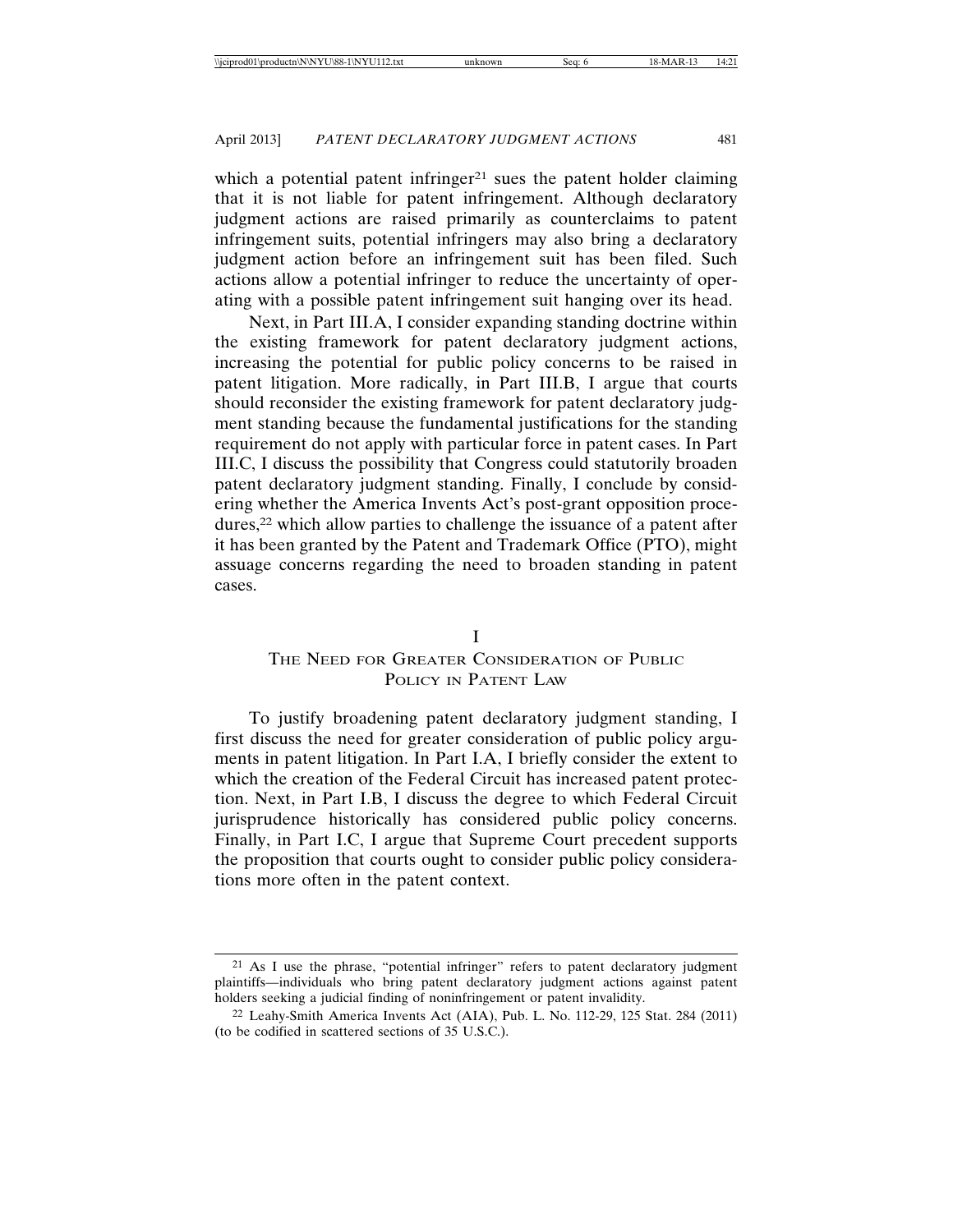## *A. The Strengthening of Patent Rights Since the Creation of the Federal Circuit*

The Court of Appeals for the Federal Circuit was created in 1982, in part to hear all patent appeals.23 In creating a single appellate court for patent cases, Congress hoped to reduce the variability of patent decisions between circuits, increase the manageability and quality of patent rulings, and decrease the potential for forum shopping.24 In many respects, the Federal Circuit has been a great success.<sup>25</sup> As Professor Robert Merges puts it, "The Federal Circuit has increased the stability and predictability of patent doctrine, to the benefit of innovative private firms."26 Moreover, appellate-level forum shopping has largely decreased.27 Still, though Congress intended to strengthen the patent system,28 many scholars have argued that patent protection has become too strong.29

In the three decades since the creation of the Federal Circuit, the protection afforded by patents has increased in several profound ways.30 First, the scope of patentable subject matter under section 101 of the Patent Act—or what type of "stuff" qualifies for patent protection in the first place even before considering the statutory requirements of novelty, nonobviousness, and utility<sup>31</sup>—has grown

<sup>23</sup> 28 U.S.C. § 1295 (2006).

<sup>24</sup> *See* Rochelle Cooper Dreyfuss, *In Search of Institutional Identity: The Federal Circuit Comes of Age*, 23 BERKELEY TECH. L.J. 787, 787–88 (2008).

<sup>25</sup> Indeed, Professor Rochelle Dreyfuss notes that "[t]he Federal Circuit has, rightly, become a template for nations around the globe" and "the successes of the Federal Circuit have attracted considerable new interest in specialization." Rochelle Cooper Dreyfuss, *The Federal Circuit: A Continuing Experiment in Specialization*, 54 CASE W. RES. L. REV. 769, 771 (2004).

<sup>26</sup> Robert P. Merges, *Commercial Success and Patent Standards: Economic Perspectives on Innovation*, 76 CALIF. L. REV. 805, 806 (1988); *see also* Dreyfuss, *supra* note 25, at 771 ("[T]he court has very clearly used its special position to focus considerable thought on key patent law issues, such as standards of obviousness and claim interpretation.").

<sup>27</sup> Rochelle Cooper Dreyfuss, *The Federal Circuit as an Institution: What Ought We to Expect?*, 43 LOY. L.A. L. REV. 827, 829 (2010); Kimberly A. Moore, *Forum Shopping in Patent Cases: Does Geographic Choice Affect Innovation?*, 79 N.C. L. REV. 889, 937 (2001).

<sup>28</sup> *See* MERGES & DUFFY, *supra* note 11, at 11 (noting that the idea of a unified court of appeals for patent cases "was proposed as a way to return patents to a more central position in the commercial world").

<sup>29</sup> *See* BURK & LEMLEY, *supra* note 7, at 3 ("The consensus in favor of strong patent protection that has existed since the 1982 creation of the Federal Circuit . . . has broken down.").

<sup>30</sup> *See, e.g.*, ADAM B. JAFFE & JOSH LERNER, INNOVATION AND ITS DISCONTENTS 104 (2004) (explaining that over the decade since the Federal Circuit's creation, "in case after case, the court significantly broadened patent holders' rights").

<sup>31</sup> 35 U.S.C. § 101 (2006). The requirements of novelty, nonobviousness, and utility stem from 35 U.S.C. §§ 102, 103, and 112, respectively.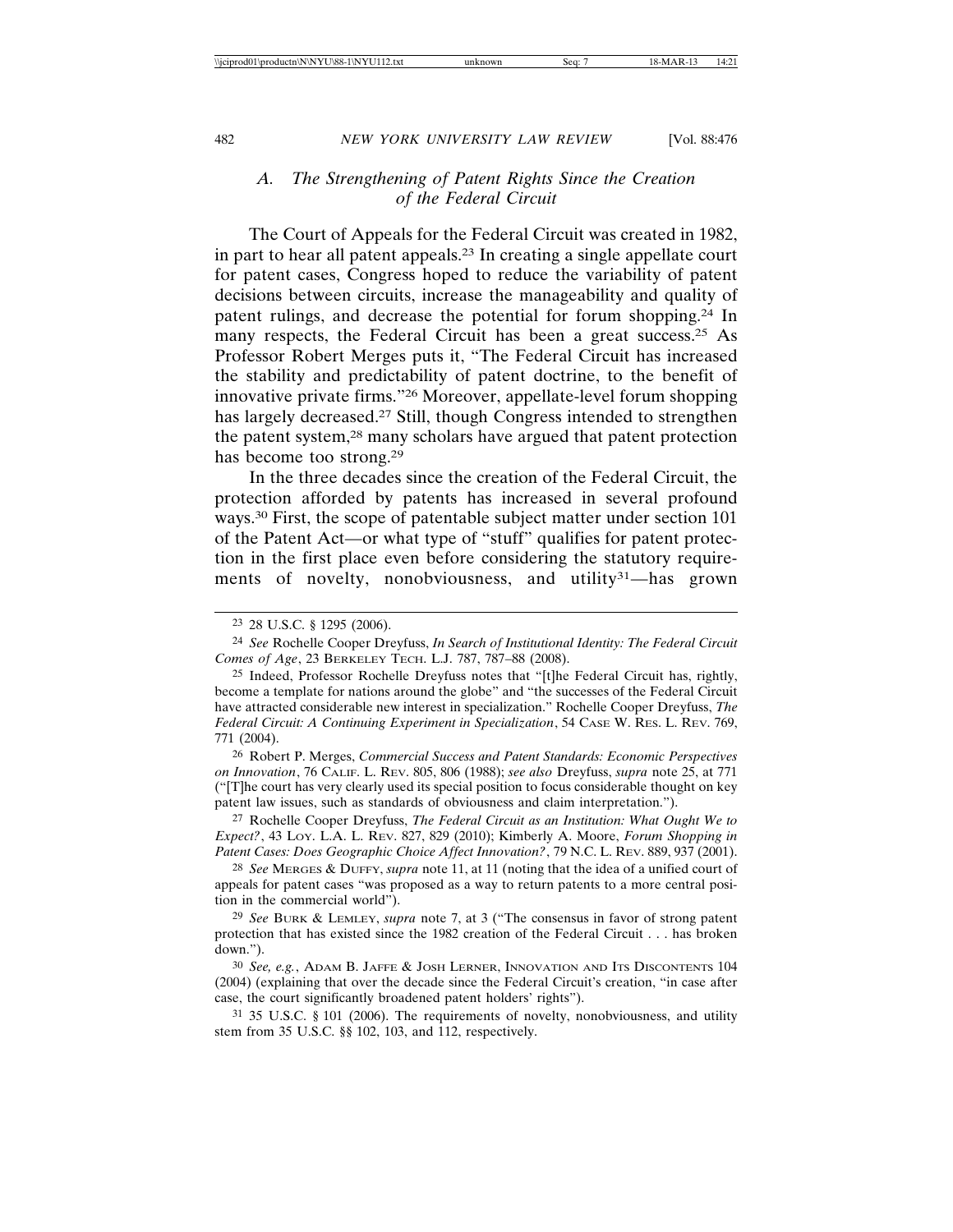significantly.<sup>32</sup> In particular, patentable subject matter has been broadened by a series of decisions holding that man-made living organisms,<sup>33</sup> software,<sup>34</sup> "business methods,"<sup>35</sup> and isolated genes<sup>36</sup> are all potentially patentable.37 At the same time, the patenting of research tools (inventions used in research that do not have an independent commercial use) and other "upstream"38 technologies has skyrocketed, to the dismay of many scholars.39 In particular, Professors Michael Heller and Rebecca Eisenberg have called attention to the danger of patenting upstream technologies, describing the "tragedy of the anticommons" in which multiple, overlapping patents on upstream technologies deter downstream innovation.40

33 Diamond v. Chakrabarty, 447 U.S. 303, 309 (1980) (holding that "respondent's micro-organism plainly qualifies as patentable subject matter").

34 Diamond v. Diehr, 450 U.S. 175, 187 (1981) (holding that "a claim drawn to subject matter otherwise statutory does not become nonstatutory simply because it uses a mathematical formula, computer program, or digital computer").

35 Bilski v. Kappos, 130 S. Ct. 3218, 3229 (2010) ("[T]he Patent Act leaves open the possibility that there are at least some processes that can be fairly described as business methods that are within patentable subject matter . . . ."); State St. Bank & Trust Co. v. Signature Fin. Grp., Inc., 149 F.3d 1368, 1375 (Fed. Cir. 1998) ("Since the 1952 Patent Act, business methods have been, and should have been, subject to the same legal requirements for patentability as applied to any other process or method.").

36 Ass'n for Molecular Pathology v. U.S. Patent & Trademark Office (*Myriad*), 689 F.3d 1303, 1309 ("On the merits, we reverse the district court's decision that Myriad's composition claims to 'isolated' DNA molecules cover patent-ineligible products of nature . . . ."), *cert. granted sub nom.* Ass'n for Molecular Pathology v. Myriad Genetics, Inc., 133 S. Ct. 694 (2012).

37 As Professor Kara Swanson argues, this "US-led expansion in patentable subject matter . . . has changed the configuration of world-wide agribusiness and arguably also the trajectory of medical research and health care, with negative consequences for public health and distributive justice." Kara W. Swanson, *Patents, Politics and Abortion*, *in* INTELLECTUAL PROPERTY LAW IN CONTEXT: LAW AND SOCIETY PERSPECTIVES ON IP (William T. Gallagher & Debora J. Halbert eds., forthcoming 2013) (manuscript at 33), *available at* http://www.law.nyu.edu/ecm\_dlv4/groups/public/@nyu\_law\_website\_\_ engelberg\_center\_on\_innovation\_law\_and\_policy/documents/documents/ecm\_pro\_071610. pdf.

38 The concept of "upstream" versus "downstream" technologies is used widely in the literature on intellectual property law. Upstream technologies are more closely related to basic research, whereas downstream technologies are more closely related to commercially realizable products.

39 *See* CARRIER, *supra* note 3, at 253 (noting that many scholars have lamented this development).

40 Michael A. Heller & Rebecca S. Eisenberg, *Can Patents Deter Innovation? The Anticommons in Biomedical Research*, 280 SCI. 698, 699 (1998). The *Myriad* case,

<sup>32</sup> CARRIER, *supra* note 3, at 206 ("In the 1980s and 1990s, courts dramatically expanded the range of patentable subject matter by holding that inventions related to biotechnology, computer software, and methods for doing business were all potentially patentable."). *But see, e.g.*, Mayo Collaborative Servs. v. Prometheus Labs., Inc., 132 S. Ct. 1289, 1297 (2012) (holding that a process reciting a law of nature is not patentable "unless that process has additional features that provide practical assurance that the process is more than a drafting effort designed to monopolize the law of nature itself").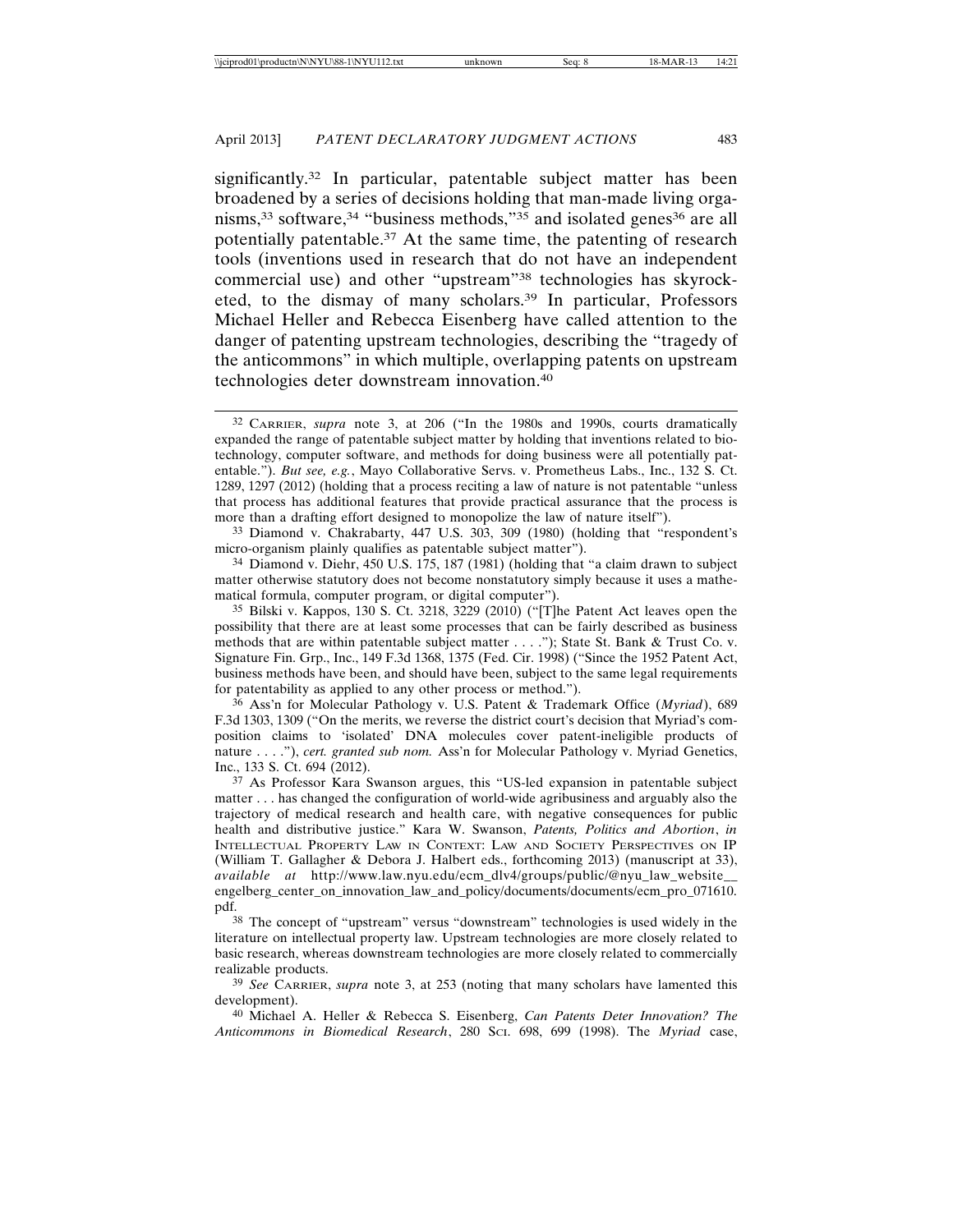While the patenting of upstream technologies has increased over the past three decades, the Federal Circuit simultaneously has increased the protection afforded to patents by limiting the scope of the "experimental use" defense.41 The experimental use defense has its roots in the 1813 case *Whittemore v. Cutter*. 42 Historically, the defense has been used by researchers who employed a patented invention in the course of their research. For much of the twentieth century, the defense protected accused infringers who used a patented product in a "noncommercial" way.43 For example, in *Ruth v. Stearns-Roger Manufacturing Co.*, a district court ruled that using a patented invention solely for experimental purposes without a desire to make a profit was a defense against patent infringement.44 Since the creation of the Federal Circuit, however, the experimental use defense has been narrowed to the extent that it no longer has much practical import in modern patent litigation.45 Indeed, in 2002, the Federal Circuit ruled in *Madey v. Duke University* that:

[R]egardless of whether a particular institution or entity is engaged in an endeavor for commercial gain, so long as the act is in furtherance of the alleged infringer's legitimate business and is *not solely for amusement, to satisfy idle curiosity, or for strictly philosophical inquiry*, the act does not qualify for the *very narrow and strictly limited* experimental use defense.<sup>46</sup>

described in detail *infra* Parts II.B and III.A, provides a striking example of the dangers inherent in allowing patents on such upstream technologies. *Myriad*, 689 F.3d 1303. Because Myriad owns patents covering the *BRCA1* and *BRCA2* cancer genes—upstream inventions—potential competitors are foreclosed from creating competing diagnostic tools using these genes—downstream applications. As a result, patients are denied access to secondary, confirmatory tests.

41 CARRIER, *supra* note 3, at 253 ("[I]n the past two decades, the Federal Circuit has scaled back the [experimental use] defense."). For a more complete discussion of the history of the experimental use defense, see *id.* at 257–60.

42 29 F. Cas. 1120, 1121 (C.C.D. Mass. 1813) (No. 17,600) ("[I]t could never have been the intention of the legislature to punish a man who constructed such a machine merely for philosophical experiments . . . .").

43 *See* CARRIER, *supra* note 3, at 258 ("In three cases in the mid-20th century, for example, courts found that the defense applied where the defendant engaged in noncommercial use of patented technology."); Katherine J. Strandburg, *What Does the Public Get? Experimental Use and the Patent Bargain*, 2004 WIS. L. REV. 81, 96 (describing the history of the experimental use defense for "noncommercial" uses).

44 13 F. Supp. 697, 713 (D. Colo. 1935), *rev'd on other grounds*, 87 F.2d 35 (10th Cir. 1936).

45 *See* CARRIER, *supra* note 3, at 260 ("In short, courts have whittled down the experimental use defense to the point that it does not cover university researchers or those attempting to avoid infringement by using a patent to design around it. For all intents and purposes, researchers cannot lawfully rely on the defense.").

46 307 F.3d 1351, 1362 (Fed. Cir. 2002) (emphases added).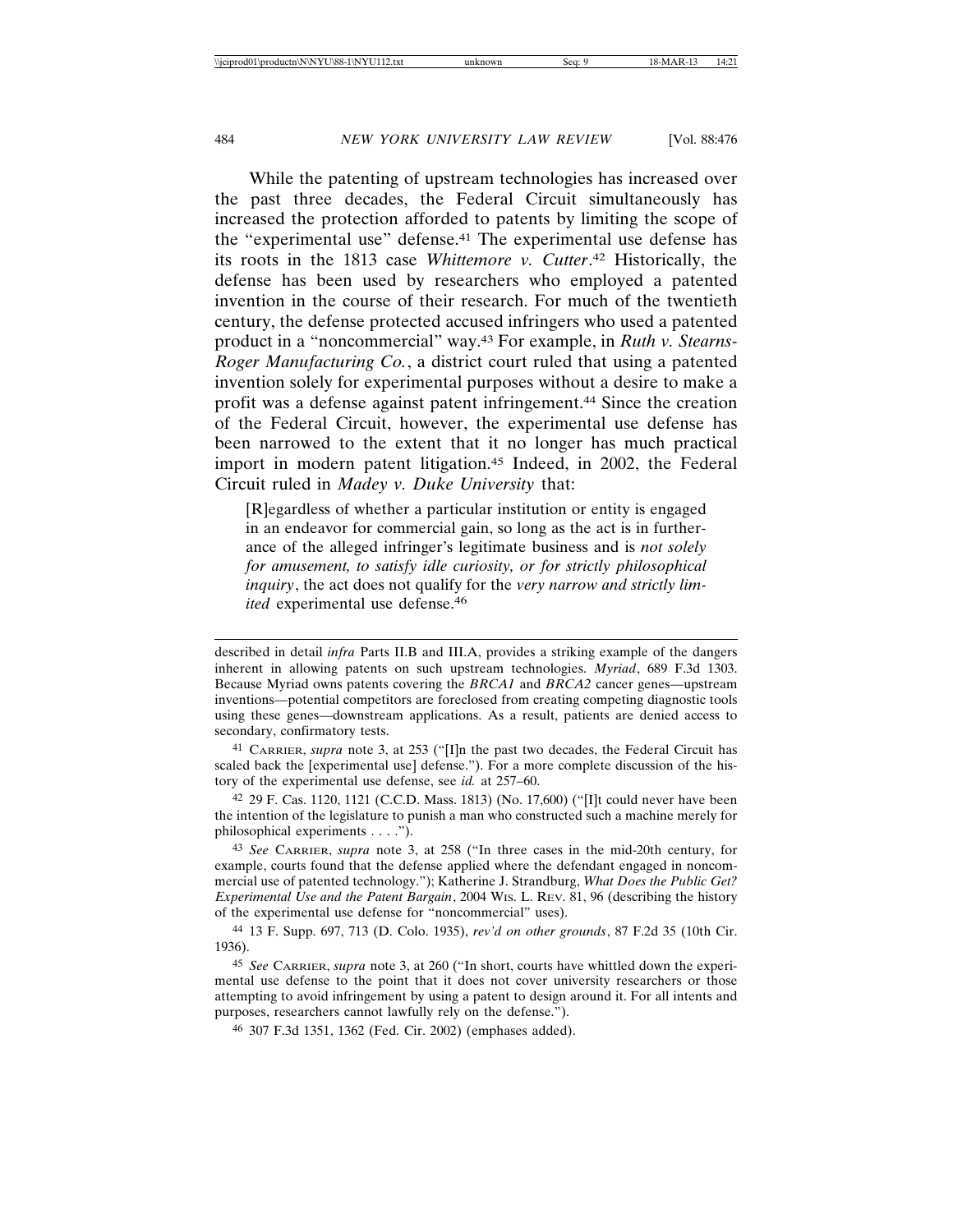As a result, the Federal Circuit has extended patent protection to cover all but the most "idle" experimental uses of a patented product, potentially curtailing research by universities and competitors who would require use of the patented invention as a research tool.<sup>47</sup>

Just as patentable subject matter has been broadened and the experimental use defense has been narrowed, patents have also been held valid and infringed more frequently since the creation of the Federal Circuit.48 In one study, which analyzed three hundred final validity determinations by district courts and the Federal Circuit between 1989 and 1996, Professors John Allison and Mark Lemley found that patents were held valid fifty-four percent of the time, compared to a thirty-five percent validity rate before the Federal Circuit was created.49 Similarly, Professors Adam Jaffe and Josh Lerner note that the Federal Circuit has been significantly more likely to uphold a finding that a patent is both valid and infringed than its predecessors:

Whereas the circuit courts had affirmed 62 percent of district-court findings of patent infringement in the three decades before the creation of the [Federal Circuit], the [Federal Circuit] in its first eight years affirmed 90 percent of such decisions. On the other hand, when the district court had found that a patent was invalid or not infringed—thereby denying the [patent holder] enforcement of the patent—the circuits had reversed only 12 percent of the cases. In the first eight years of the Federal Circuit, 28 percent of these cases were reversed.50

One principal factor explaining the increase in patent validity determinations may be the Federal Circuit's heightened standard for holding a patent invalid for obviousness. Section 103 of the Patent Act

48 MERGES & DUFFY, *supra* note 11, at 11; *see also* Kenneth W. Dam, *The Economic Underpinnings of Patent Law*, 23 J. LEGAL STUD. 247, 270 (1994) ("Today the unchallenged leadership of the Federal Circuit, as the highest patent court of the land, has led not only to greater respect for patents and a higher percentage of validity judgments in favor of [patent holders] but also less of a gunslinging attitude toward patent issues.").

49 John R. Allison & Mark A. Lemley, *Empirical Evidence on the Validity of Litigated Patents*, 26 AIPLA Q.J. 185, 205–06 (1998); *see also* JAFFE & LERNER, *supra* note 30, at 106 ("Prior to the creation of the [Federal Circuit], about 30 percent of the patents were found to be valid and infringed at the district court level. After the creation of the [Federal Circuit], the percentage of awards upheld rose to over 55 percent.").

50 JAFFE & LERNER, *supra* note 30, at 104–05.

<sup>47</sup> *But see* John P. Walsh et al., *Effects of Research Tool Patents and Licensing on Biomedical Innovation*, *in* PATENTS IN THE KNOWLEDGE-BASED ECONOMY 285, 285 (Wesley M. Cohen & Stephen A. Merrill eds., 2003) ("We also find little evidence that university research has been impeded by concerns about patents on research tools."); Amy Yancey & C. Neal Stewart, Jr., *Are University Researchers at Risk for Patent Infringement?*, 25 NATURE BIOTECHNOLOGY 1225, 1225 (2007) (claiming that "[a]cademic researchers have regularly ignored patents on key technologies as a strategy to maneuver around patent thickets and freedom-to-operate issues").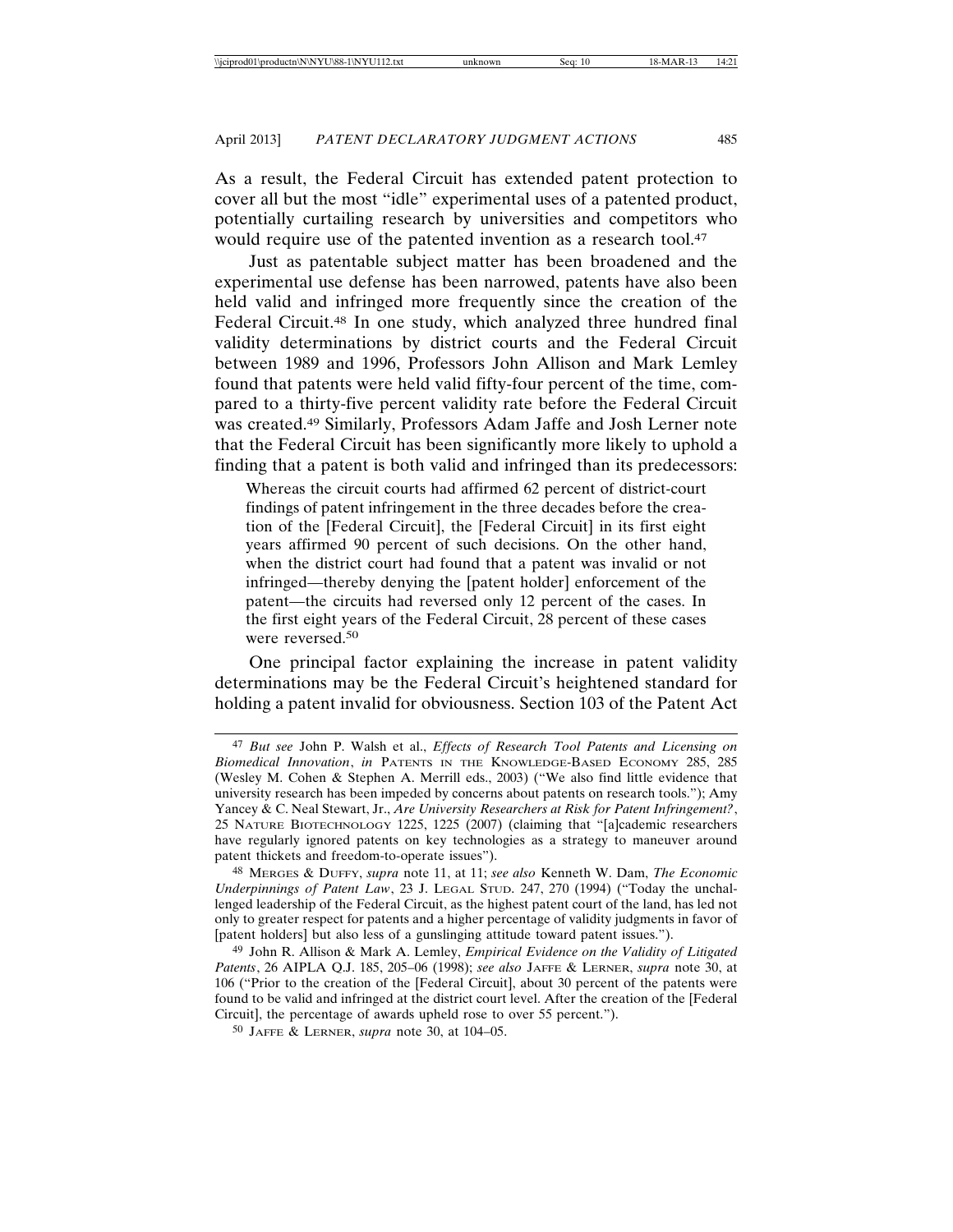requires an invention to be "nonobvious" in order to qualify for patent protection.51 For a time, the Federal Circuit required a specific "teaching, suggestion, or motivation" to combine aspects from two pieces of "prior art"—prior disclosures such as patents and publications—when assessing an invention's obviousness.52 This heightened standard for finding a patent invalid for obviousness made it easier for patent holders to protect their patents from validity challenges, bolstering patent holders' rights. The Supreme Court subsequently rejected the Federal Circuit's rigid application of its "teaching, suggestion, or motivation" test, thereby easing the required showing by defendants to prove a patent invalid for obviousness.53 However, the extent to which this ruling has truly eased the burden on patent infringement defendants has yet to be seen.<sup>54</sup>

Finally, patent protection has been strengthened since the creation of the Federal Circuit in the sense that patent damages have escalated and injunctive relief has become routine, increasing both the deterrent effect of patents and the incentives for patent holders to litigate.55 For the first twenty-five years of the Federal Circuit's

 $52$  That is, if a challenger argued that a patent were obvious by taking one particular aspect of an invention from one piece of prior art and another aspect of the invention from another piece of prior art, the Federal Circuit required that there be a specific "teaching, suggestion, or motivation" in the prior art to make the combination. *See, e.g.*, Teleflex, Inc. v. KSR Int'l Co., 119 F. App'x 282, 285 (Fed. Cir. 2005) ("When obviousness is based on the teachings of multiple prior art references, the movant must also establish some 'suggestion, teaching, or motivation' that would have led a person of ordinary skill in the art to combine the relevant prior art teachings in the manner claimed." (citing Tec Air, Inc. v. Denso Mfg. Mich*.*, 192 F.3d 1353, 1359–60 (Fed. Cir. 1999), and Pro-Mold & Tool Co. v. Great Lakes Plastics, Inc*.*, 75 F.3d 1568, 1572 (Fed. Cir. 1996))), *rev'd*, 550 U.S. 398 (2007). 53 KSR Int'l Co. v. Teleflex, Inc., 550 U.S. 398, 415–22 (2007).

54 Another possible explanation for the increase in patents being found valid since the creation of the Federal Circuit may be the Federal Circuit's increased reliance on so-called "secondary considerations" for determining nonobviousness. For further discussion, see JAFFE & LERNER, *supra* note 30, at 120–21; Natalie A. Thomas, Note, *Secondary Considerations in Nonobviousness Analysis: The Use of Objective Indicia Following* KSR v. Teleflex, 86 N.Y.U. L. REV. 2070 (2011).

55 Professors Burk and Lemley argue that:

[T]he patent remedy rules as currently designed give patent owners more than they should be entitled to as a matter of good patent policy. The combination of injunctive relief, patent damages that do not take sufficient account of the

<sup>51</sup> 35 U.S.C. § 103 (2006). Under the three-step *Graham* inquiry for nonobviousness, courts first determine the scope and content of "prior art"—a technical term that encompasses certain prior disclosures such as patents, publications, and public uses. Graham v. John Deere Co., 383 U.S. 1, 17 (1966). Second, courts determine the differences between the prior art and the patent whose validity is being questioned. *Id.* Finally, courts determine whether the patent-at-issue would be obvious, given the prior art, to a person with ordinary skill in the relevant art. *Id.* In making such a nonobviousness determination, courts may combine two or more pieces of prior art, taking, for instance, one particular aspect of an invention from one piece of prior art and another aspect of the invention from another piece of prior art. *See, e.g.*, *id.* at 30 (using two prior art patents).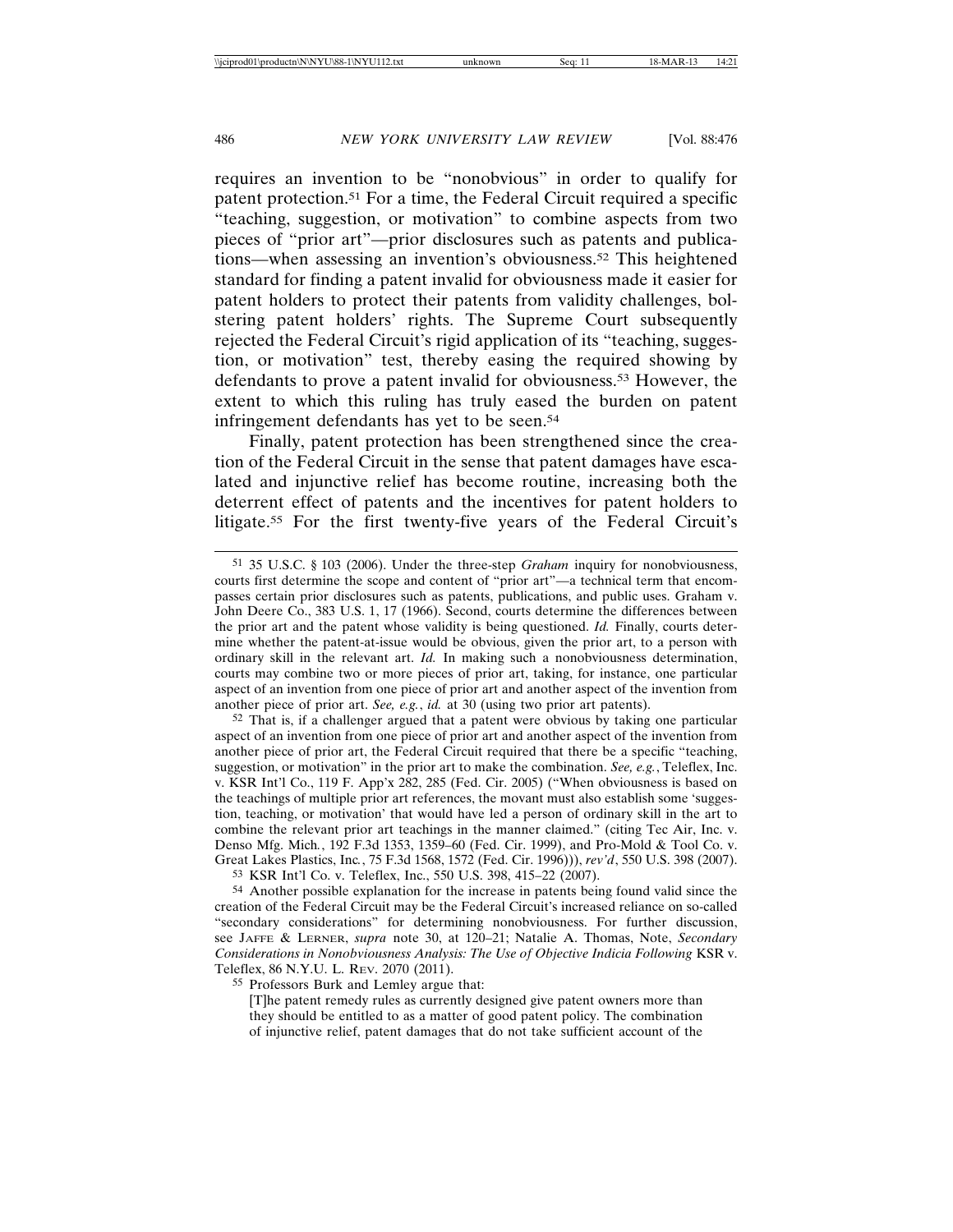existence, it automatically upheld the issuance of injunctions upon a finding of patent infringement.56 At the same time, the Federal Circuit has made it easier for patent holders to obtain larger damage awards. The Federal Circuit has, for instance, decreased the barriers for plaintiffs to recover interest in damages awards.<sup>57</sup> Moreover, the Federal Circuit has promoted the use of "lost profits" to calculate damages, as opposed to the more modest "reasonable royalties" method.58 As a result, the median damage award in patent infringement cases increased from approximately \$750,000 between 1982 and 1989 to approximately \$2,000,000 between 1990 and 1999, increasing once again to approximately \$3,750,000 between 2000 and 2006.59

Although a detailed analysis of the myriad ways in which Federal Circuit doctrine has strengthened patent protection over the previous three decades is beyond the scope of this Note, this Subpart has sought to illustrate a basic point of nearly universal agreement: Patent rights have become vastly stronger since the creation of the Federal Circuit.60 Some commentators have even gone so far as to claim that

57 JAFFE & LERNER, *supra* note 30, at 110 (citing Laitram Corp. v. Cambridge Wire Cloth Co., 785 F.2d 292 (Fed. Cir. 1986)).

58 *Id.* at 110–11 (citing Del Mar Avionics, Inc. v. Quinton Instrument Co., 836 F.2d 1320 (Fed. Cir. 1987)). Moreover, Professors Jaffe and Lerner note that the Federal Circuit "has made it possible for [patent holders] to receive the sum of the damages calculated from a reasonable royalty and lost profits calculations." *Id.* at 111 (citing State Indus., Inc. v. Mor-Flo Indus., Inc., 883 F.2d 1573 (Fed. Cir. 1989)).

59 J. Shawn McGrath & Kathleen M. Kedrowski, *Trends in Patent Damages*, 2001 A.B.A. SEC. LITIG. 5 Exhibit 5, *available at* http://docs.piausa.org/ABA/07-06-01-ABA-Report-On-Patent-Damages.pdf. *But cf.* Michael J. Mazzeo et al., *Predicting the "Unpredictable": An Empirical Analysis of U.S. Patent Infringement Awards* 23 (Oct. 20, 2012) (unpublished manuscript), *available at* http://papers.ssrn.com/sol3/papers.cfm? abstract\_id=2164787 (concluding that "the concerns regarding the unpredictability of patent damage awards are overstated and unfounded").

60 Scholars are in broad agreement on this point. For instance, as Professors Jaffe and Lerner state: "[L]egal commentators—whether sympathetic to the court's rulings or not—collectively agree that the primary direction of the changes has been in the direction of strengthening patent-holders' rights." JAFFE & LERNER, *supra* note 30, at 125. For an example of a decision limiting patent protection, see Festo Corp. v. Shoketsu Kinzoku

contributions made by others, and the prospect of treble damages for willful infringement even if the defendant developed its product on its own, all lead to a litigation system that is skewed in favor of patent plaintiffs . . . .

BURK & LEMLEY, *supra* note 7, at 28–29; *see also* JAFFE & LERNER, *supra* note 30, at 110 (claiming that the Federal Circuit has increased patent holders' incentives to litigate by increasing patent damage awards and making it easier to obtain an injunction).

<sup>56</sup> CARRIER, *supra* note 3, at 236. The Supreme Court has, however, subsequently relaxed the Federal Circuit's automatic presumption in favor of injunctive relief, ruling in *eBay, Inc. v. MercExchange, LLC* that a court must consider "traditional equitable principles" when determining whether or not to grant an injunction in patent cases. 547 U.S. 388, 391–94 (2006). Still, the extent to which *eBay* will alter courts' automatic presumption favoring permanent injunctions in patent infringement cases is unclear. For a discussion of post-*eBay* rulings on injunctive relief in patent cases, see CARRIER, *supra* note 3, at 238–44.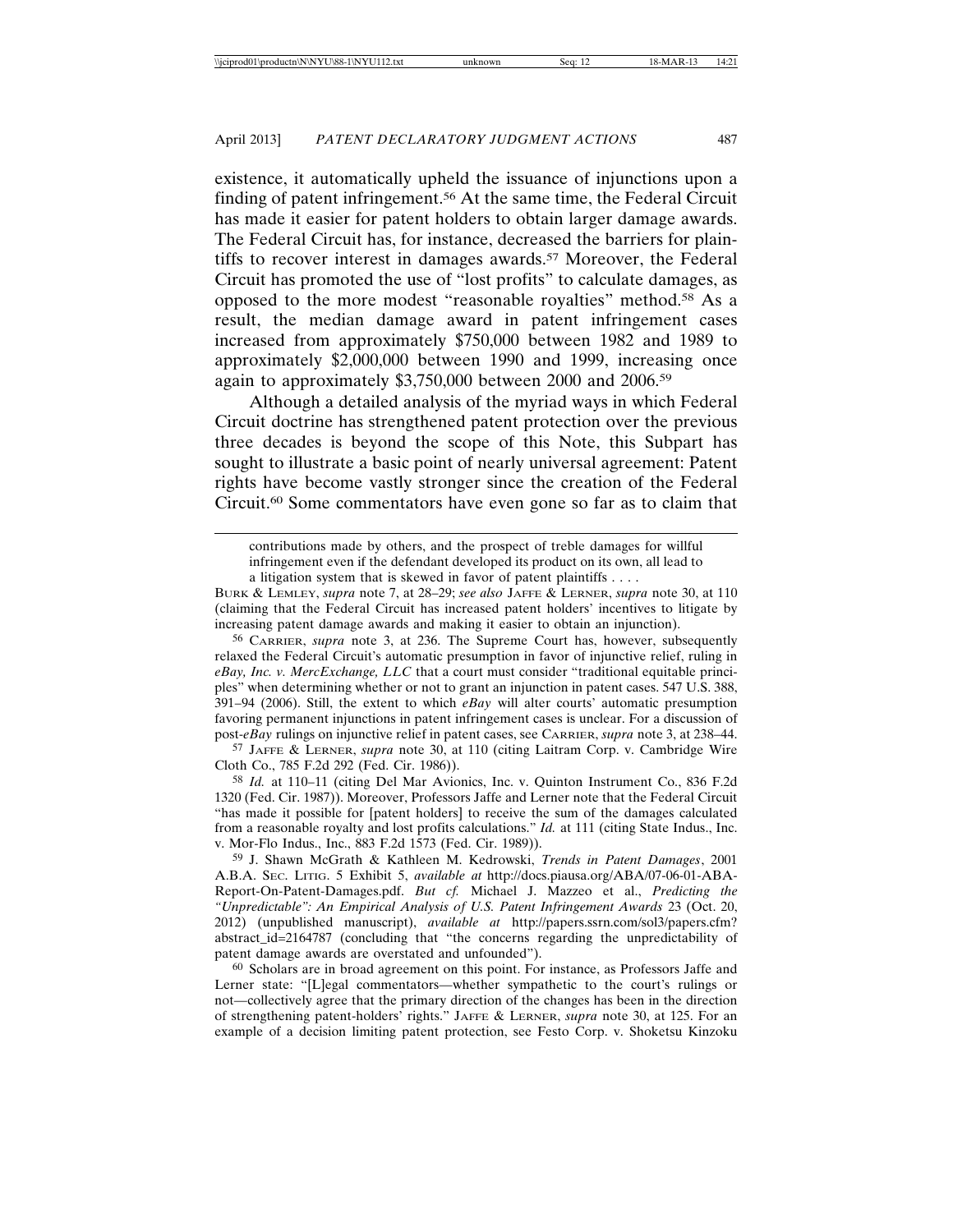"patent rights ha[ve] now gone beyond recalibration to reach troubling proportions"61 and that "[t]he patent system is in crisis."62 At the very least, the continual ratcheting of patent law in favor of patent holders suggests the need for a counterbalance to ensure that society is not burdened by the dangers of patent overprotection. In Parts I.B and I.C, I suggest that greater consideration of public policy arguments in patent litigation would serve as such a counterbalance.

#### *B. The Lack of Public Policy Considerations in Patent Litigation*

Scholars contend that the Federal Circuit has historically placed little emphasis on public policy concerns in its decisionmaking. Professor Rochelle Dreyfuss, for instance, claims that:

[W]hile Federal Circuit judges routinely recite policy justifications for the statutory requirements of patent law, they rarely provide policy reasons for their own decisions. Thus, the court has adopted a rather formalistic approach to judging. In fact, some of its members have publicly suggested that it would be wrong to explain (or even to be motivated by) policy.63

Similarly, Professor Kenneth Dam argues that the Federal Circuit issues narrow, technical opinions, which tend to mask the underlying policy issues.64 This narrow view of judicial decisionmaking, according to Dam, results in a tendency to discount economic and policy arguments, potentially restricting innovation.<sup>65</sup>

61 JAFFE & LERNER, *supra* note 30, at 126.

62 BURK & LEMLEY, *supra* note 7, at 3.

63 Dreyfuss, *supra* note 27, at 834. Professor Dreyfuss summarizes such criticism of the Federal Circuit, stating:

At bottom, critics are concerned that the court's work product is suboptimal—that its isolation from other areas of the law, and from the wear and tear of debating issues with sister circuits, has *stripped it of all incentive to write persuasive opinions or grapple with the broad policy issues* a knowledgebased economy generates.

*Id.* at 830 (emphasis added); *see also* Craig Allen Nard, *Toward a Cautious Approach to Obeisance: The Role of Scholarship in Federal Circuit Patent Law Jurisprudence*, 39 HOUS. L. REV. 667, 668, 674–75 (2002) (arguing that, while "[t]he Federal Circuit's opinions embody sophisticated reasoning and thoughtfulness, and the judges certainly understand the contextual nature of patent law," the Federal Circuit ought to signal its awareness of pragmatic scholarship more thoroughly in its opinions).

64 Dam, *supra* note 48.

65 *Id.* at 271.

Kogyo Kabushiki Co., 172 F.3d 1361 (Fed. Cir. 1999), *rev'd en banc*, 187 F.3d 1381 (Fed. Cir. 2001), *vacated*, 535 U.S. 722 (2002), in which the Federal Circuit narrowed the reach of the doctrine of equivalents. Although the Supreme Court partially overruled the Federal Circuit in *Festo*, Jaffe and Lerner note that "[t]he general consensus today . . . is that patents are narrower than they were before this decision." JAFFE & LERNER, *supra* note 30, at 218 n.120.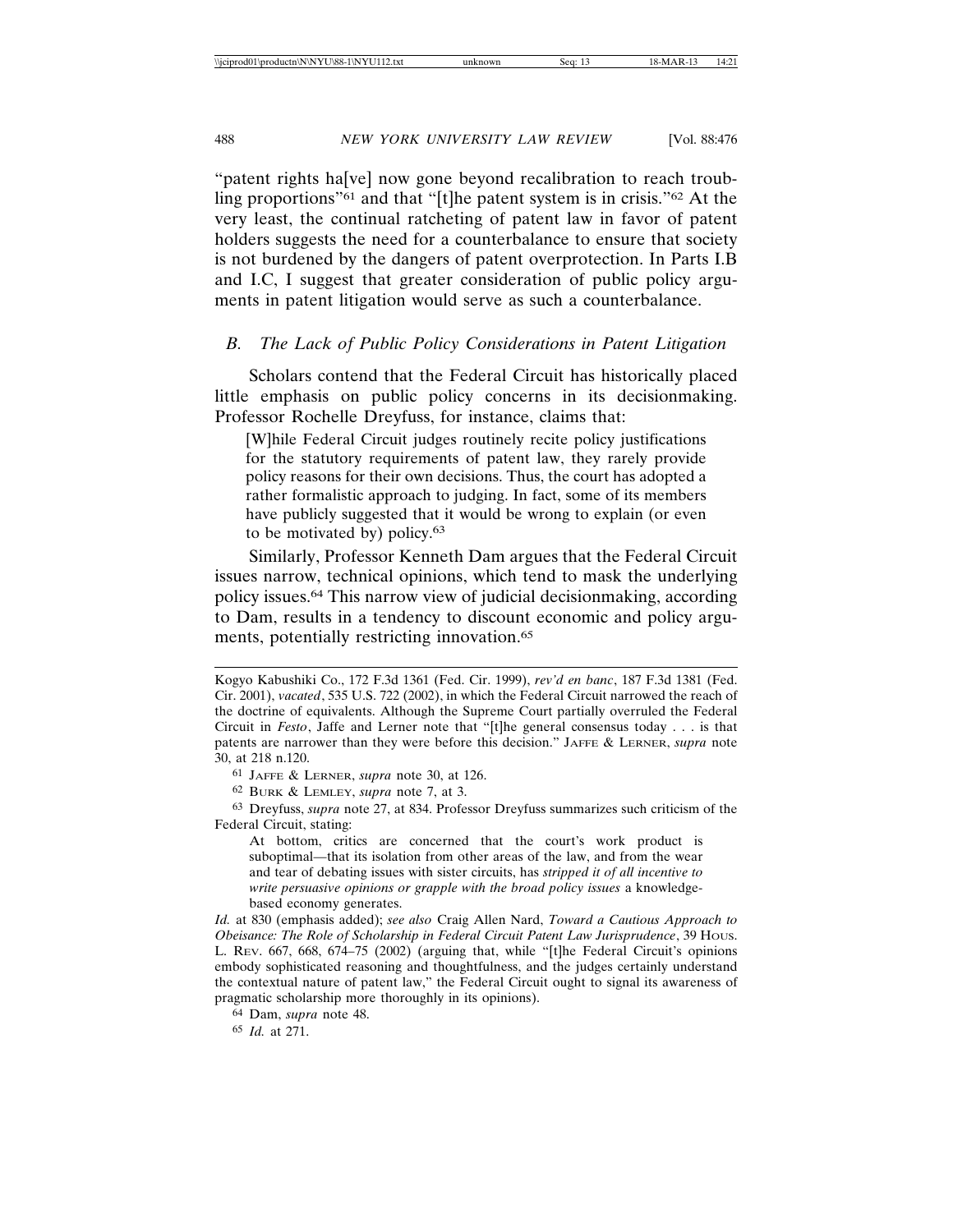According to another scholar, the lack of public policy concerns in patent law extends beyond the courtroom. Professor Shobita Parthasarathy asserts that "expertise barriers"—formal and informal rules within a policymaking domain that restrict the extent to which novel arguments may be raised by outsiders—have caused many policy arguments in the patent realm to fall upon deaf ears.66 Patent policy in the United States has generated "dominant narratives, institutional arrangements, and legal and regulatory frameworks" that restrict policymakers from seriously considering new types of knowledge and expertise.67 These institutionally entrenched narratives in U.S. patent law—such as the need for robust patent rights—when combined with the oversight of a singular appellate court, result in inertia. It therefore becomes extremely difficult for patent law outsiders to raise novel policy concerns.68 For instance, because the PTO only allows third parties to challenge the issuance of a patent on a narrow set of grounds, excluding patentable subject matter,<sup>69</sup> patent law outsiders are unable to present novel arguments concerning what type of inventions ought to be patentable unless they file a declaratory judgment action in court. By contrast, the European Patent Office, through its broader opposition procedure, allows for the consideration of unorthodox evidence such as bioethics and policy reports, as well as public opinion polls.70

### *C. The Need for Public Policy Considerations in Patent Litigation*

Given the dearth of public policy arguments in American patent litigation, why should courts be further inclined to consider such arguments? As discussed above, there is a general concern that patent law may be conferring too strong of a right upon patent holders. In addition, Supreme Court precedent supports the proposition that patent law, by its very nature, is principally concerned with the public

<sup>66</sup> Parthasarathy, *supra* note 2, at 4. As Professor Parthasarathy explains: [T]he patent policy domain in the United States is made up of a few highly specialized institutions, bureaucrats, and stakeholders. Most of the players in this domain have both legal and either scientific or engineering training. Given this environment, discussions are usually narrow and highly technical, and opportunities for broad reflection are few. These structural and cultural dimensions have led to the development of a particularly strong expertise barrier.

*Id*.

<sup>67</sup> *Id.* at 2.

<sup>68</sup> *See id.* at 18–19 (discussing the expertise barrier concept).

<sup>69</sup> As discussed in the conclusion, the AIA will create a post-grant opposition procedure that will allow for a broader set of patent challenges at the PTO, including challenges based on patentable subject matter. Pub. L. No. 112-29, § 6, 125 Stat. 284, 299–313 (2011) (to be codified at 35 U.S.C. §§ 311–319).

<sup>70</sup> Parthasarathy, *supra* note 2, at 5.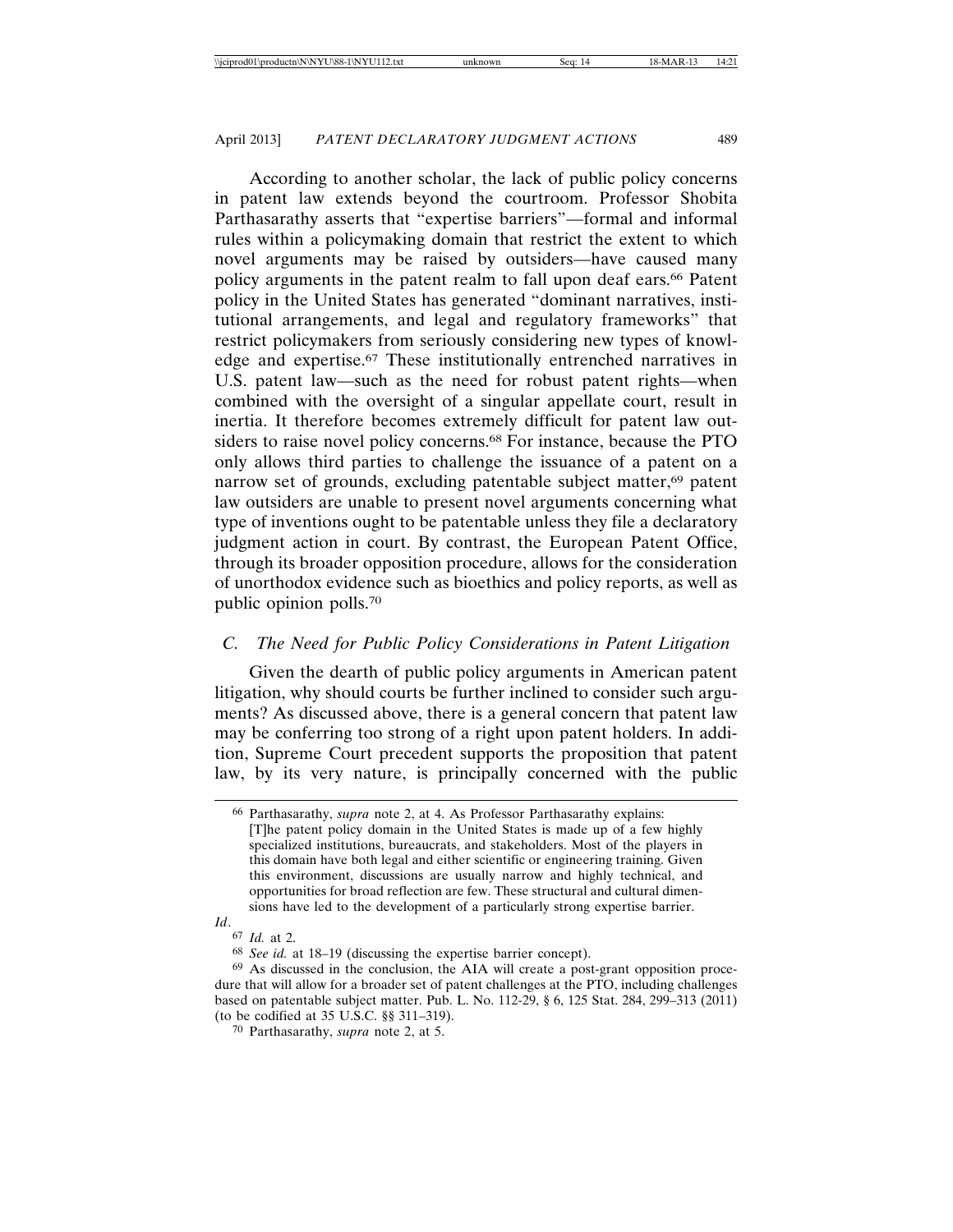interest—and that therefore courts ought to grant public policy arguments great weight.71 A common theme running throughout these Supreme Court cases is the public benefit that results from challenging potentially invalid patents. When a potential infringer successfully challenges an invalid patent, the potential infringer not only reduces the uncertainty under which its own business operates, but also allows other competitors to practice the previously patented invention without the need to obtain a license. The public, in return, benefits in two ways. First, the public is no longer forced to pay hypercompetitive prices for products that incorporate the previously patented invention, transferring the deadweight loss from the former patent holder to consumers.72 Second, the public benefits from incremental innovations that result from more competitors practicing the previously patented invention.

For instance, in *Precision Instrument Manufacturing Co. v. Automotive Maintenance Machinery Co.*, Justice Murphy observed that:

A patent by its very nature is affected with a public interest. As recognized by the Constitution, it is a special privilege designed to serve the public purpose of promoting the "Progress of Science and useful Arts." At the same time, a patent is an exception to the general rule against monopolies and to the right of access to a free and open market. The far-reaching social and economic consequences of a patent, therefore, *give the public a paramount interest* in seeing that patent monopolies spring from backgrounds free from fraud or other inequitable conduct and that such monopolies are kept within their legitimate scope.73

Two decades later, in *Lear, Inc. v. Adkins*, the Supreme Court overturned the doctrine of licensee estoppel—which had held that a licensee74 to a patent could not challenge the validity of the licensed patent—in light of "the strong federal policy favoring free competition in ideas which do not merit patent protection."75 Noting that

<sup>71</sup> Professor Kenneth Dam, for instance, notes that "[i]n the twentieth century . . . the Supreme Court began to treat patent law issues as public policy issues. More specifically, the Court viewed patent law as public law in which it should fashion new rules to achieve what it considered desirable public policy goals." Dam, *supra* note 48, at 268.

 $72$  "Deadweight loss" refers to the loss in economic utility that results from the difference between marginal benefit and marginal cost for those consumers who no longer purchase a product at the hyper-competitive price.

<sup>73</sup> 324 U.S. 806, 816 (1945) (emphasis added) (quoting U.S. CONST. art. I, § 8, cl. 8).

<sup>74</sup> A "licensee" to a patent is an individual who has been granted a license to practice the patent by the patent holder (the "licensor"). The license immunizes the licensee from infringement liability and is usually granted in exchange for money.

<sup>75</sup> 395 U.S. 653, 656 (1969). Echoing *Precision Instrument*, the *Lear* Court noted that "the Sherman Act made it clear that the grant of monopoly power to a patent owner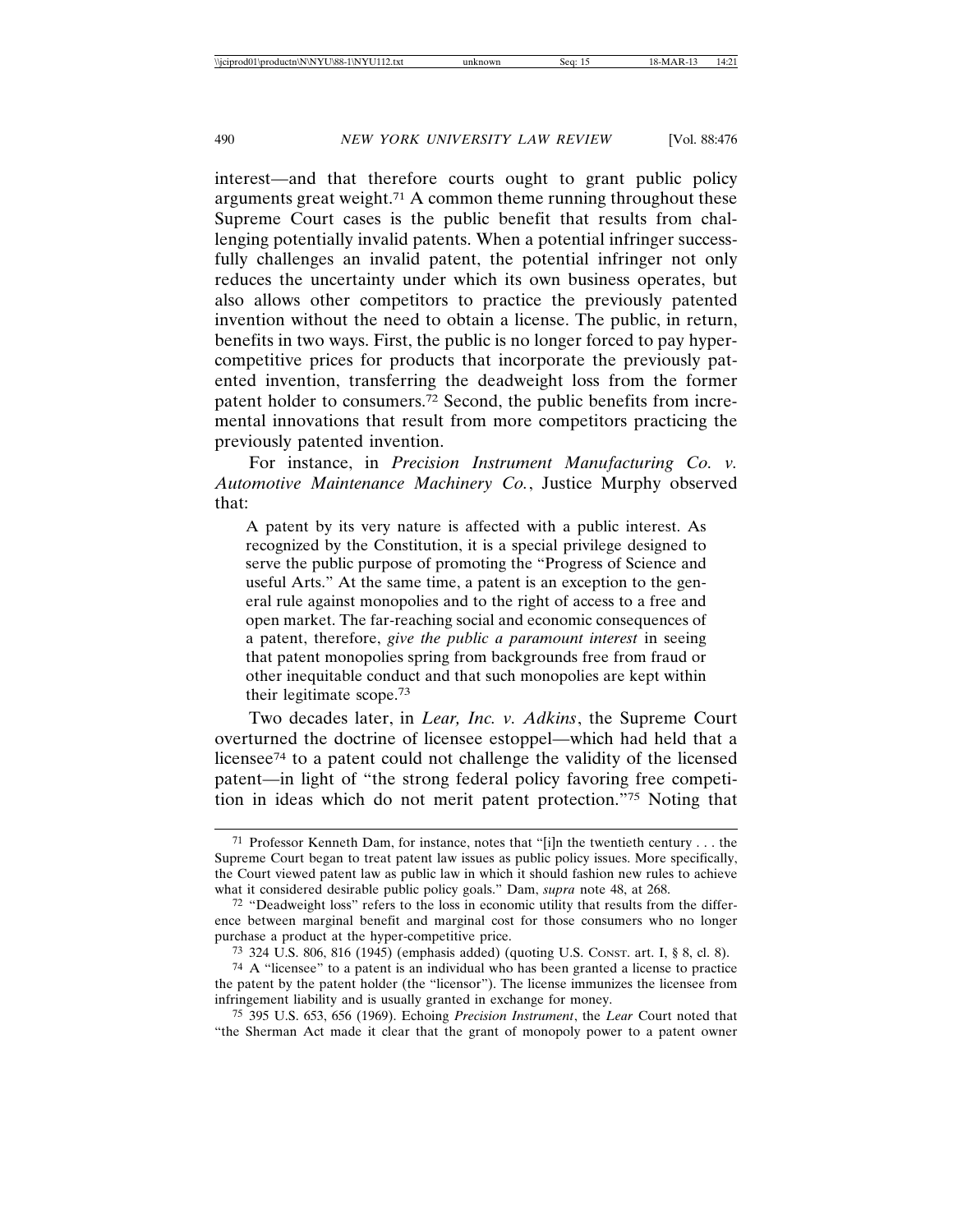licensees are often the only individuals with sufficient economic incentive to challenge a patent, the Court feared that muzzling such licensees would allow patent monopolies to go unchallenged to the public's detriment.76 As a result, even though the law of contracts would advise otherwise, the Court allowed licensees to challenge a patent's validity because of public policy concerns that favored litigating suspect patents.

The Supreme Court raised these same concerns two years later in *Blonder-Tongue Laboratories, Inc. v. University of Illinois Foundation*, the seminal Supreme Court case concerning collateral estoppel.77 The Court held that a patent holder is estopped from claiming a patent is valid after the patent has been held invalid by another court absent a showing that the plaintiff lacked a "full and fair opportunity for judicial resolution" of the initial validity determination.78 For instance, if District Court A holds a particular patent holder's patent invalid, that patent holder may not bring an infringement action in District Court B claiming that the same patent is valid. In so holding, Justice White, writing for a unanimous Court, quoted extensively from both *Precision Instrument* and *Lear*, relying on Supreme Court precedent that "encourage[d] authoritative testing of patent validity" in the public's interest.79

Most recently, Justice Breyer discussed the need to consider public policy concerns in patent cases in his dissent from a dismissal of writ of certiorari in *Laboratory Corp. v. Metabolite Laboratories, Inc.*<sup>80</sup> The case involved the patentability of a process used to diagnose certain vitamin deficiencies. In particular, the patented process in question covered any test that (1) measured the level of a patient's homocysteine concentration and (2) determined whether this level was above or below the norm. In discussing the general principle in patent law that "laws of nature" may not be patented, Justice Breyer argued that:

[T]he reason for the exclusion is that sometimes *too much* patent protection can impede rather than 'promote the Progress of Science and useful Arts'. . . . Sometimes [patents] can discourage research

78 *Id.* at 328, 349–50.

79 *Id.* at 344.

constituted a limited exception to the general federal policy favoring free competition." *Id.* at 663.

<sup>76</sup> *Id.* at 670.

<sup>77</sup> 402 U.S. 313 (1971). Collateral estoppel, or issue preclusion, prevents a litigant from re-litigating a particular issue when the litigant has already had a "full and fair opportunity for judicial resolution" of the issue in another court. *Id.* at 328.

<sup>80</sup> Lab. Corp. of Am. Holdings v. Metabolite Labs., Inc., 548 U.S. 124, 125, 128 (2006) (Breyer, J., dissenting).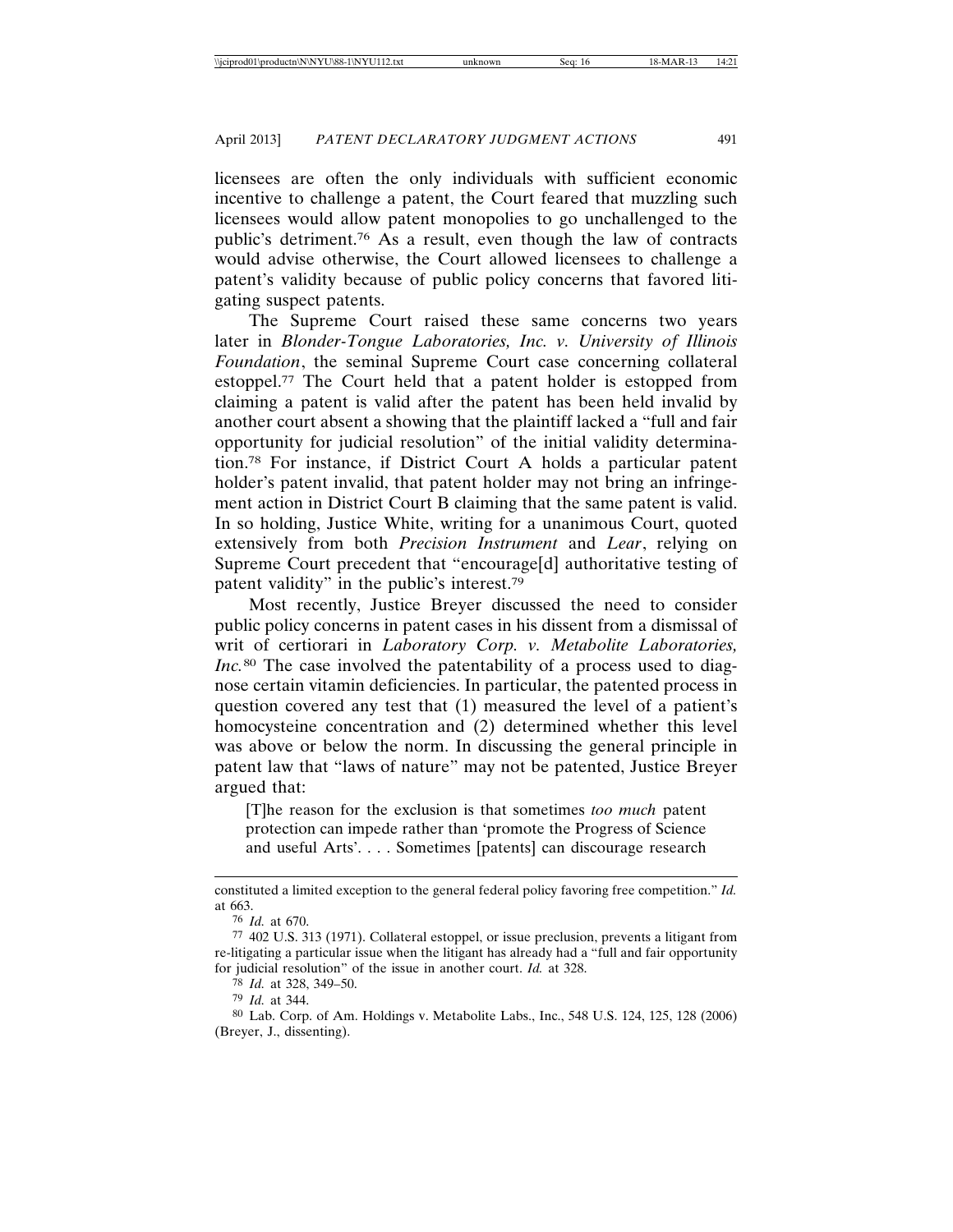by impeding the free exchange of information, for example by forcing researchers to avoid the use of potentially patented ideas, by leading them to conduct costly and time-consuming searches of existing or pending patents, by requiring complex licensing arrangements, and by raising the costs of using the patented information . . . . 81

For this reason, "[p]atent law seeks to avoid the dangers of overprotection just as surely as it seeks to avoid the diminished incentive to invent that underprotection can threaten."82 With this in mind, Justice Breyer concluded that public interest concerns strongly argued for the Court's accepting the writ of certiorari.83

Scholars have echoed this theme. For instance, Professor Megan La Belle observes that the public as a whole benefits from increased competition and consumer choice, as well as lower prices, when private parties invalidate suspect patents.84 La Belle goes further, claiming that, "[w]hile patent litigation certainly implicates private interests, the public is the primary intended beneficiary of our patent system."85 Moreover, because litigation is the primary means through which patent quality is tested, she argues that courts should adopt legal standards that promote cases raising important policy issues.<sup>86</sup> In a similar vein, Professor Parthasarathy calls for novel procedures in U.S. patent law that would allow for greater flexibility to accommodate policy-based arguments in light of the high expertise barriers that often stifle such reasoning.87

Given that patent litigation has traditionally lacked robust consideration of public policy arguments, we are left to consider what options are available to promote their use in patent law. Because the Federal Circuit, like all courts, depends on litigants to raise policy arguments, I argue in Part III that broadening standing in patent declaratory judgment actions to promote such arguments provides a

<sup>81</sup> *Id.* at 126–27 (quoting U.S. CONST. art. I, § 8, cl. 8).

<sup>82</sup> *Id.* at 127; *see also* White v. Samsung Elecs. Am., Inc., 989 F.2d 1512, 1513 (9th Cir. 1993) (Kozinski, J., dissenting from the denial of rehearing en banc) ("Overprotecting intellectual property is as harmful as underprotecting it. . . . Overprotection stifles the very creative forces it's supposed to nurture.").

<sup>83</sup> *Lab. Corp.*, 548 U.S. at 134. In particular, Justice Breyer noted that refusing to hear the case might negatively affect patient care and raise the cost of health care in the United States. *Id.* at 138.

<sup>84</sup> Megan M. La Belle, *Standing to Sue in the* Myriad Genetics *Case*, 2 CALIF. L. REV. CIRCUIT 68, 85 (2011), http://www.californialawreview.org/assets/pdfs/Circuit/La\_Belle\_20\_ FINAL.pdf.

<sup>85</sup> *Id.* at 85 n.116 ("[T]he promotion of the progress of science and the useful arts is the 'main object' [of patent law]; reward of inventors is secondary and merely a means to that end." (quoting United States v. Masonite, 316 U.S. 265, 278 (1942))).

<sup>86</sup> *Id.* at 71.

<sup>87</sup> Parthasarathy, *supra* note 2, at 284–85.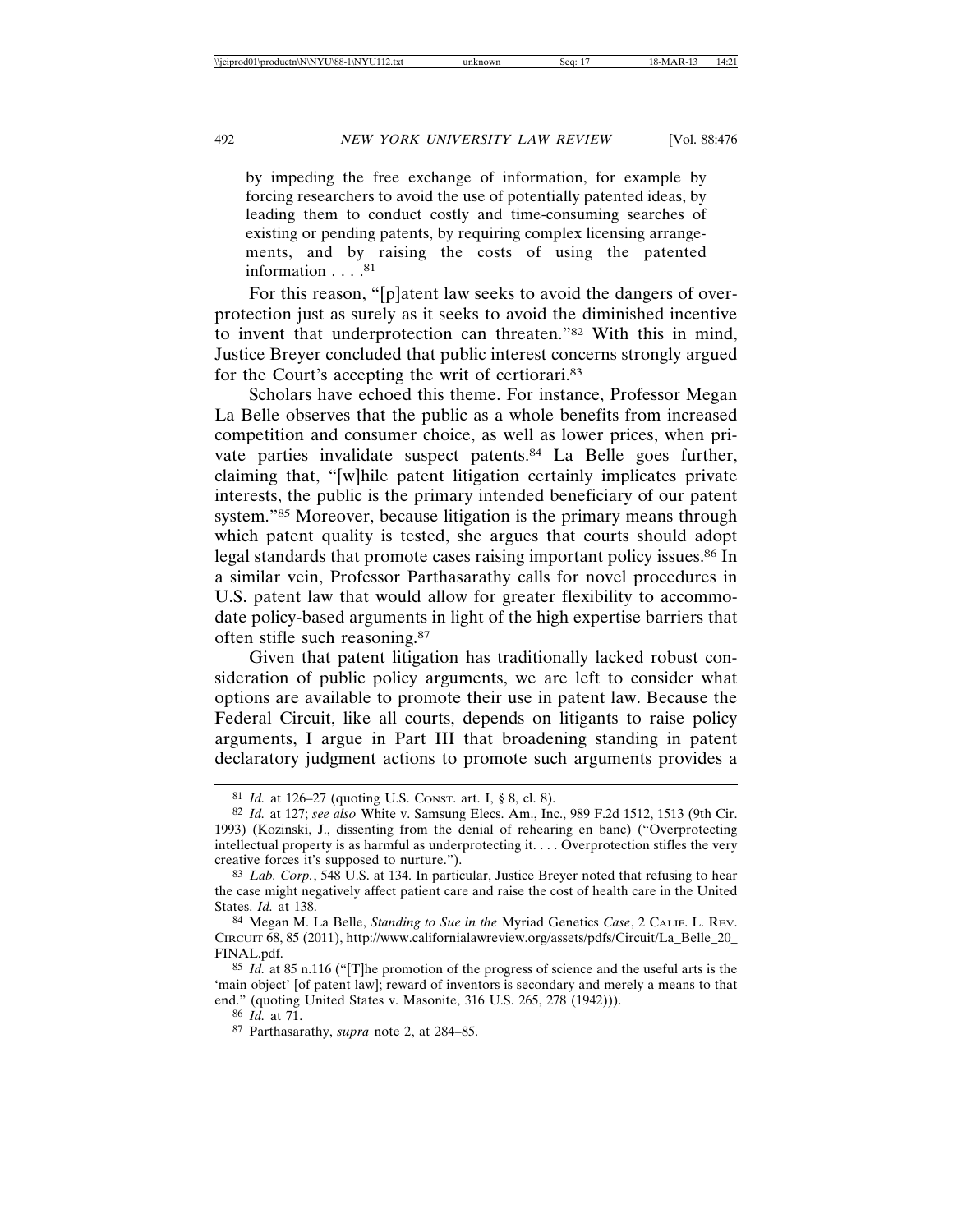potential solution. To support this argument, I first discuss the current framework under which courts analyze standing in patent declaratory judgment actions.

#### STANDING IN PATENT DECLARATORY JUDGMENT ACTIONS

#### *A. Basics of Standing: The Existing Framework*

Standing is one of several judge-made doctrines used to define the scope of federal judicial power.88 Rooted in Article III of the Constitution, standing doctrine restricts federal courts to adjudicating "cases" and "controversies."89 This "case or controversy" requirement is based on the idea of separation of powers, "founded in concern about the proper—and properly limited—role of the courts in a democratic society."90 The basic idea is that allowing an unelected and unrepresentative judiciary to hear cases brought by too broad a set of plaintiffs would usurp the Executive's duty to "take Care that the Laws be faithfully executed."91

In essence, the standing inquiry asks whether a particular litigant qualifies to have a court decide the merits of her lawsuit.92 In addition to discretionary "prudential" limits,<sup>93</sup> standing doctrine also contains a

91 U.S. CONST. art. II, § 3; *see* Vander Jagt v. O'Neill, 699 F.2d 1166, 1178–79 (D.C. Cir. 1984) (Bork, J., concurring) ("All of the doctrines that cluster about Article III . . . relate in part . . . to an idea . . . about the constitutional and prudential limits to the powers of an unelected, unrepresentative judiciary in our kind of government."). For a more complete discussion of the justifications underlying a standing requirement, including the separation of powers rationale, see *infra* Part III.B.

92 Warth v. Seldin, 422 U.S. 490, 498 (1975).

93 Standing doctrine has developed both prudential and core constitutional limits to adjudication. The prudential component of standing doctrine includes judicially selfimposed limits on the exercise of federal adjudication, including "the general prohibition on a litigant's raising another person's legal rights, the rule barring adjudication of generalized grievances more appropriately addressed in the representative branches, and the requirement that a plaintiff's complaint fall within the zone of interests protected by the law invoked." *Allen*, 468 U.S. at 751. Although courts often consider such prudential standing limits, Congress may override the courts' discretion regarding these limits and "confer standing by statute when . . . a plaintiff would have been denied standing on prudential grounds." William A. Fletcher, *The Structure of Standing*, 98 YALE L.J. 221, 222–23 (1988); *see also Warth*, 422 U.S. at 501 ("Congress may grant an express right of action to persons who otherwise would be barred by prudential standing rules.").

<sup>88</sup> Standing, mootness, ripeness, and the political question doctrine comprise the justiciability requirements for federal courts. RICHARD H. FALLON, JR. ET AL., HART AND WECHSLER'S THE FEDERAL COURTS AND THE FEDERAL SYSTEM 49 (6th ed. 2009).

<sup>89</sup> U.S. CONST. art. III, § 2, cl. 1.

<sup>90</sup> Allen v. Wright, 468 U.S. 737, 750 (1984) (quoting Warth v. Seldin, 422 U.S. 490, 498 (1975)); *see id.* at 752 ("[T]he law of Art. III standing is built on a single basic idea—the idea of separation of powers.").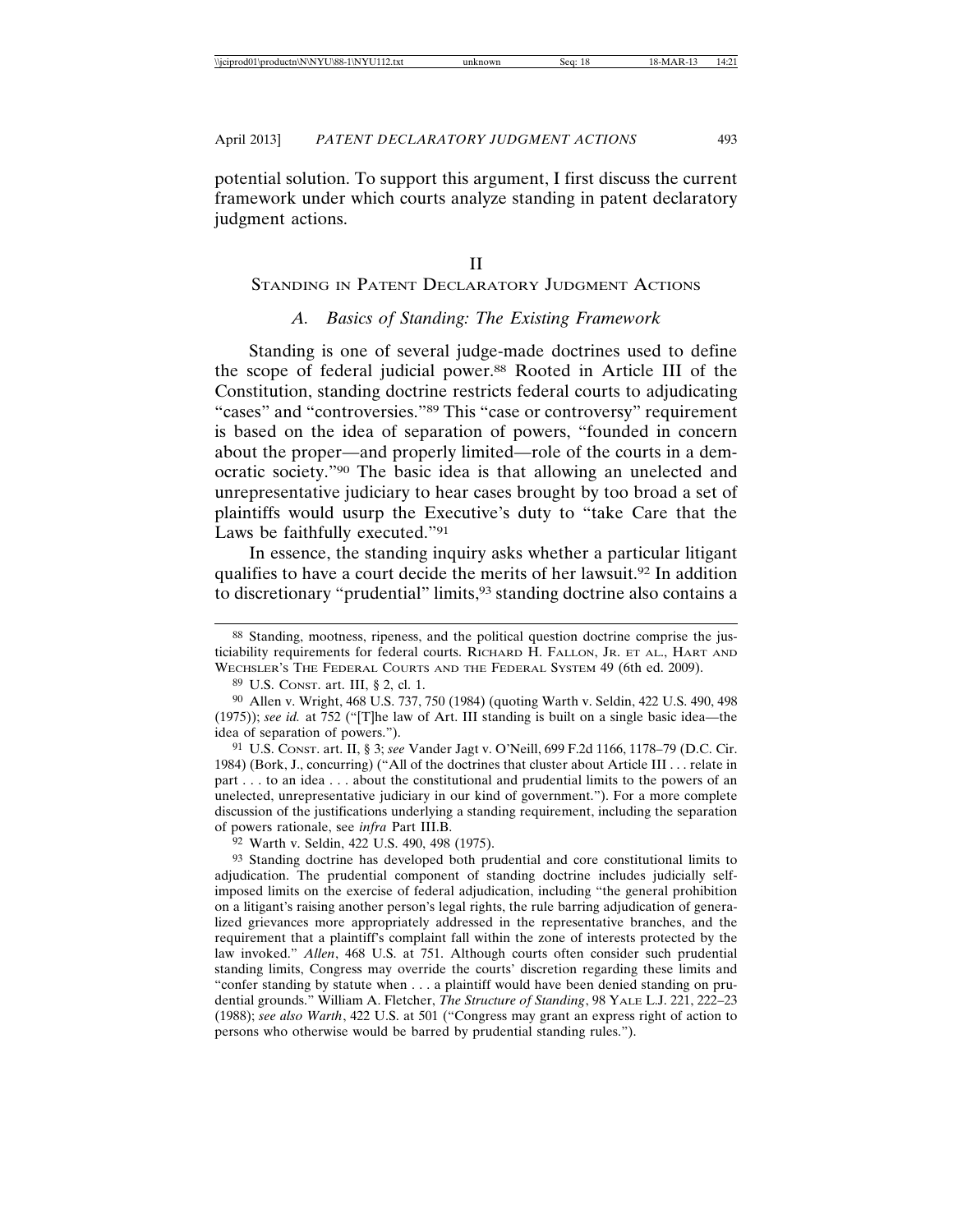set of core constitutional limits.<sup>94</sup> This "irreducible constitutional minimum," as the Supreme Court explained in *Lujan v. Defenders of Wildlife*, comprises three elements.<sup>95</sup> First, a potential plaintiff must have "suffered an 'injury in fact'—an invasion of a legally protected interest which is (a) concrete and particularized and (b) 'actual or imminent," as opposed to "conjectural" or "hypothetical."<sup>96</sup> The injury-in-fact element requires more than merely an "injury to a cognizable interest"; rather, it requires that the plaintiff herself be injured.97 Second, there must exist a "causal connection between the injury and the conduct complained of—the injury has to be 'fairly . . . trace[able] to the challenged action of the defendant.'"98 Third, the injury must be judicially redressable.99 Congress may not force courts to abandon these three core constitutional standing requirements altogether—although, as discussed in Part III.C, Congress does have some ability to make it easier for plaintiffs to meet these requirements. The remainder of this Note focuses on these core constitutional limits for standing in the context of patent declaratory judgment actions.

#### *B. Standing in Patent Declaratory Judgment Actions*

Patent suits generally arise in two circumstances. First, a patent holder may bring suit against an alleged infringer seeking damages or an injunction. Second, a potential infringer may bring a declaratory judgment action against a patent holder, claiming that it does not infringe a particular patent or that the patent-at-issue is invalid or otherwise unenforceable. Although declaratory judgment actions are primarily raised as counterclaims to patent infringement suits, potential infringers may also bring declaratory judgment actions *before* an infringement suit has been filed. Such actions seek a legal determination of the patent issue so that the potential infringer can resume its activities without the threat of an infringement suit looming over its head.100

<sup>94</sup> *Allen*, 468 U.S. at 751.

<sup>95</sup> 504 U.S. 555, 560 (1992).

<sup>96</sup> *Id.* at 560 (citations omitted).

<sup>97</sup> *Id.* at 563.

<sup>98</sup> *Id.* at 560 (quoting Simon v. E. Ky. Welfare Rights Org., 426 U.S. 26, 41 (1976)).

<sup>&</sup>lt;sup>99</sup> *Id.* at 561. In particular, the dispute must "admi[t] of specific relief through a decree of a conclusive character, as distinguished from an opinion advising what the law would be upon a hypothetical state of facts." MedImmune, Inc. v. Genentech, Inc., 549 U.S. 118, 127 (2007) (quoting Aetna Life Ins. Co. v. Haworth, 300 U.S. 227, 241 (1937)).

<sup>100</sup> *See* KIMBERLY A. MOORE ET AL., PATENT LITIGATION AND STRATEGY 50 (3d ed. 2008) ("Declaratory judgment actions can be a sword for the alleged infringer as well as a shield."). The offensive use of declaratory judgment actions carries the added benefit of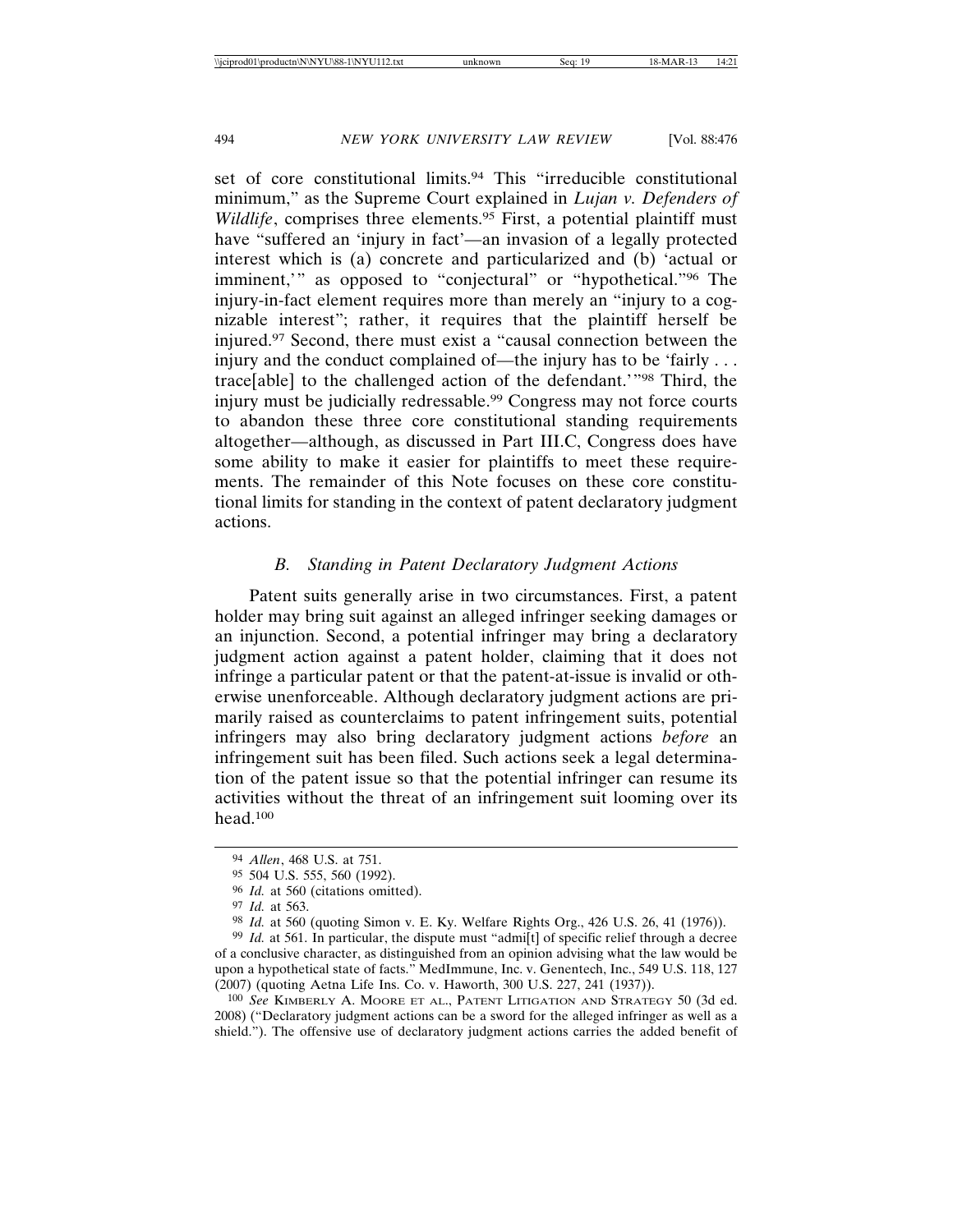The procedural mechanism through which courts hear patent declaratory judgment actions is the Federal Declaratory Judgment Act of 1934, which provides that:

In a case of actual controversy within its jurisdiction, . . . any court of the United States . . . may declare the rights and other legal relations of any interested party seeking such declaration, whether or not further relief is or could be sought. Any such declaration shall have the force and effect of a final judgment or decree and shall be reviewable as such.101

In *Aetna Life Insurance Co. v. Haworth*, the Supreme Court held that the Declaratory Judgment Act was procedural only: The Act neither enlarged nor limited Article III's "case or controversy" requirement, but rather provided a procedural mechanism through which courts may hear declaratory judgment actions that would otherwise satisfy Article III.102 As a result, declaratory judgment actions must still satisfy the standing requirements outlined in Part II.A, although the particular analysis that courts apply to make this determination differs from that used in suits that do not arise from the Declaratory Judgment Act.

Since its creation in 1982, the Federal Circuit has attempted to clarify the requirements for standing in patent declaratory judgment actions. Although the court has held that "[t]he mere existence of a potentially adverse patent" alone will not confer standing,103 it has not made clear precisely which circumstances would allow a potential infringer to sue for declaratory judgment.104 As a whole, the Federal Circuit's jurisprudence on patent declaratory judgment standing seeks to relieve the tension between two competing desires. On the one hand, courts do not want to force a patent holder to litigate the validity of a patent when it has no intention of bringing a patent infringement suit in the first place. To do so would force the patent holder to expend unnecessary resources with little upside for the potential infringer. On the other hand, courts do not want to allow

allowing the potential infringer to choose the forum and time at which the suit will begin. *Id.* at 50–51.

<sup>101</sup> 28 U.S.C. § 2201(a) (2006). Courts did not always view declaratory judgment actions as constitutional. *See MedImmune*, 549 U.S. at 126 ("There was a time when this Court harbored doubts about the compatibility of declaratory-judgment actions with Article III's case-or-controversy requirement."). Three years after the Declaratory Judgment Act of 1934 was passed, however, the Supreme Court unanimously upheld the Act in *Aetna Life Insurance Co. v. Haworth*, explaining that the phrase "cases of actual controversy" in the Act referred to "cases" and "controversies" that are justiciable under Article III. 300 U.S. 227, 239–40 (1937).

<sup>102</sup> *Haworth*, 300 U.S. at 239–40.

<sup>103</sup> Prasco, LLC v. Medicis Pharm. Corp., 537 F.3d 1329, 1338 (Fed. Cir. 2008).

<sup>104</sup> *See* La Belle, *supra* note 84, at 74.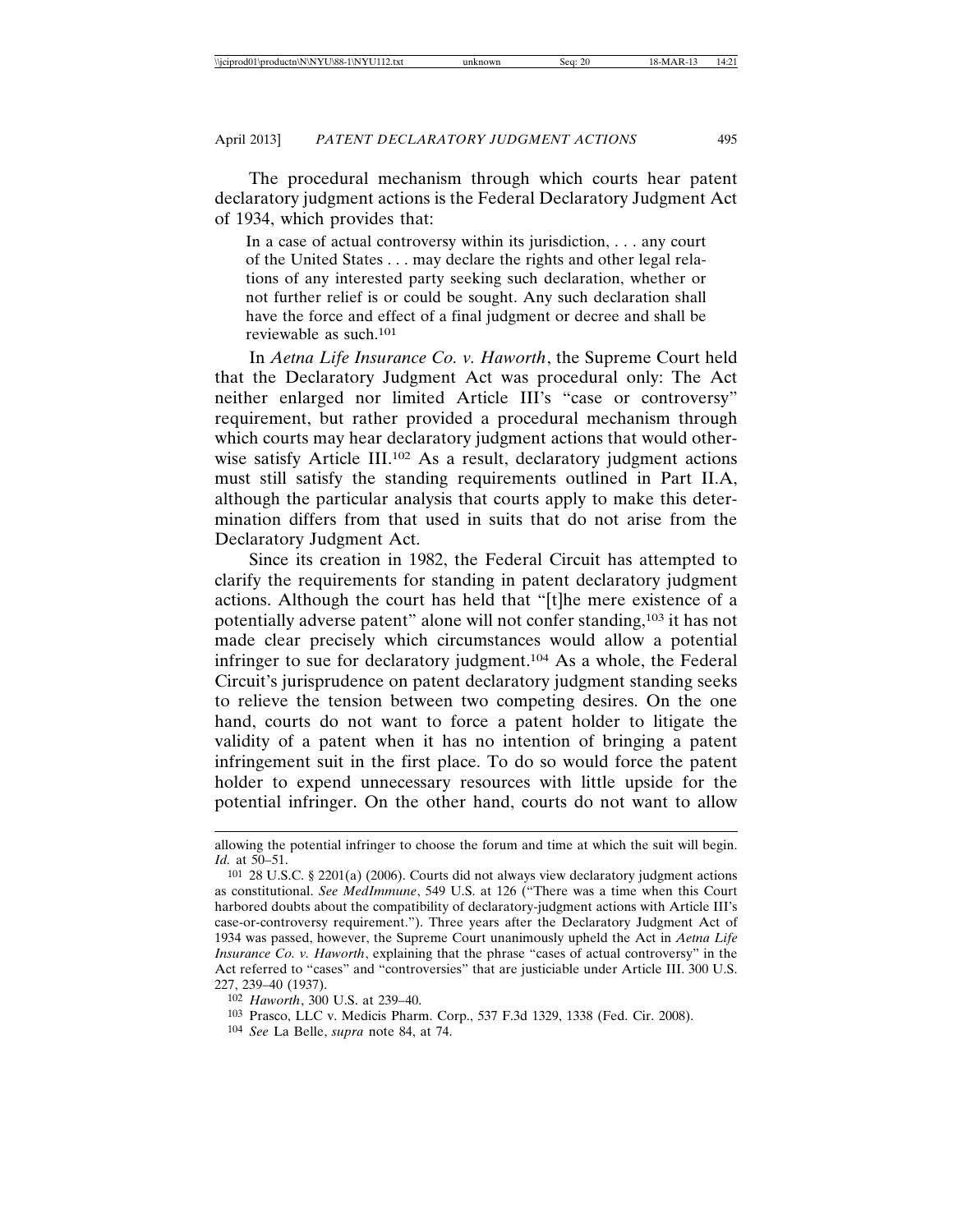patent holders to use the specter of a potentially invalid patent in an anticompetitive manner.105 The discussion that follows outlines the Federal Circuit's and the Supreme Court's recent attempts to address these competing concerns.

#### *1.* MedImmune

Prior to the Supreme Court's 2007 decision in *MedImmune*, *Inc.* v. Genentech, Inc.,<sup>106</sup> the Federal Circuit applied a two-step standing inquiry in patent declaratory judgment cases. First, the court asked whether the potential infringer had an objectively reasonable apprehension of facing an infringement suit.<sup>107</sup> Second, the court determined whether the potential infringer had either already infringed the patent-at-issue or had taken concrete steps in preparation to infringe the patent.108 While the reasonable-apprehension-of-suit prong generally proved more difficult, potential infringers did not need to prove the existence of an express threat, such as a cease-and-desist letter, in order to satisfy this test.109 Rather, the Federal Circuit considered several factors to determine whether an objectively reasonable apprehension of suit existed, including the extent to which the patent holder had previously enforced its patent rights, the relationship between the patent holder and the potential infringer at the time of suit, and the nature of any communication between the two parties prior to suit.110

In *MedImmune*, the Supreme Court considered whether a nonrepudiating licensee of a patent had standing to bring a declaratory judgment action against a patent holder to invalidate the licensed patent.111 The Federal Circuit had ruled that MedImmune lacked standing because it had not breached its license agreement with

109 *See* MOORE ET AL., *supra* note 100, at 53.

<sup>105</sup> In the words of Judge Markey, the first Chief Judge of the Federal Circuit, the Declaratory Judgment Act sought, in part, to resolve situations in which "a patent owner engages in a *danse macabre*, brandishing a Damoclean threat with a sheathed sword." Arrowhead Indus. Water, Inc. v. Ecolochem, Inc., 846 F.2d 731, 734–35 (Fed. Cir. 1988), *overruled on other grounds by* MedImmune, Inc. v. Genentech, Inc., 549 U.S. 118 (2007). 106 549 U.S. 118 (2007).

<sup>107</sup> *E.g.*, Shell Oil Co. v. Amoco Corp., 970 F.2d 885, 887 n.2 (Fed. Cir. 1992). The "reasonable apprehension of suit" requirement is a constitutional limit on standing, not a prudential limit up to the discretion of the court. *See, e.g.*, MedImmune, Inc. v. Genentech, Inc., 427 F.3d 958, 965 (Fed. Cir. 2005), *rev'd*, 549 U.S. 118 (2007) ("[T]here is no discretion to accept an action when there is no controversy of immediacy or reality because there is no reasonable apprehension of suit.").

<sup>108</sup> *E.g.*, *Shell Oil*, 970 F.2d at 887 n.2.

<sup>110</sup> *Id.*; *see, e.g.*, W. Interactive Corp. v. First Data Res., Inc., 972 F.2d 1295, 1297–98 (Fed. Cir. 1992) (affirming a dismissal because there was no direct or indirect contact between the patent owner and the potential infringer, even though the patent owner had been willing to enforce its patent rights in the past).

<sup>111</sup> MedImmune, Inc. v. Genentech, Inc., 549 U.S. 118 (2007).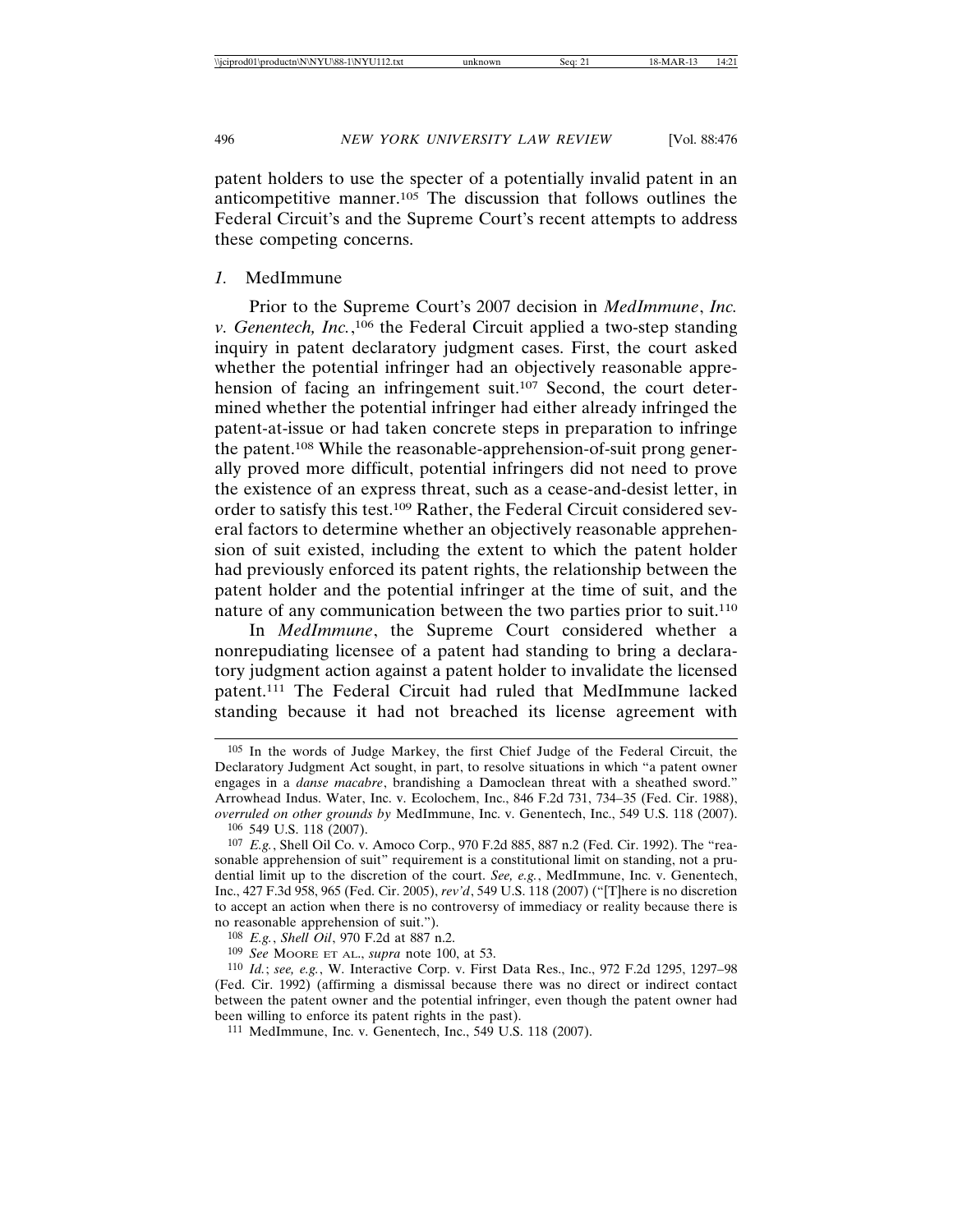Genentech and therefore had no reasonable apprehension of being sued.<sup>112</sup> Reversing, the Supreme Court held that a licensee need not "bet the farm" and repudiate its license to a patent—thereby risking infringement damages—before bringing suit.113 In so doing, the Court questioned the continued relevance of the reasonable-apprehensionof-suit test, noting that it conflicted with Supreme Court precedent.114 Instead, the Court determined that the basic question in patent declaratory judgment actions should be: "whether the facts alleged, *under all the circumstances*, show that there is a substantial controversy, between parties having adverse legal interests, of sufficient immediacy and reality to warrant the issuance of a declaratory judgment."<sup>115</sup> Under this all-the-circumstances test, the Court held that MedImmune had standing to bring its declaratory judgment action.<sup>116</sup>

Underlying the Supreme Court's decision to rely on the all-thecircumstances test instead of the Federal Circuit's reasonableapprehension-of-suit test was the idea that standing should not be precluded because a potential infringer has eliminated the threat of suit by altering its behavior *as long as* "the threat-eliminating behavior was effectively coerced."117 With this in mind, *MedImmune* suggests that there are at least two circumstances under which a potential infringer might satisfy the all-the-circumstances test. First, a potential infringer can show that it has a reasonable apprehension of suit. In this way, the reasonable-apprehension-of-suit test may be seen as a sufficient—but not necessary—condition to satisfy the all-thecircumstances test. Second, absent a reasonable apprehension of suit, a potential infringer can show that its threat-eliminating behavior was coerced by the actions of the patent holder. Justice Scalia relied on this "coercion principle"118 in concluding that declaratory judgment standing exists "where payment of a claim is demanded as of right and where payment is made, but where *the involuntary or coercive nature*

<sup>112</sup> *See MedImmune*, 427 F.3d at 964 ("MedImmune avoided and continues to avoid such a situation, by avoiding breach and avoiding apprehension of suit.").

<sup>113</sup> *MedImmune*, 549 U.S. at 134 ("The rule that a plaintiff must destroy a large building, bet the farm, or (as here) risk treble damages and the loss of 80 percent of its business, before seeking a declaration of its actively contested legal rights finds no support in Article III.").

<sup>114</sup> *Id.* at 132 n.11 (citing Cardinal Chem. Co. v. Morton Int'l, Inc., 508 U.S. 83, 98 (1993), Altvater v. Freeman, 319 U.S. 359, 365 (1943), Md. Cas. Co. v. Pac. Coal & Oil Co., 312 U.S. 270, 273 (1941), and Aetna Life Ins. Co. v. Haworth, 300 U.S. 227, 239 (1937)).

<sup>115</sup> *Id.* at 127 (emphasis added) (quoting *Md. Cas. Co.*, 312 U.S. at 273).

<sup>116</sup> *Id.* at 137.

<sup>117</sup> *Id.* at 129.

<sup>118</sup> *Id.* at 134 n.12. Importantly, the *MedImmune* Court determined that this "coercion principle" applied both when the government and when private parties have threatened action. *Id.* at 128–32.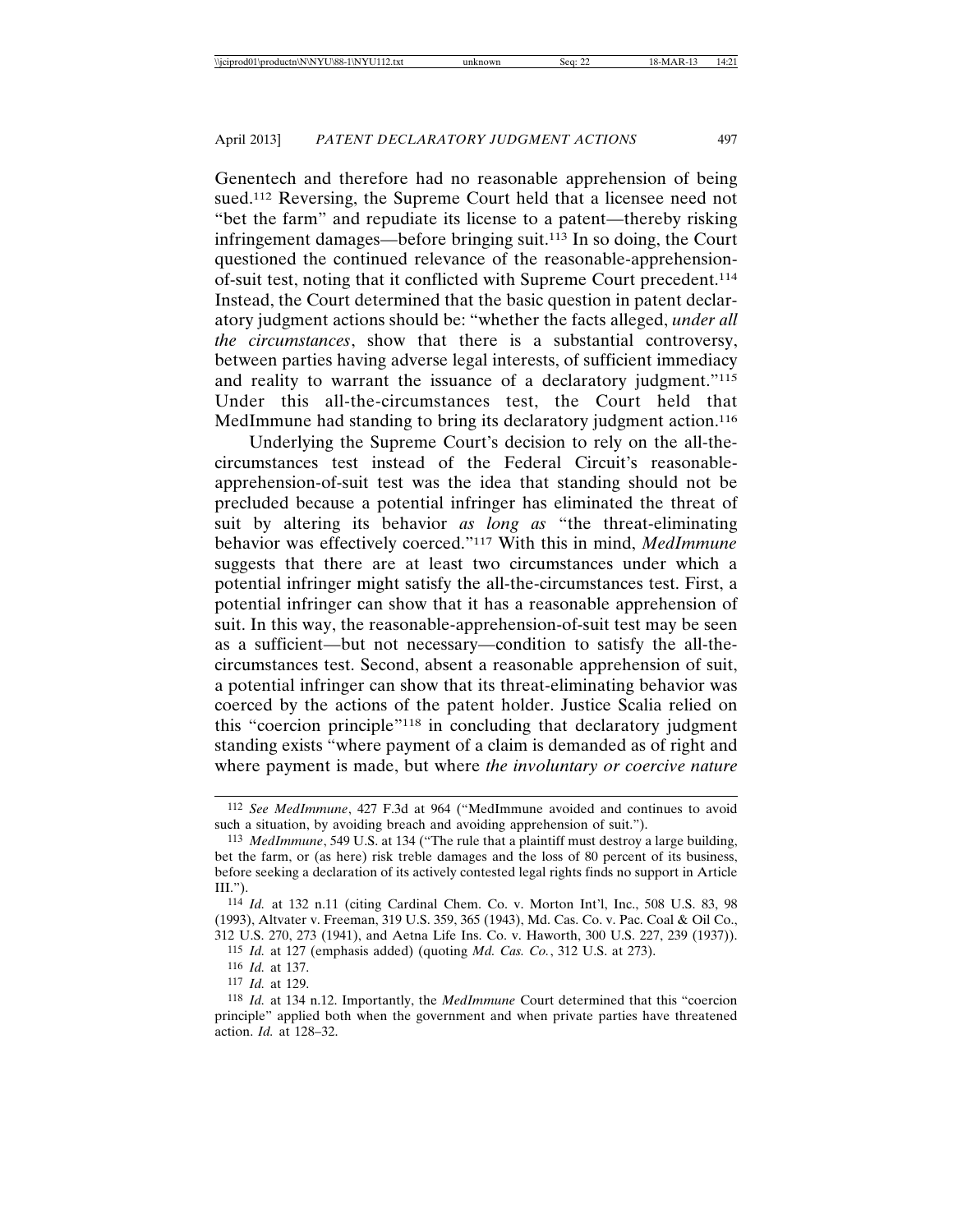*of the exaction preserves the right* [*for the potential infringer*] . . . *to challenge the legality of the claim*."119

#### *2. Post-*MedImmune *Cases*

Courts and commentators alike have noted that *MedImmune* established a lower bar for patent declaratory judgment standing than previously set by the Federal Circuit.120 After *MedImmune*, the Federal Circuit initially abandoned the reasonable-apprehension-ofsuit test and instead applied the all-the-circumstances test.<sup>121</sup> In *SanDisk Corp. v. STMicroelectronics, Inc.*, for instance, the Federal Circuit considered whether a potential infringer had declaratory judgment standing prior to acquiring a license.122 The court first recognized that the Supreme Court had rejected the reasonableapprehension-of-suit test,123 but went on to distinguish *MedImmune* on the grounds that it arose in the context of a signed license agreement, whereas the suit in *SanDisk* resulted from a series of failed licensing negotiations.124 Still, the court cited the all-the-circumstances test<sup>125</sup> in holding that the plaintiff had standing.<sup>126</sup> Judge Bryson expressed concern that such a rule had "no practical stopping point short of allowing declaratory judgment actions in virtually any case in which the recipient of an invitation to take a patent license elects to dispute the need for a license and then to sue the [patent holder]."127 Still, Judge Bryson concurred in the result, finding dispositive

122 *SanDisk*, 480 F.3d at 1380–81.

123 *Id.* at 1380. The *SanDisk* court, however, noted that, while *MedImmune* rejected the reasonable apprehension test, it is unclear what effect that decision had on the second prong of the Federal Circuit's pre-*MedImmune* patent declaratory judgment standing test. *Id.* at 1380 n.2 ("In this case, we address only the first prong of this court's two-part test. There is no dispute that the second prong is met. We therefore leave to another day the effect of *MedImmune*, if any, on the second prong.").

124 *Id.* at 1380–81.

126 *Id.* at 1381.

<sup>119</sup> *Id.* at 131 (emphasis added) (quoting *Altvater*, 319 U.S. at 365).

<sup>120</sup> *See, e.g.*, Prasco, LLC v. Medicis Pharm. Corp., 537 F.3d 1329, 1336 (Fed. Cir. 2008) (noting the lowered bar); Ronald A. Bleeker & Michael V. O'Shaughnessy, *One Year After* MedImmune*—The Impact on Patent Licensing & Negotiation*, 17 FED. CIR. B.J. 401, 435 (2008) ("The new standard . . . make[s] it easier for accused infringers to bring a declaratory judgment action.").

<sup>121</sup> Teva Pharm. USA, Inc. v. Novartis Pharm. Corp., 482 F.3d 1330, 1339 (Fed. Cir. 2007); *see also* SanDisk Corp. v. STMicroelectronics, Inc., 480 F.3d 1372, 1381 (Fed. Cir. 2007) (stating that the boundaries of declaratory judgment standing depend upon the facts and circumstances of each case).

<sup>125</sup> *Id.* at 1382 ("These facts evince that the conditions of creating 'a substantial controversy, between parties having adverse legal interest, of sufficient immediacy and reality to warrant the issuance of a declaratory judgment' were fulfilled." (quoting Md. Cas. Co. v. Pac. Coal & Oil Co., 312 U.S. 270, 273 (1941))).

<sup>127</sup> *Id.* at 1385 (Bryson, J., concurring).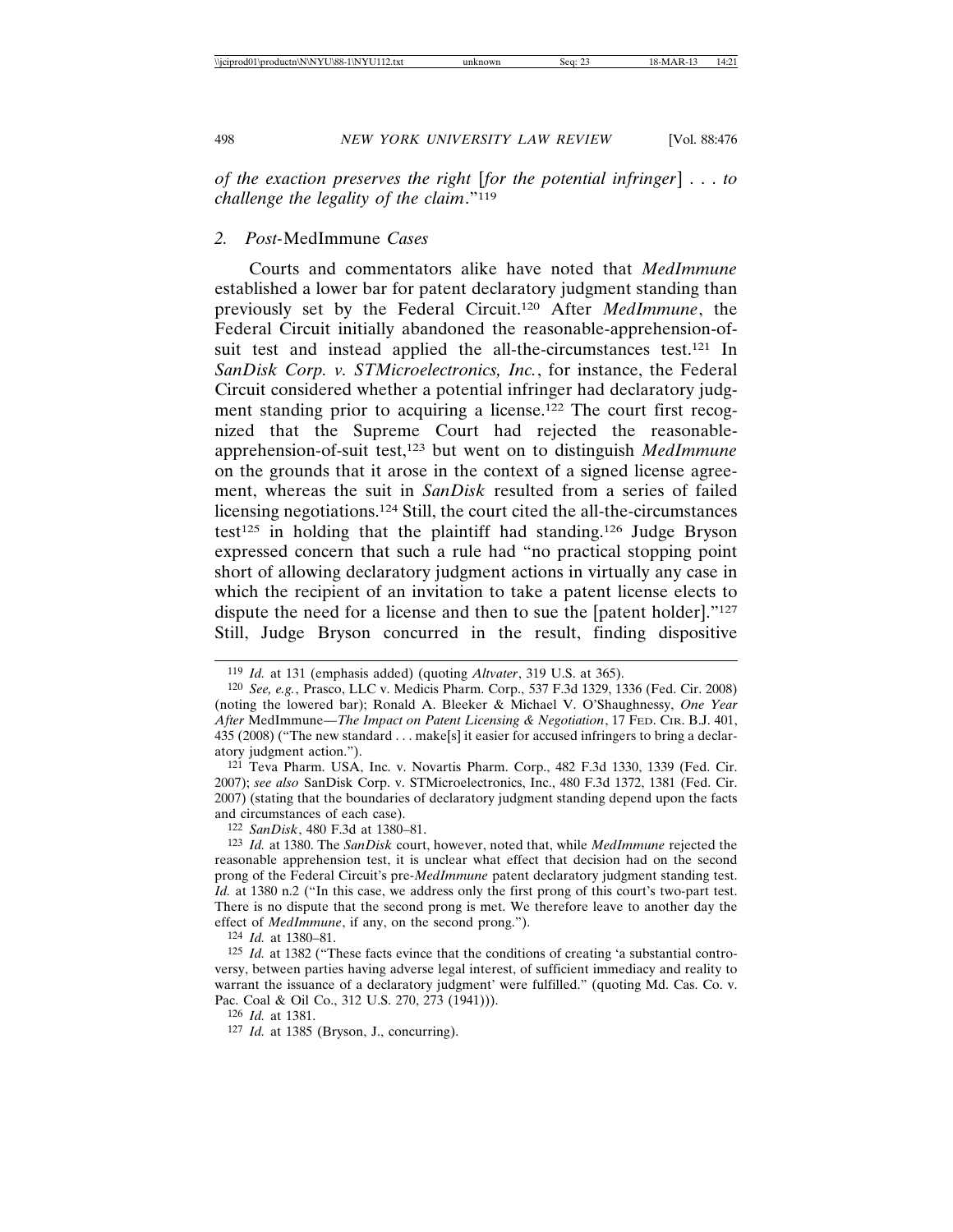*MedImmune*'s rejection of the reasonable-apprehension-of-suit test in favor of the all-the-circumstances test.<sup>128</sup>

More recently, in *Prasco, LLC v. Medicis Pharmaceutical Corp.*, the Federal Circuit held that proving a reasonable apprehension of suit was one of several ways to satisfy the all-the-circumstances test.<sup>129</sup> This approach does not conflict with the Supreme Court's criticism of the reasonable-apprehension-of-suit test in *MedImmune*, since a reasonable apprehension of suit could be a sufficient but not necessary condition to satisfy the all-the-circumstances test. However, the Federal Circuit's use of the reasonable-apprehension-of-suit test as a sub-test within the all-the-circumstances analysis might be challenged in future decisions if invocation of the latter becomes a mere tool to reinstitute the former.130

Even more recently, in *Myriad*, the Federal Circuit considered whether isolated genes constituted patentable subject matter under 35 U.S.C. § 101.<sup>131</sup> In order to reach the patentable subject matter question, however, the Federal Circuit first had to determine whether physicians who intended to practice the genetic diagnostic test for breast cancer covered by the gene patents at issue had standing to bring a declaratory judgment action against the patent holder, Myriad.132 The Federal Circuit began its standing analysis by identifying *MedImmune*'s all-the-circumstances test as the applicable test for determining standing in patent declaratory judgment actions.133 While the court acknowledged that *MedImmune* did relax the Federal Circuit's more stringent reasonable-apprehension-of-suit test, and noted that there is no bright-line rule for assessing declaratory judgment standing, it went on to require a potential infringer to allege "both (1) an affirmative act by the [patent holder] related to the enforcement of his patent rights, and (2) meaningful preparation to

<sup>128</sup> *Id.*

<sup>129</sup> 537 F.3d 1329, 1336 (Fed. Cir. 2008).

<sup>130</sup> In other words, if the Federal Circuit treats a reasonable apprehension of suit as a necessary condition (as opposed to merely a sufficient one) for patent declaratory judgment standing, it contradicts *MedImmune*.

<sup>131</sup> Ass'n for Molecular Pathology v. U.S. Trade & Patent Office (*Myriad*), 689 F.3d 1303 (Fed. Cir. 2012), *cert. granted sub nom.* Ass'n for Molecular Pathology v. Myriad Genetics, Inc., 133 S. Ct. 694 (2012).

<sup>132</sup> *Id.* at 1317. The *Myriad* court briefly discussed a second standing issue, which the plaintiffs had declined to pursue, namely that certain patients had standing to bring suit based on their "inability to gain access to affordable *BRCA* genetic testing because of Myriad's patent dominance of such services." *Id.* at 1319 n.7. The court noted that, "[w]hile denial of health services can, in certain circumstances, state a judicially cognizable injury, . . . we fail to see how the inability to afford a patented invention could establish an invasion of a legally protected interest for purposes of standing." *Id.* (citing Simon v. E. Ky. Welfare Rights Org., 426 U.S. 26, 40–41 (1976)).

<sup>133</sup> *Id.* at 1318.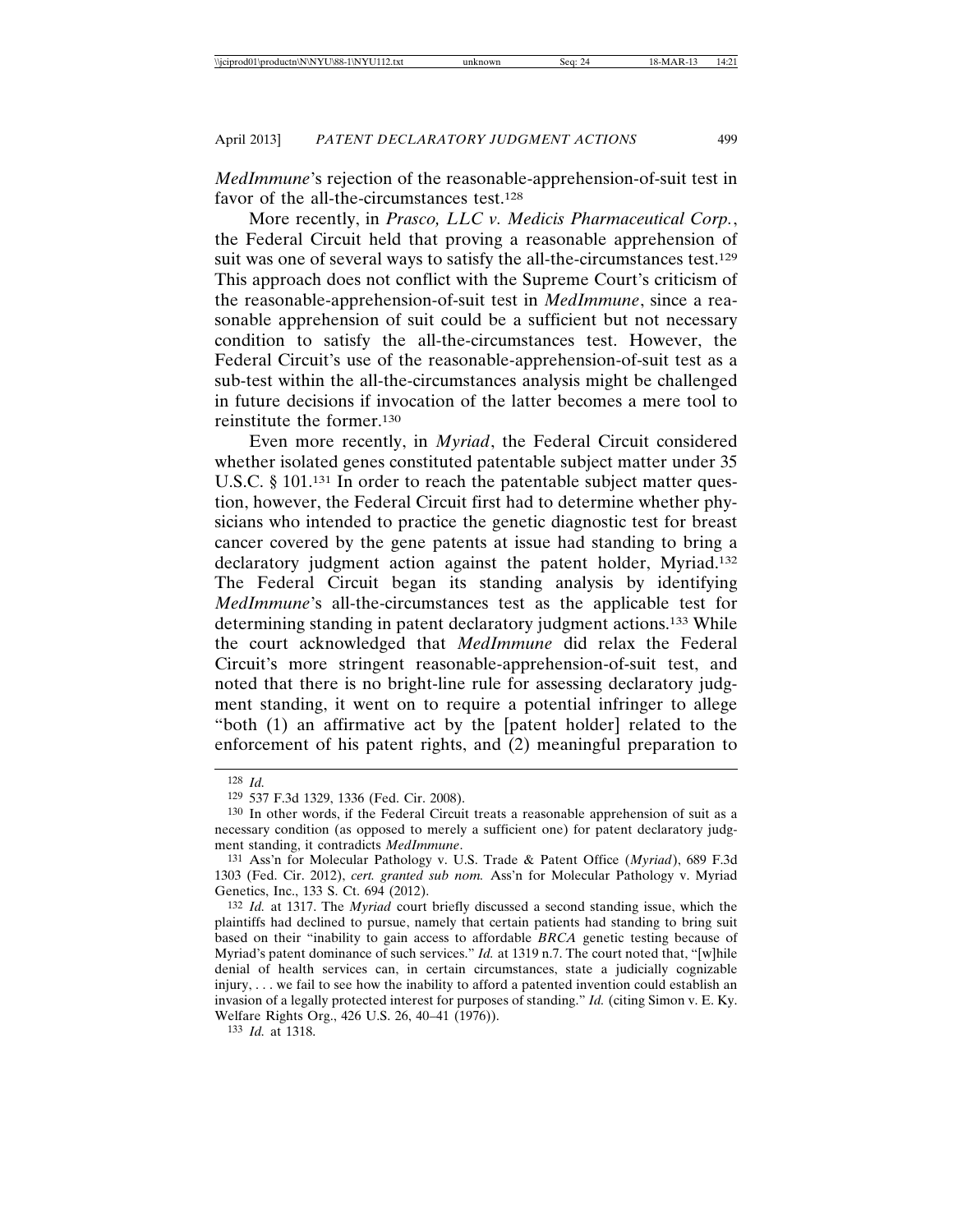conduct potentially infringing activity."134 Such a requirement encapsulates the Federal Circuit's pre-*MedImmune* standard, demanding both an affirmative act by the patent holder and meaningful preparation by the accused infringer.135

Applying this formalistic approach, the *Myriad* court dismissed seventeen of the initial twenty plaintiffs, finding that only three of the plaintiffs satisfied the first prong of its test by alleging that Myriad enforced its patent against them.136 Next, the court determined that of the remaining three plaintiffs only one, Dr. Ostrer, alleged sufficiently real or imminent injury to support standing.137 Contrasting Dr. Ostrer's intention to immediately perform the genetic testing in question with the other doctors' statements that they would merely consider resuming the genetic testing, the court cited *Lujan* for the proposition that "[t]hese 'some day intentions' are insufficient to support an 'actual or imminent' injury for standing 'without . . . any specification of *when* the some day will be.'"138 As a result, the *Myriad* court held that only Dr. Ostrer had standing to pursue his claim.139 On the merits, the majority reversed the district court, finding that isolated genes were patentable subject matter.140

The Supreme Court has subsequently granted the potential infringers' petition for a writ of certiorari, but has limited its review to the patentability of human genes.141 While the Court should certainly resolve the issue on the merits, it might also wish to address the standing issue. In Part III.A, I argue that the Supreme Court should reaffirm its all-the-circumstances test in light of the Federal Circuit's attempts to revert back to a pre-*MedImmune* standard. Although the issue might seem moot given that the Federal Circuit found one plaintiff to have standing, the Supreme Court should consider the standing issue in order to clarify the current state of standing doctrine in patent

La Belle, *supra* note 84, at 83 (footnotes omitted).

136 *Myriad*, 689 F.3d at 1319.

- 139 *Id.* at 1319.
- 140 *Id.* at 1337.

<sup>134</sup> *Id.* (citing Cat Tech LLC v. TubeMaster, Inc., 528 F.3d 871, 880 (Fed. Cir. 2008), and SanDisk Corp. v. STMicroelectronics, Inc., 480 F.3d 1372, 1380–81 (Fed. Cir. 2007)).

<sup>135</sup> As Professor Megan La Belle notes:

This test is strikingly similar to the one utilized by the Federal Circuit before *MedImmune*. In fact, the second prong is identical, and the first focuses on the [patent holder's] conduct just like the earlier 'reasonable apprehension of suit' prong. Thus, the panel's decision in *Myriad* crystallized what had been hinted at in *Prasco* and *Cat Tech*: the Federal Circuit has come full circle with respect to standing in patent declaratory judgment actions and has returned to its pre-*MedImmune* formalistic approach.

<sup>137</sup> *Id.*

<sup>138</sup> *Id.* at 1321 (quoting Lujan v. Defenders of Wildlife, 504 U.S. 555, 564 (1992)).

<sup>141</sup> Ass'n for Molecular Pathology v. Myriad Genetics, Inc., 133 S. Ct. 694 (2012).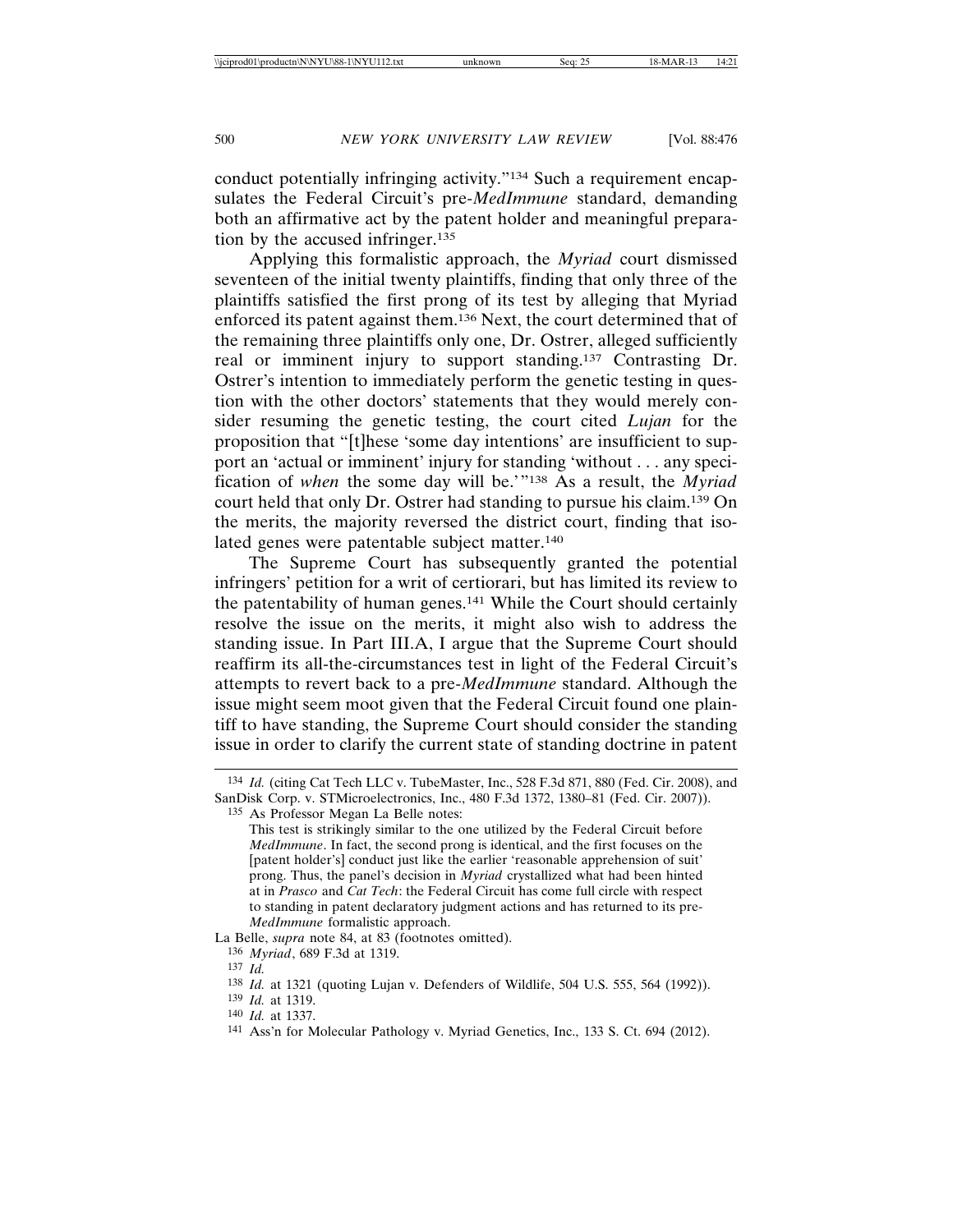declaratory judgment actions. Moreover, because Dr. Ostrer has allegedly transferred to a hospital that does not offer the genetic test covered by Myriad's patents142—a change in circumstances that might affect the standing determination under the Federal Circuit's analysis—the Supreme Court should find it necessary to consider the standing issue before it reaches the merits of the case.

#### III

# EXPANDING STANDING IN PATENT DECLARATORY JUDGMENT ACTIONS

If we accept the need for greater consideration of public policy arguments in patent law,143 expanding standing in patent declaratory judgment actions offers a potentially attractive solution.<sup>144</sup> By including more parties who lack the pro-patent bias that typifies modern-day patent litigation, expanding standing could infuse the common law rulemaking of patent courts<sup>145</sup> with novel policy arguments that otherwise would not be aired. Because courts depend on litigants to raise policy arguments, the Federal Circuit might consider the extent to which a particular litigant raises novel public policy arguments, as well as the degree to which such a litigant is the only potential party to raise such claims, when determining standing. While such an expansion of standing must necessarily be tailored to avoid the risk of stifling innovation by upsetting the basic quid pro quo upon which our patent system is premised,146 failure to address this issue risks

<sup>142</sup> Letter from Gregory A. Castanias, Attorney for Defendants-Appellants, to Jan Horbaly, Clerk, U.S. Court of Appeals for the Federal Circuit (July 27, 2011) (on file with the *New York University Law Review*).

<sup>143</sup> *See supra* Part I.

<sup>144</sup> Of course, other potential solutions exist—including congressional adjustment of substantive patent statutes and granting the PTO substantive rulemaking authority. I propose only that expanding standing in patent declaratory judgment actions provides one potential mechanism through which public policy arguments might be aired. That said, expanding standing may be preferred as it allows novel policy arguments to be continually raised, which is especially important in a rapidly changing field like technology. Moreover, see BURK & LEMLEY, *supra* note 7, at 95–108 for an argument that judicial decisionmaking is superior to legislative action in this area.

<sup>145</sup> *See, e.g.*, *id.* at 103 (noting that the Patent Act delegates broad authority to the courts, and that judge-made doctrines play a major role in its implementation).

<sup>146</sup> In U.S. patent law, patents are often viewed as a time-limited exclusive right granted to the patentee in return for disclosure of the underlying invention through publication of the patent. *See, e.g.*, *J.E.M. Ag Supply, Inc. v. Pioneer Hi-Bred Int'l, Inc.*, 534 U.S. 124, 142 (2001) ("The disclosure required by the Patent Act is the *quid pro quo* of the right to exclude." (internal quotation marks omitted)).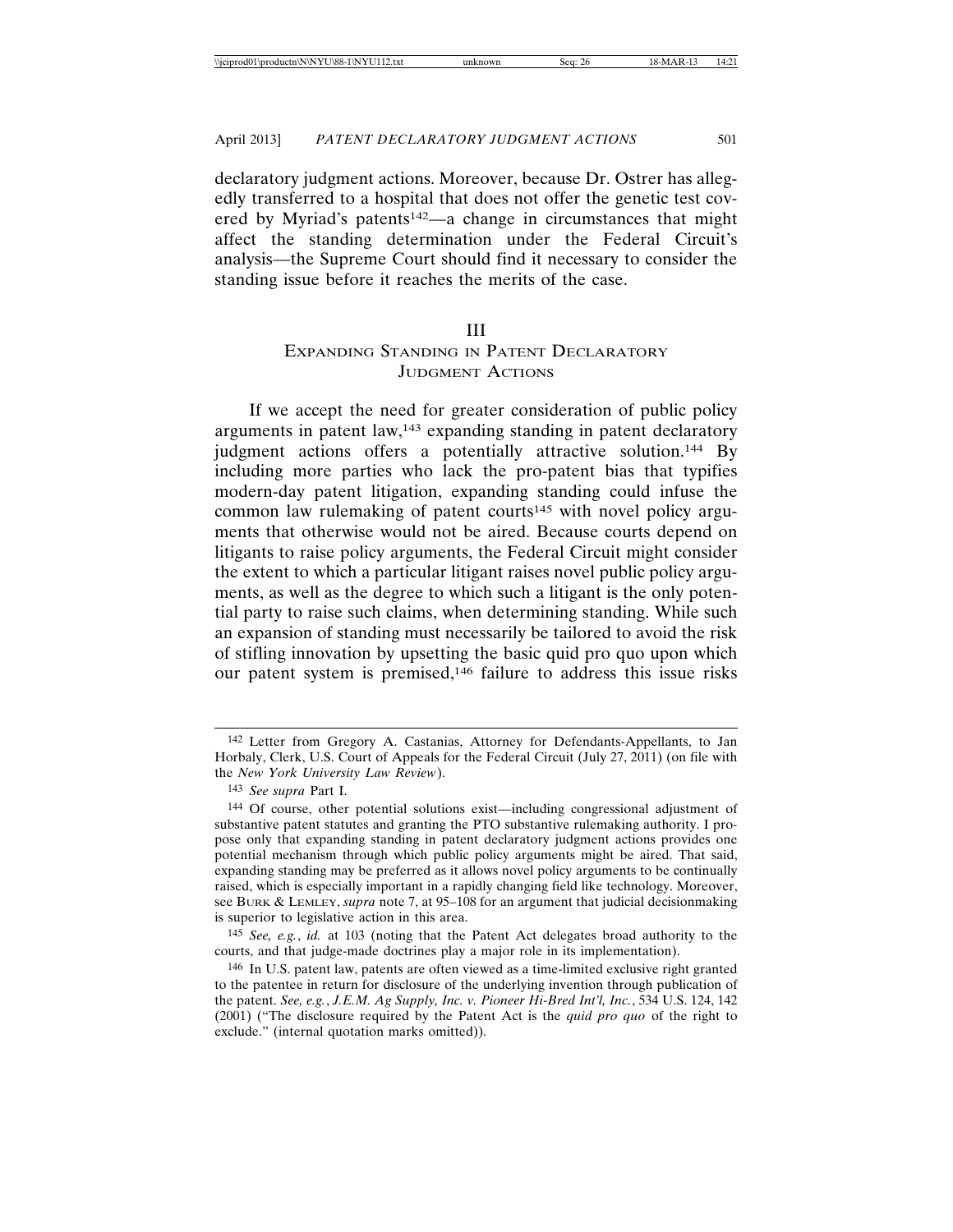silencing input from the very constituency that the patent system was created to benefit in the first place: the public as a whole.147

### *A. Expanding Standing Within the Existing Framework*

The first—and most realistic—option for expanding standing in patent declaratory judgment actions is to argue that the Federal Circuit has misapplied the all-the-circumstances test required by the Supreme Court in *MedImmune*. 148 If a potential infringer is denied standing based on the lack of a personalized threat or reasonable apprehension of suit, such an individual might argue along the lines of the petitioners in *Myriad*149 that these rigid requirements contradict *MedImmune*'s flexible all-the-circumstances test. As discussed in Part II.B.1, even if a potential infringer lacks a reasonable apprehension of suit, standing is not precluded under *MedImmune* if the potential infringer herself eliminated the threat of suit through involuntary or coerced action.150 Moreover, other factors might justify standing under *MedImmune*'s broad all-the-circumstances test. Such an argument would allow plaintiffs who wish to practice an invention covered by a suspect patent, but who nonetheless refrain from doing so for fear of risking treble damages, to raise public policy concerns regarding the validity of a patent that otherwise may not be heard.

*Myriad* provides a case in point. The potential infringers seek to question the patentability of isolated genes generally and have brought a declaratory judgment action on the grounds that, although they wish to perform a genetic test covered by the patented invention, they have chosen not to for fear of an infringement action.151 The definitive resolution of this issue either way will profoundly impact

<sup>147</sup> *See supra* Part I.C. Although individuals' concerns may, of course, also be heard through Congress, the degree to which Congress has deferred to the courts in the area of patent law, combined with the infrequency of congressional intervention, suggests that the public's recourse should be bolstered.

<sup>148</sup> For a detailed analysis of the Federal Circuit's application of the all-thecircumstances test in *Myriad*, see La Belle, *supra* note 84, at 82–93.

<sup>149</sup> Petition for Writ of Certiorari at 31, Ass'n for Molecular Pathology v. Myriad Genetics, Inc., 132 S. Ct. 1794 (2012) (No. 11-725), 2011 WL 6257250 at \*31 ("*MedImmune* instructs that bright line rules and steadfast requirements are inappropriate when analyzing a plaintiff's standing in a declaratory judgment action.").

<sup>150</sup> MedImmune, Inc. v. Genentech, Inc., 549 U.S. 118, 131 (2007); *see also* Cardinal Chem. Co. v. Morton Int'l, Inc., 508 U.S. 83, 96 (1993) ("Merely the desire to avoid the threat of a 'scarecrow' patent . . . may therefore be sufficient to establish jurisdiction under the Declaratory Judgment Act.").

<sup>151</sup> Ass'n for Molecular Pathology v. U.S. Patent & Trademark Office (*Myriad*), 689 F.3d 1303, 1316–17, *cert. granted sub nom.* Ass'n for Molecular Pathology v. Myriad Genetics, Inc., 133 S. Ct. 694 (2012).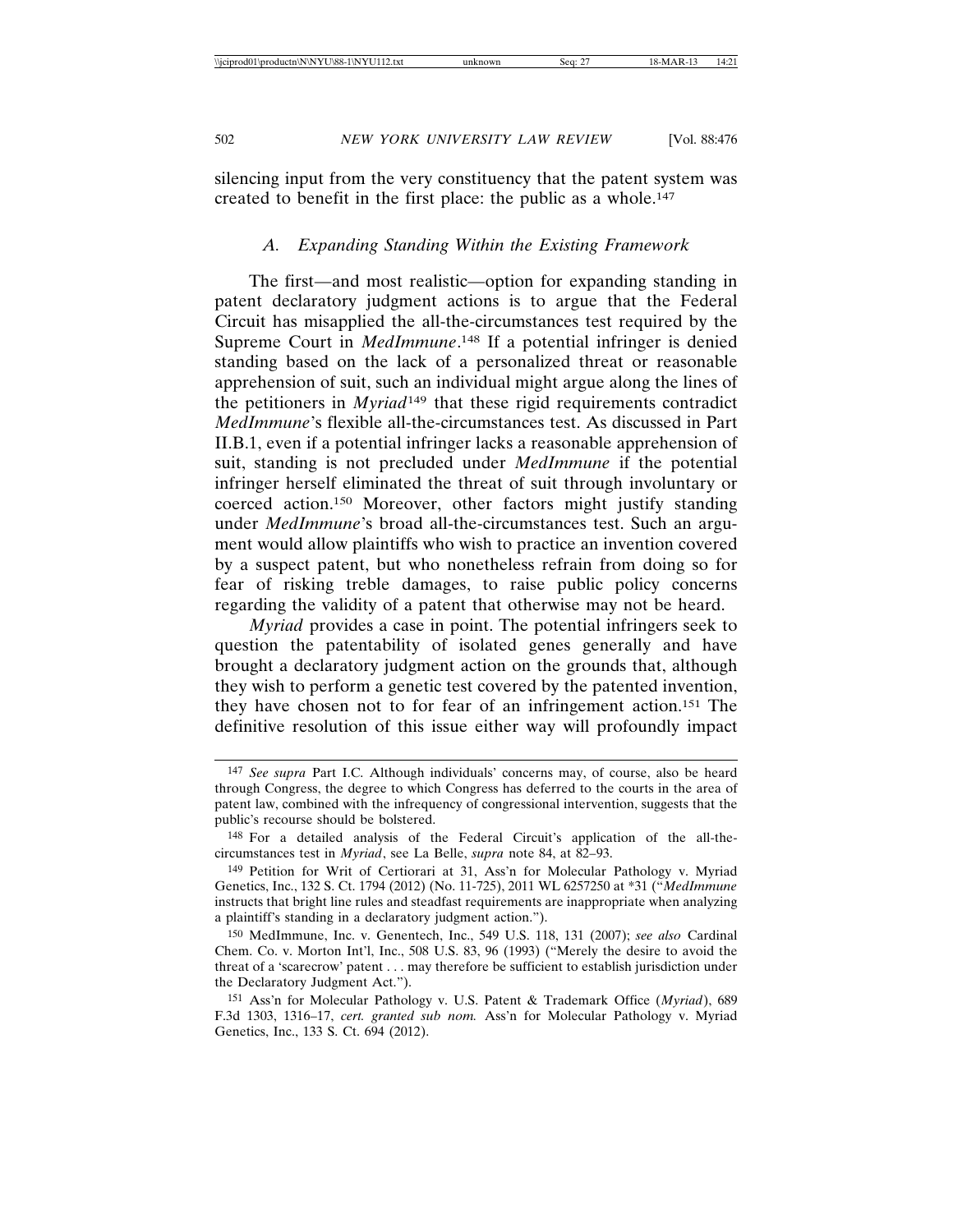the public interest.152 Moreover, if courts do not allow this issue to be raised in the first place, patent holders like Myriad will be allowed to continue exploiting their monopolies without the patents' legitimacy ever being tested.153

A declaratory judgment defendant could respond that expanding standing in patent declaratory judgment cases would flood courts with litigation and disrupt the basic quid pro quo of patent law,154 stifling innovation. Potential infringers may counter that the fear of endless litigation is mitigated by the self-limiting nature of bringing such claims: Because the remedy being sought by a potential infringer is often the invalidation of a patent, successfully raising such claims precludes future patent infringement suits. Although patent declaratory judgment actions in which the patent is eventually upheld may increase the burden on courts, successful patent declaratory judgment actions invalidating a patent will reduce this burden. As a whole, the two effects may offset one another.

The concern that allowing such suits would disrupt the quid pro quo of patent law, thereby stifling innovation, is more troubling. Potential infringers can respond, consistent with Professor La Belle, that long-standing Supreme Court precedent supports the adoption of "flexible legal standards that facilitate lawsuits brought by parties challenging patent validity."155 As discussed in Part I.C, the Supreme Court has encouraged such suits because the public benefits when bad patents are invalidated.156 Moreover, *Lear, Inc. v. Adkins* emphasized

<sup>152</sup> "While all patent litigation implicates the public interest, *Myriad* is a particularly high-stakes case with potentially far reaching consequences for society. The substantive questions posed in *Myriad* . . . are critically important and should be addressed by the courts 'sooner rather than later,' as Justice Breyer has opined." La Belle, *supra* note 84, at 93 (quoting Lab. Corp. of Am. Holdings v. Metabolite Labs., Inc., 548 U.S. 124, 134 (2006) (Breyer, J., dissenting)).

<sup>153</sup> Arrowhead Indus. Water, Inc. v. Ecolochem, Inc., 846 F.2d 731, 734–35 (Fed. Cir. 1988) (explaining that the Declaratory Judgment Act was enacted, in part, to resolve situations in which "a patent owner engages in a *danse macabre*, brandishing a Damoclean threat with a sheathed sword"), *overruled on other grounds by* MedImmune, Inc. v. Genentech, Inc., 549 U.S. 118 (2007).

<sup>154</sup> *See supra* note 146 and accompanying text (discussing the basic quid pro quo of U.S. patent law). A patent declaratory judgment defendant would also likely claim that the public interest has already been sufficiently considered when the PTO initially approved the patent. However, as the Supreme Court in *Lear, Inc. v. Adkins* noted, "A patent . . . simply represents a legal conclusion reached by the Patent Office. . . . Yet the Patent Office is often obliged to reach its decision in an *ex parte* proceeding, *without the aid of the arguments which could be advanced by parties interested in proving patent invalidity*." 395 U.S. 653, 670 (1969) (emphasis added).

<sup>155</sup> La Belle, *supra* note 84, at 70 (citing Blonder-Tongue Labs., Inc. v. Univ. of Ill. Found., 402 U.S. 313, 345 (1971)).

<sup>156</sup> *Id.* (citing *Blonder-Tongue*, 402 U.S. at 331 n.21, and *Lear*, 395 U.S. at 670). In particular, in *Lear*, the Supreme Court recognized the importance of patent declaratory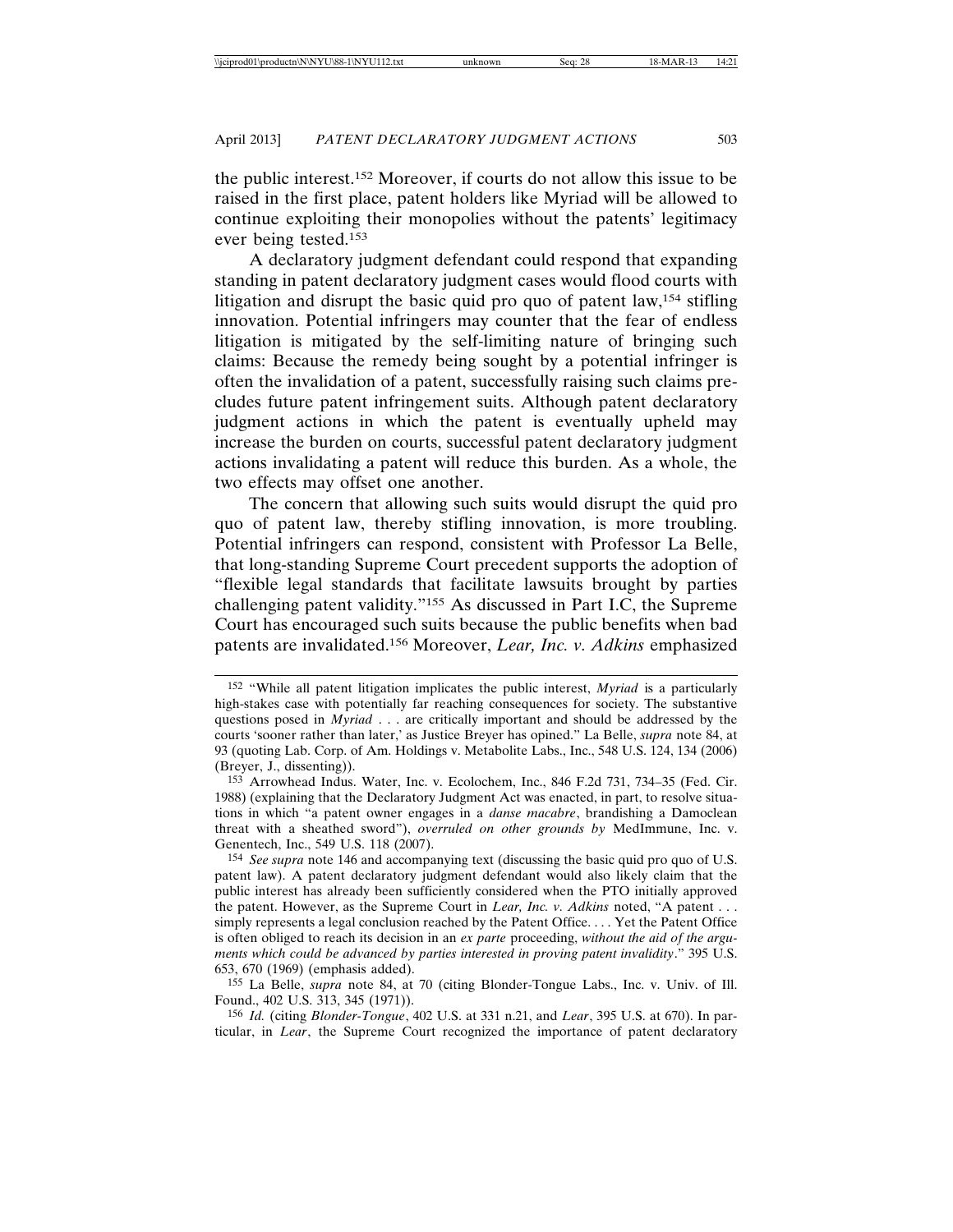the dangers of muzzling a potential infringer who is the only prospective plaintiff with sufficient economic incentive to challenge a patent's validity.157 Therefore, a potential infringer who does not meet the Federal Circuit's restrictive interpretation of *MedImmune* could argue that courts should confer standing on the grounds that he is a member of the only group that has sufficient economic incentive to bring suit, particularly when resolution of the patent's validity would be valuable to the public.

Still, Judge Moore stated a valid concern in *Myriad* regarding the profound impact on the patent system of allowing "anyone who was ready, willing, and able to compete tomorrow" to bring a declaratory judgment action "against the [patent holder] in any forum of their choosing without any affirmative act directed at all towards them by the [patent holder]."158 In order to address this concern, I propose the following solution: While would-be plaintiffs who have avoided the threat of suit by refraining from potentially infringing conduct should not automatically be granted standing to challenge a patent's validity, courts should consider (1) the extent to which potential infringers are the only prospective challengers of a patent's validity and (2) the degree to which such a determination would potentially affect the public interest within *MedImmune*'s all-the-circumstances test.159 Analyzing these factors within the all-the-circumstances test would conform to *MedImmune*'s decision to eschew bright-line rules in determining declaratory judgment standing. Courts would then have leeway to balance the competing interests in invalidating bad patents

judgment actions in light of the "public interest in permitting full and free competition in the use of ideas which are in reality a part of the public domain." 395 U.S. at 670.

<sup>157</sup> *Lear*, 395 U.S. at 670*.*

<sup>158</sup> Oral Argument at 31:30, Ass'n for Molecular Pathology v. U.S. Patent & Trademark Office, 653 F.3d 1329 (Fed. Cir. 2011) (No. 2010-1406), *available at* http://www.cafc. uscourts.gov/oral-argument-recordings/2010-1406/all.

<sup>159</sup> While my analysis of *MedImmune*'s all-the-circumstances test in Part II.B.2 revealed the existence of at least two relevant factors in determining the standing of potential infringers—namely, the reasonable-apprehension-of-suit test and the coercion principle—the *MedImmune* Court's reluctance to adopt a bright-line rule suggests that these are not the only relevant factors. In addition to the further considerations I have outlined above, courts may also wish to consider the extent to which a potential infringer's claim of invalidity, *as opposed to noninfringement*, might implicate the public interest. As the Federal Circuit hinted at in *Prasco, LLC v. Medicis Pharmaceutical Corp.*, "[The declaratory judgment plaintiff] had sued only for a declaratory judgment of noninfringement. We thus have no opportunity to consider whether similar facts would be sufficient to establish jurisdiction if, instead, [the declaratory judgment plaintiff] had conceded infringement and was only arguing invalidity." 537 F.3d 1329, 1342 n.12 (Fed. Cir. 2008).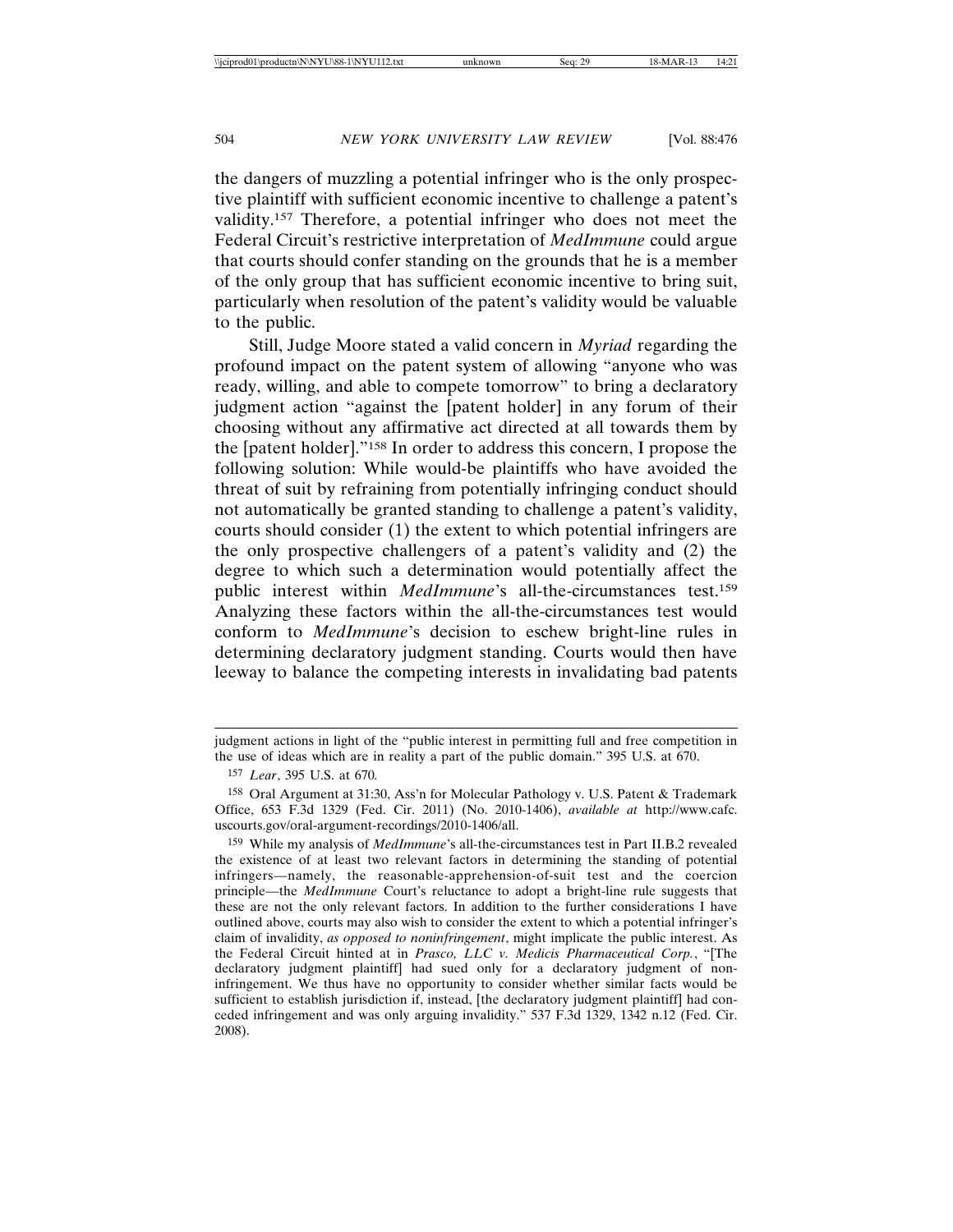on the one hand, and protecting legitimate patent holders on the other.160

#### *B. Expanding Standing by Focusing on Underlying Justifications*

Courts may also wish to expand standing in patent declaratory judgment actions by reassessing the existing principles that justify standing doctrine generally.161 As discussed in Part II.A, standing is a judicially created doctrine rooted in Article III's "case or controversy" clause. Although few question the fundamental need for a standing doctrine, the current regime has been criticized by scholars and courts as "incoherent,"162 "permeated with sophistry,"163 and "a word game played by secret rules."164 Perhaps most accurately, the doctrine has been characterized as a meaningless "litany" of requirements recounted before "the Court . . . chooses up sides and decides the case."165 According to Judge William Fletcher, discontent with modern standing doctrine stems from a mismatch between its formal structure and underlying purpose.<sup>166</sup>

The need for a standing requirement has been justified on several grounds, including the need for adverse and energetic parties in litigation,167 the desire that the most affected parties be adequately represented,168 the necessity for concrete facts to inform courts'

162 Fletcher, *supra* note 93, at 221.

<sup>160</sup> However, simply allowing courts to consider these factors in the first place might disrupt this tenuous balance because declaratory judgment defendants would have to expend considerable resources challenging standing under such a broad test. In order to correct for this, courts might implement a fee-shifting provision in which potential infringers who invoke standing based on these factors, but who are found to have a meritless claim, would be required to pay the defendant's reasonable attorneys' fees. Such a compromise would promote patent declaratory judgment suits in the public interest, while deterring suits that are likely to stifle innovation.

<sup>161</sup> For one argument that standing should be broadened outside of the context of patent law, see Sierra Club v. Morton, 405 U.S. 727, 757 (1972) (Blackmun, J., dissenting). In *Sierra Club*, Justice Blackmun calls for "an imaginative expansion of our traditional concepts of standing in order to enable an organization such as the Sierra Club, possessed, as it is, of pertinent, bona fide and well-recognized attributes and purposes in the area of environment, to litigate environmental issues." *Id.*

<sup>163</sup> 4 KENNETH CULP DAVIS, ADMINISTRATIVE LAW TREATISE § 24:35, at 342 (2d ed. 1983).

<sup>164</sup> Flast v. Cohen, 392 U.S. 83, 129 (1968) (Harlan, J., dissenting).

<sup>165</sup> Abram Chayes, *The Supreme Court 1981 Term*—*Foreword: Public Law Litigation and the Burger Court*, 96 HARV. L. REV. 4, 22–23 (1982).

<sup>166</sup> Fletcher, *supra* note 93, at 221.

<sup>167</sup> *Flast*, 392 U.S. at 101; Baker v. Carr, 369 U.S. 186, 204 (1962).

<sup>168</sup> Diamond v. Charles, 476 U.S. 54, 62 (1986); Warth v. Seldin, 422 U.S. 490, 498–99 (1975); Sierra Club v. Morton, 405 U.S. 727, 740 (1972); *cf.* ERWIN CHEMERINSKY, FEDERAL JURISDICTION 57 (6th ed. 2012) ("[T]he insistence on a personal stake in the outcome of the litigation is a very uncertain guarantee of high-quality advocacy.").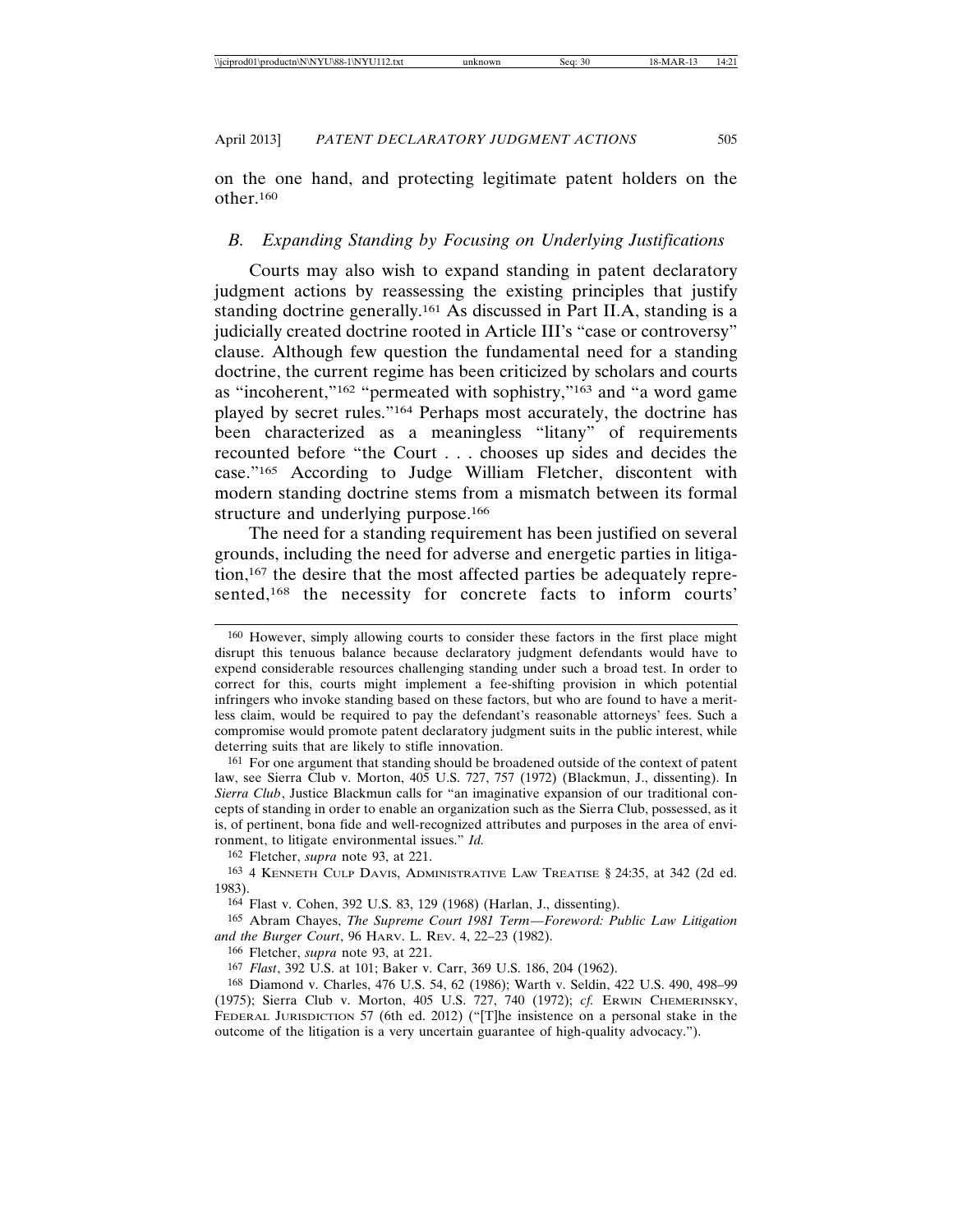decisions,169 and the belief that generalized injuries should be addressed by the political process.<sup>170</sup> The standing requirement has also been justified on judicial efficiency grounds.171

While each of these rationales plays a role in justifying the need for a standing requirement, the Supreme Court observed in *Allen v. Wright* that "the law of Art. III standing is built on a single basic idea—the idea of separation of powers."172 The separation of powers concern is that if courts hear cases brought by too broad a class of individuals, the judiciary will usurp the executive branch's constitutional duty to faithfully execute the laws.173

The separation of powers justification underlying standing doctrine, however, is especially weak in the context of patent litigation. As many scholars have noted, the Patent Act is a broad enabling statute akin to the antitrust laws and in contrast to the regulatory nature of modern copyright law.174 The Act lays out in broad language the requirements for obtaining a patent—including the requirements of utility, novelty, and nonobviousness—but leaves courts to flesh out the details.175 While the Executive certainly plays a crucial role in the granting of patents, the PTO lacks substantive rulemaking

<sup>169</sup> Valley Forge Christian Coll. v. Ams. United for Separation of Church & State, Inc., 454 U.S. 464, 477–78 (1982); Schlesinger v. Reservists Comm. to Stop the War, 418 U.S. 208, 222 (1974); *Baker*, 369 U.S. at 204.

<sup>170</sup> FALLON ET AL., *supra* note 88, at 114–15 (citing Lewis v. Casey, 518 U.S. 343, 357 (1996), and Lujan v. Defenders of Wildlife, 504 U.S. 555, 576 (1992)).

<sup>171</sup> *See, e.g.*, CHEMERINSKY, *supra* note 168, at 50 (claiming that standing doctrine promotes judicial efficiency by reducing lawsuits on purely ideological grounds).

<sup>172</sup> 468 U.S. 737, 752 (1984); *see also Valley Forge*, 454 U.S. at 473 ("The exercise of the judicial power . . . affects relationships between the coequal arms of the National Government."); Laird v. Tatum, 408 U.S. 1, 15 (1972) (monitoring the wisdom of executive action is the appropriate role of the Congress rather than of the judiciary); La Belle, *supra* note 84, at 89 (citing *Lujan*, 504 U.S. at 576–77) (describing *Lujan*'s standing analysis as "shaped by separation of powers principles"); Antonin Scalia, *The Doctrine of Standing as an Essential Element of the Separation of Powers*, 17 SUFFOLK U. L. REV. 881, 881 (1983) ("[T]he judicial doctrine of standing is a crucial and inseparable element of [the principle of separation of powers], whose disregard will inevitably produce . . . an overjudicialization of the processes of self-governance.").

<sup>173</sup> *See* U.S. CONST. art. II, § 3. Such considerations are particularly important where Congress grants individuals the right to bring suit in the public interest. In such circumstances, as Justice Scalia explained in *Lujan*, "[t]o permit Congress to convert the undifferentiated public interest in executive officers' compliance with the law into an 'individual right' vindicable in the courts is to permit Congress to transfer from the President to the courts the Chief Executive's most important constitutional duty . . . ." *Lujan*, 504 U.S. at 577.

<sup>174</sup> *See* BURK & LEMLEY, *supra* note 7, at 103 (explaining that statutes exist on a continuum of specificity); Joseph P. Liu, *Regulatory Copyright*, 83 N.C. L. REV. 87, 102–05 (2004) (describing characteristics of the regulatory model of copyright legislation); *id.* at 105–25 (detailing specific instances of "regulatory" copyright law).

<sup>175</sup> 35 U.S.C. §§ 101–103 (2006).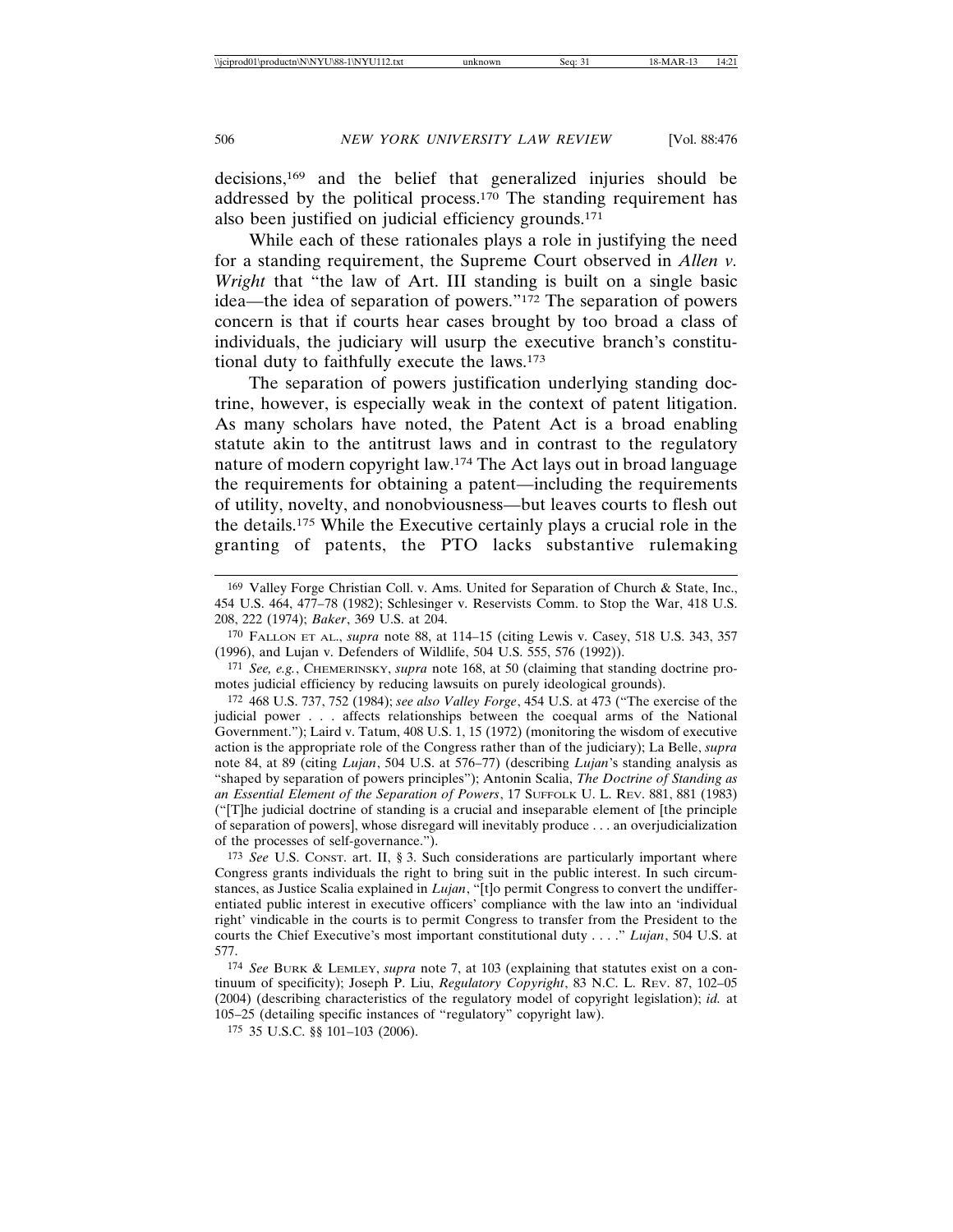authority.176 Rather, courts create substantive patent law, similar to the statutory tailoring role played by courts in antitrust law.177 Moreover, while the Patent Act does afford patents issued by the PTO a presumption of validity,178 courts routinely overrule the PTO's determinations.179

Because the Executive already plays a relatively minor role in ensuring the faithful execution of patent laws, we should be less concerned about the separation-of-powers implications of granting standing to a broader class of individuals in patent declaratory judgment actions than we might be in other areas of law.180 Moreover, several of the other justifications supporting standing doctrine are particularly inapplicable to patent declaratory judgment suits. As discussed in Part III.A, judicial efficiency arguments in support of a strict standing requirement are blunted by the self-correcting nature of patent declaratory judgment suits: A potential infringer's success in court eliminates future patent infringement litigation regarding the patent-in-suit. Similarly, while courts must "protect[ ] democratic

177 Indeed, the dynamic in patent law places even more emphasis on the courts than in antitrust law where guidelines issued by the Department of Justice and the Federal Trade Commission are viewed as highly influential on judicial decisionmaking. *See* Hillary Greene, *Guideline Institutionalization: The Role of Merger Guidelines in Antitrust Discourse*, 48 WM. & MARY L. REV. 771, 856 (2006) (concluding that "the courts have ceded significant responsibility to interpret the law to the antitrust agencies"). Moreover, Congress itself has played a relatively minor role in shaping patent law over the past century. *But see* United States v. Richardson, 418 U.S. 166, 179 (1974) ("Slow, cumbersome, and unresponsive though the traditional electoral process may be thought at times, our system provides for changing members of the political branches when dissatisfied citizens convince a sufficient number of their fellow electors that elected representatives are delinquent in performing duties committed to them.").

178 35 U.S.C. § 282 (2006).

179 Between 1989 and 1996, for instance, district courts and the Federal Circuit invalidated forty-six percent of challenged patents. Allison & Lemley, *supra* note 49, at 205.

180 For a similar argument, see La Belle, *supra* note 84, at 92 n.157, which notes that separation of powers concerns should not arise in cases not involving congressionally authorized citizen suits. A more nuanced approach suggested by Professor Cass Sunstein argues that when a plaintiff "establishes that an agency has enforced the law in an unlawful way," the President has violated his constitutional duty under the Take Care Clause, thereby rendering judicial enforcement permissible. Cass R. Sunstein, *What's Standing After* Lujan*? Of Citizen Suits, "Injuries," and Article III*, 91 MICH. L. REV. 163, 212 (1992). In this way, one might argue that when the PTO improperly issues a patent, the President has failed to "take Care that the Laws be faithfully executed," justifying standing and relieving our separation of powers concern. U.S. CONST. art. II, § 3.

<sup>176</sup> According to the Federal Circuit, the PTO lacks "any general substantive rulemaking power." Merck & Co. v. Kessler, 80 F.3d 1543, 1549–50 (Fed. Cir. 1996); *see also* Eli Lilly & Co. v. Bd. of Regents of Univ. of Wash., 334 F.3d 1264, 1269 n.1 (Fed. Cir. 2003) (citing *Merck & Co.*, 80 F.3d at 1549). In particular, the PTO may not issue rules that "effect[] a change in existing law or policy which affect[s] individual rights and obligations." Animal Legal Def. Fund. v. Quigg, 932 F.2d 920, 927 (Fed. Cir. 1991) (internal quotation marks omitted).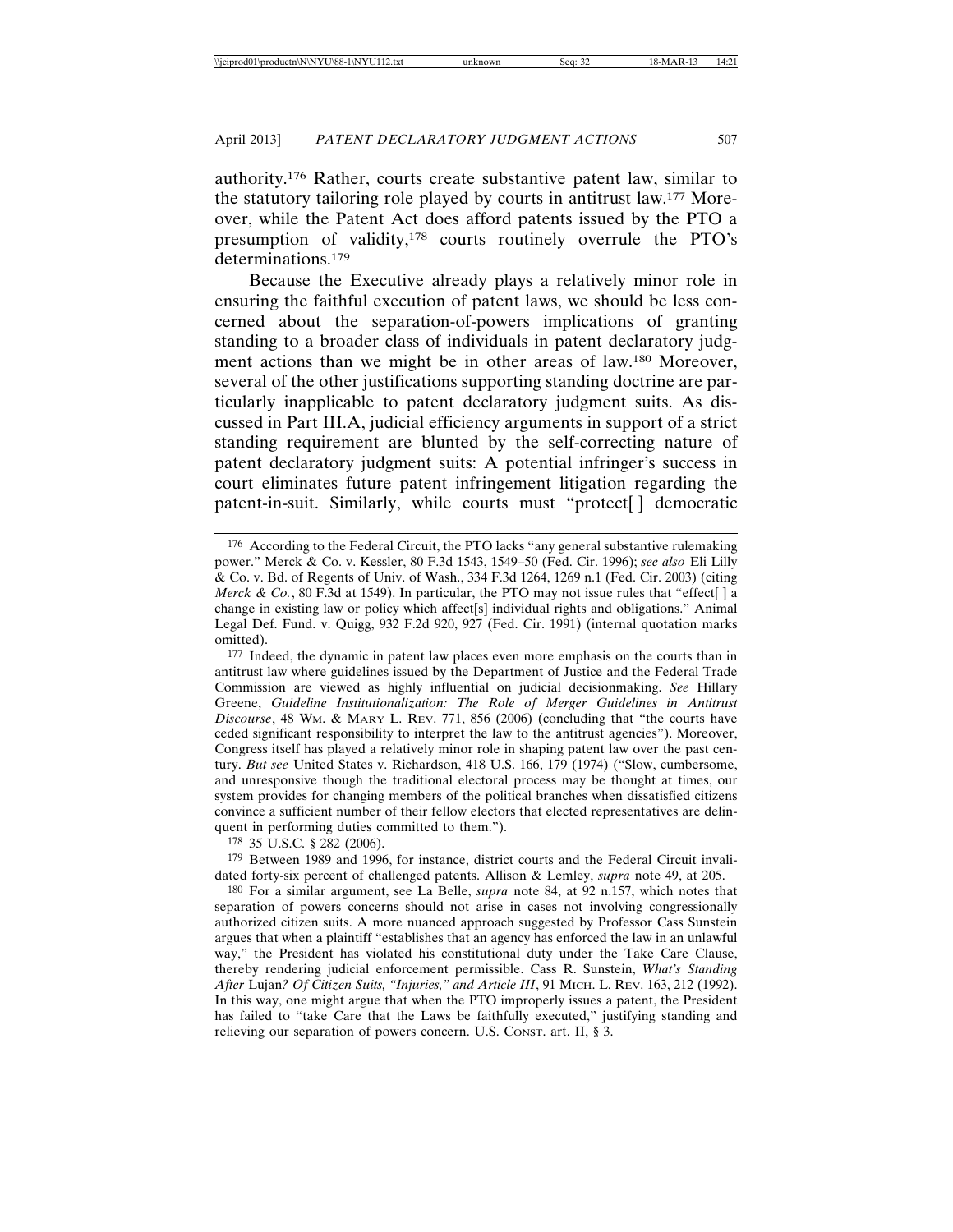prerogatives" by ensuring that generalized injuries are addressed by the political process,181 the degree to which Congress has delegated the fashioning of substantive patent law to the courts suggests that courts should play a larger role in addressing generalized grievances in patent law than in other fields.

The remaining justifications for standing doctrine—the benefits from adverse and energetic parties, the desire that the most affected parties be adequately represented, and the need for concrete facts to inform courts' decisions—exist in patent litigation just as they do in other areas of law. However, these concerns should be addressed *directly* by assessing the degree to which the case at hand implicates these concerns, rather than indirectly through the enigmatic wordplay that so typifies modern standing doctrine. Doing otherwise imports into patent law potentially over-restrictive standing requirements premised on justifications—separation of powers in particular—that are inapplicable in the patent context. Instead, the Supreme Court could formulate a new context-sensitive framework for determining standing in patent declaratory judgment actions, one that takes into account both the degree to which each of the standing doctrine's justifications is implicated in the case at hand and the importance of declaratory judgment actions for the patent system as a whole.<sup>182</sup>

447 U.S. 303, 317 (1980). *See also Lujan*, 504 U.S. at 576 ("Vindicating the *public* interest . . . is the function of Congress and the Chief Executive.").

182 Professor Kali Murray also argues for a reassessment of standing in patent litigation to more fully incorporate the concerns of third parties. According to Murray:

[The] reliance on a private interest model [stemming from the traditional understanding of the Patent Act] leads to a reluctance to fully accord standing to parties seeking to protect broader public interests, such as an error by the patent office that implicates an entire class of technologies. A reassessment of standing is necessary if patent law is to be sensitive to these broader concerns of third party constituencies.

<sup>181</sup> FALLON ET AL., *supra* note 88, at 114–15 (citing Lewis v. Casey, 518 U.S. 343, 357 (1996), and Lujan v. Defenders of Wildlife, 504 U.S. 555, 576 (1992)). The Supreme Court echoed this concern in *Diamond v. Chakrabarty*, noting:

The choice we are urged to make is a matter of high policy for resolution within the legislative process after the kind of investigation, examination, and study that legislative bodies can provide and courts cannot. That process involves the balancing of competing values and interests, which in our democratic system is the business of elected representatives. Whatever their validity, the contentions now pressed on us should be addressed to the political branches of the Government, the Congress and the Executive, and not to the courts.

Kali N. Murray, *Rules for Radicals: A Politics of Patent Law*, 14 J. INTELL. PROP. L. 63, 77 (2006) (footnote omitted). The current regime's "[r]eliance on competitors to prove or disprove patent validity can be problematic as competitors may have compelling business reasons for not pursuing a challenge to a particular patent." *Id.* at 80. In particular, competitors will often settle a patent dispute to the detriment of consumers—even if a potentially infringing competitor has a particularly strong case—in order to avoid the cost of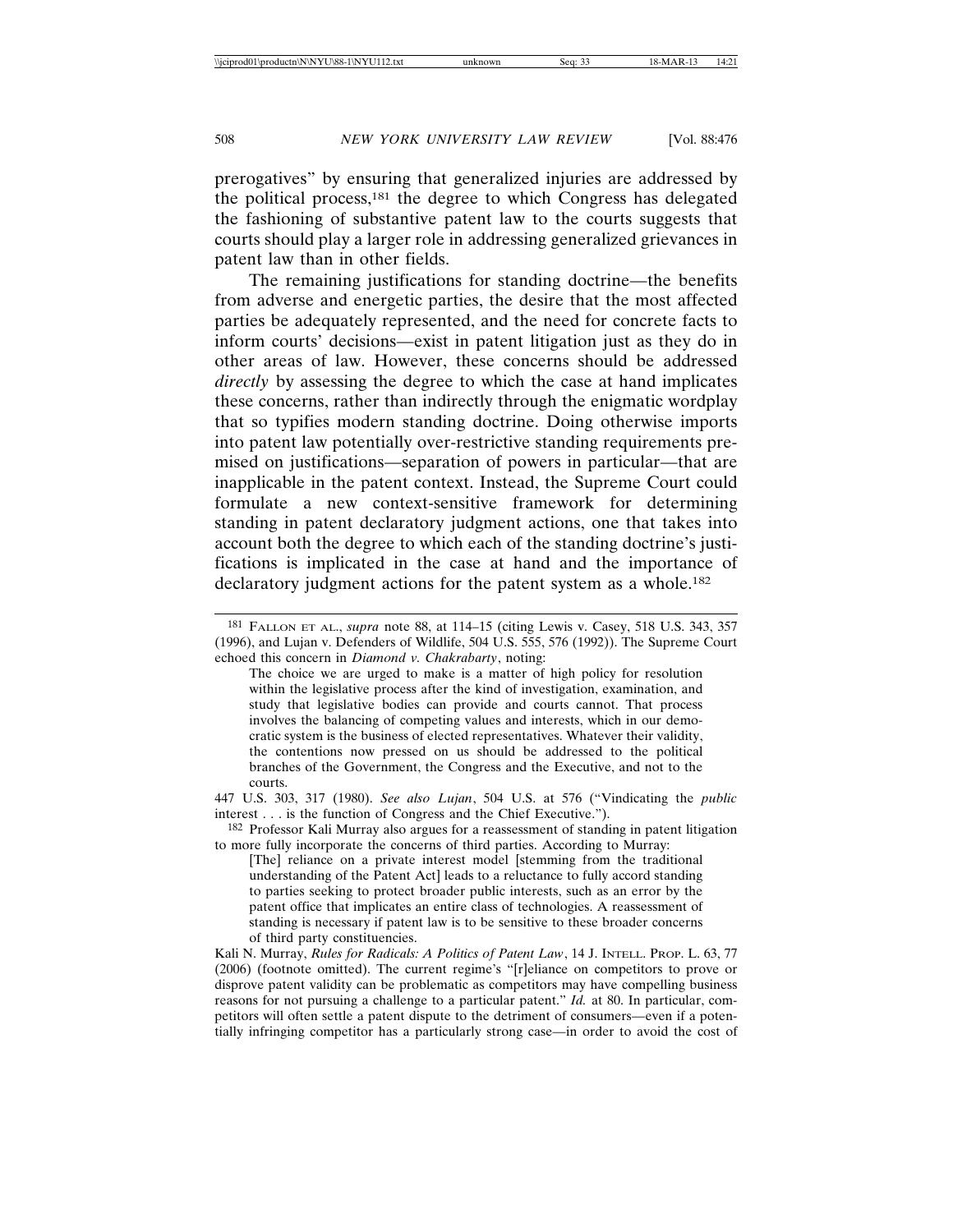#### *C. Congressional Action to Relax Standing in Patent Cases*

Even if courts recognize the disconnect between the justifications for standing doctrine and patent declaratory judgment actions, they may refrain from reassessing the current framework because of the uncertainties that may arise during such reform. Just as uncertainty in substantive patent law reduces the value of patents and thereby the incentive to innovate, so too does uncertainty in standing doctrine because patent holders would be unsure of which parties might bring declaratory judgment actions against them. Insecure patent holders will discount the value of obtaining a patent, potentially disrupting the balance between incentivizing innovation and protecting the public domain.

In order to remedy this, Congress could statutorily amend the requirements for standing in patent declaratory judgment actions, relaxing the standard while still providing clarity. The Supreme Court addressed a similar issue in *Lujan v. Defenders of Wildlife*, in which several environmental organizations challenged the procedure through which the Departments of Interior and Commerce issued regulations.183 Prior to *Lujan*, the Supreme Court had on several occasions held that Congress could authorize citizen suits to defend the public interest through statutory enforcement.184 Although the Court held in *Lujan* that Congress may not dispense with the concrete injury requirement for standing altogether, the Court emphasized that "[statutory] broadening [of] the categories of injury that may be alleged in support of standing is a different matter from abandoning the

litigation. "For example, increasingly, a generic producer may derive significant benefits by settling with a conventional producer; indeed, the potentially collusive practices between generic and conventional producers of pharmaceuticals have been the subject of increasing judicial and administrative scrutiny." *Id.*

Still, according to Murray, few cases question the limited standing that patent law affords to third parties other than competitors. *Id.* at 79–80. For this reason, third parties might argue for third-party standing resulting from a procedural injury under the Administrative Procedure Act, 5 U.S.C. §§ 500–504, 551–559, 701–706 (2006). Murray, *supra*, at 80–81. While Murray notes that the Federal Circuit has generally rejected such third-party standing claims, he argues that recent changes in the statutory landscape "provide an opportunity to revisit the ability of third parties to claim procedural injury in fact under the Patent Act." *Id.* at 83.

<sup>183</sup> *Lujan*, 504 U.S. at 558–59.

<sup>184</sup> *See, e.g.*, Havens Realty Corp. v. Coleman, 455 U.S. 363, 373–74 (1982) (granting standing to an African-American "tester" to seek relief under section 804 of the Fair Housing Act of 1968, 42 U.S.C. § 3604 (2006)); Trafficante v. Metro. Life Ins. Co., 409 U.S. 205, 211 (1972) (conferring standing on a white tenant and an African-American tenant under section 810 of the Civil Rights Act of 1968, 42 U.S.C. § 3610, and stating that "the complainants act not only on their own behalf but also as private attorneys general in vindicating a policy that Congress considered to be of the highest priority" (internal quotation marks omitted)).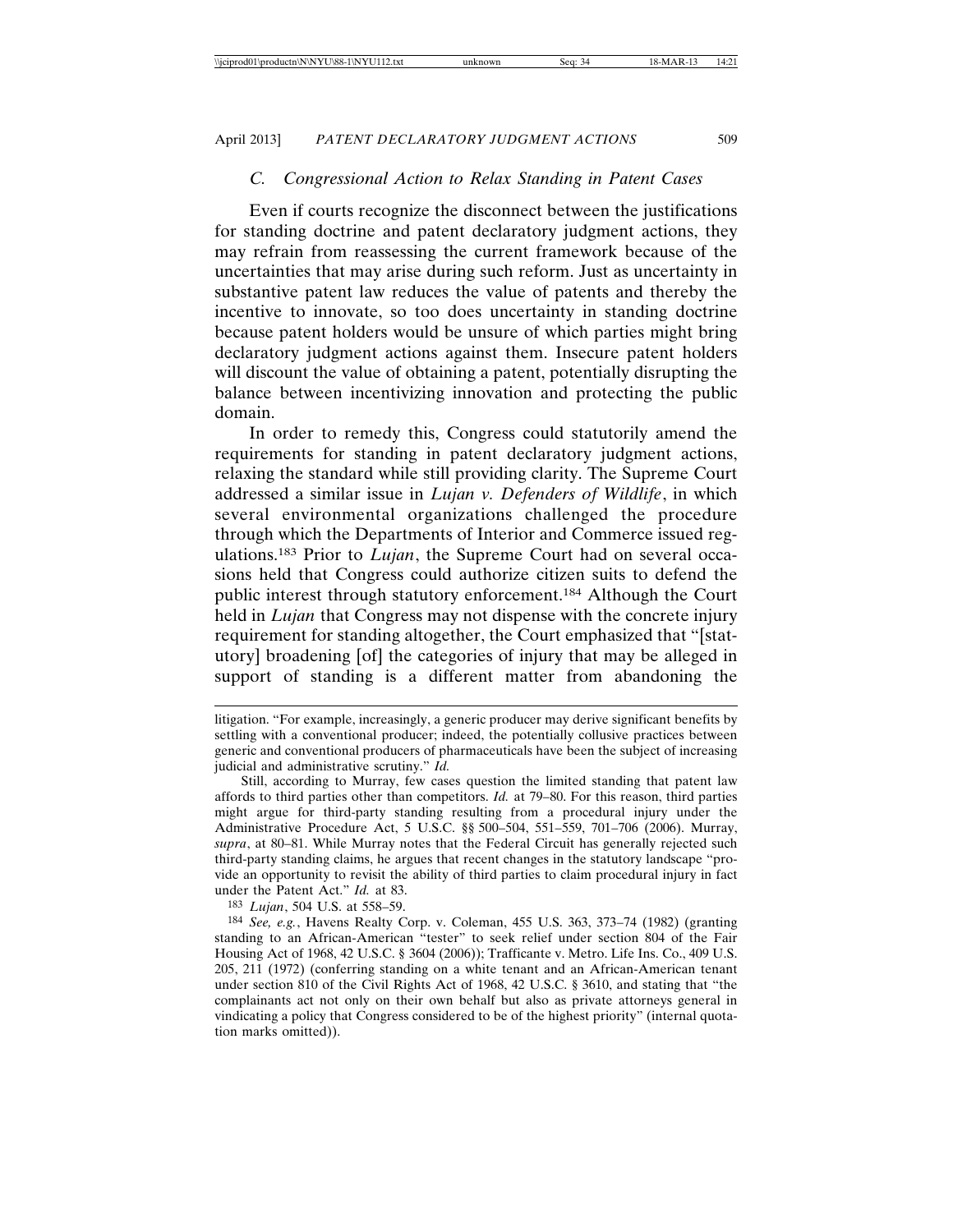requirement that the party seeking review must himself have suffered an injury."185 Indeed, Justice Scalia, writing for the majority, noted that "[t]he . . . injury required by Art. III may exist solely by virtue of 'statutes creating legal rights, the invasion of which creates standing.'"186

Still, as Professor Richard Fallon notes, the precise ways in which Congress may define judicially cognizable injuries is uncertain after *Lujan*. 187 Two more recent Supreme Court decisions suggest that the scope of congressional power to create judicially cognizable injuries is quite broad. In *Federal Election Commission v. Akins*, 188 the Court conferred standing upon a group of voters who sought to challenge the Federal Election Commission's ruling that the American Israel Public Affairs Committee was not a "political committee" under the Federal Election Campaign Act of 1971 (FECA).<sup>189</sup> Within FECA, Congress provided that any person who believed that a violation of the Act had occurred could file a complaint with the Federal Election Commission. The Commission's decision would be reviewable in district court.190 Although Justice Breyer recognized that the political branches are often the more appropriate venue to remedy widely shared grievances, he found the plaintiffs to have standing because the harm alleged was "sufficiently concrete and specific such that the fact that it is widely shared does not deprive Congress of constitutional power to authorize its vindication in the federal courts."191

Similarly, in *Massachusetts v. EPA*, the Supreme Court held that Massachusetts had standing to challenge the Environmental Protection Agency's refusal to regulate greenhouse gas emissions from cars.192 Quoting *Lujan*, Justice Stevens stated:

[A] litigant to whom Congress has 'accorded a procedural right to protect his concrete interests . . . can assert that right without meeting all the normal standards for redressability and immediacy[.]' When a litigant is vested with a procedural right [by Congress], that litigant has standing if there is some possibility that

<sup>185</sup> *Lujan*, 504 U.S. at 578 (second alteration in original) (quoting Sierra Club v. Morton, 405 U.S. 727, 738 (1972)).

<sup>186</sup> *Id.* (alteration in original) (quoting Warth v. Seldin, 422 U.S. 490, 500 (1975)); *see also id.* at 580 (Kennedy, J., concurring) ("In my view, Congress has the power to define injuries and articulate chains of causation that will give rise to a case or controversy where none existed before, and I do not read the Court's opinion to suggest a contrary view.").

<sup>187</sup> FALLON ET AL., *supra* note 88, at 142.

<sup>188</sup> 524 U.S. 11 (1998).

<sup>189</sup> Pub. L. No. 92-225, 86 Stat. 3 (1972) (codified as amended at 2 U.S.C. §§ 431–455  $(2006)$ ).

<sup>190</sup> *Id.* at 19 (quoting 2 U.S.C. §§ 437g(a)(1), 437g(a)(8)(A)).

<sup>191</sup> *Id.* at 25.

<sup>192</sup> 549 U.S. 497 (2007).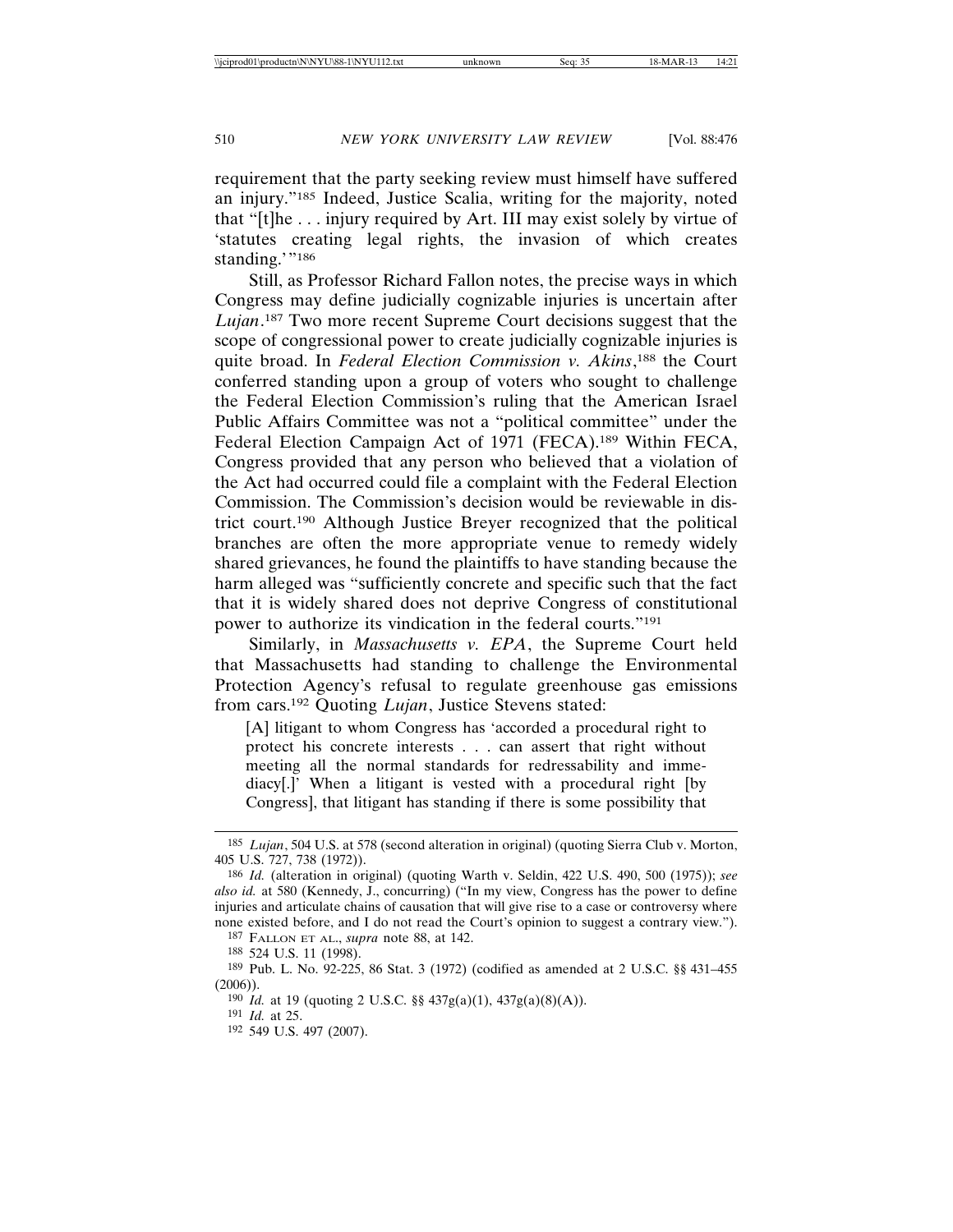the requested relief will prompt the injury-causing party to reconsider the decision that allegedly harmed the litigant.<sup>193</sup>

*Massachusetts v. EPA* might also stand for the proposition that congressional authority to confer standing upon individuals depends on a balance between the imminence and graveness of the potential harm<sup>194</sup>—although potentially distinguishable by the fact that the Court also relied on Massachusetts's "quasi-sovereign interests."195

Taken together, these cases suggest that the power of Congress to statutorily grant standing to particular individuals is quite broad even in cases of widely shared grievances. Therefore, were Congress inclined to broaden standing in patent declaratory judgment actions, it could do so without violating the separation of powers by creating a legal right for individuals to challenge patents  $(1)$  that they believe to be invalid and (2) that cover inventions that they seek to practice. Creating such a statutory right would allow Congress to tailor standing requirements by providing further guidance on how courts should interpret "injuries" in patent declaratory judgment actions. For instance, Congress might confer standing by finding that the mere communication of a patent's existence from the patent holder to a potential infringer satisfies the injury requirement. Or Congress could statutorily require courts to consider other factors—including the extent to which the potential infringers are the only prospective challengers of a patent's validity and the degree to which such a determination would potentially affect the public interest<sup>196</sup>—in determining standing. By explicitly defining the circumstances in which a potential infringer would have standing, Congress could broaden the standing requirement to better reflect patent law's need for greater consideration of public policy while simultaneously avoiding the uncertainty that would result from judicial revision of the doctrine.

#### **CONCLUSION**

Even if we accept the need for greater consideration of public policy arguments in patent litigation, expanding standing in patent

<sup>193</sup> *Id.* at 517–18 (citations omitted).

<sup>194</sup> FALLON ET AL., *supra* note 88, at 145; *see also* Jonathan Remy Nash, *Standing and the Precautionary Principle*, 108 COLUM. L. REV. 494, 511 (2008) (advocating "precautionary-based standing," in which "the 'injury' prong of standing is satisfied where the plaintiff can show that the harm that it might suffer would be catastrophic and irreversible, and that its occurrence is subject to great uncertainty").

<sup>195</sup> *Massachusetts v. EPA*, 549 U.S. at 519–20.

<sup>196</sup> *See supra* notes 158–60 and accompanying text (describing why consideration of such factors is desirable). The fact that Congress has failed to pass such legislation does not counsel against my proposal, given the difficulty of drawing such a negative inference in a field in which Congress seldom legislates.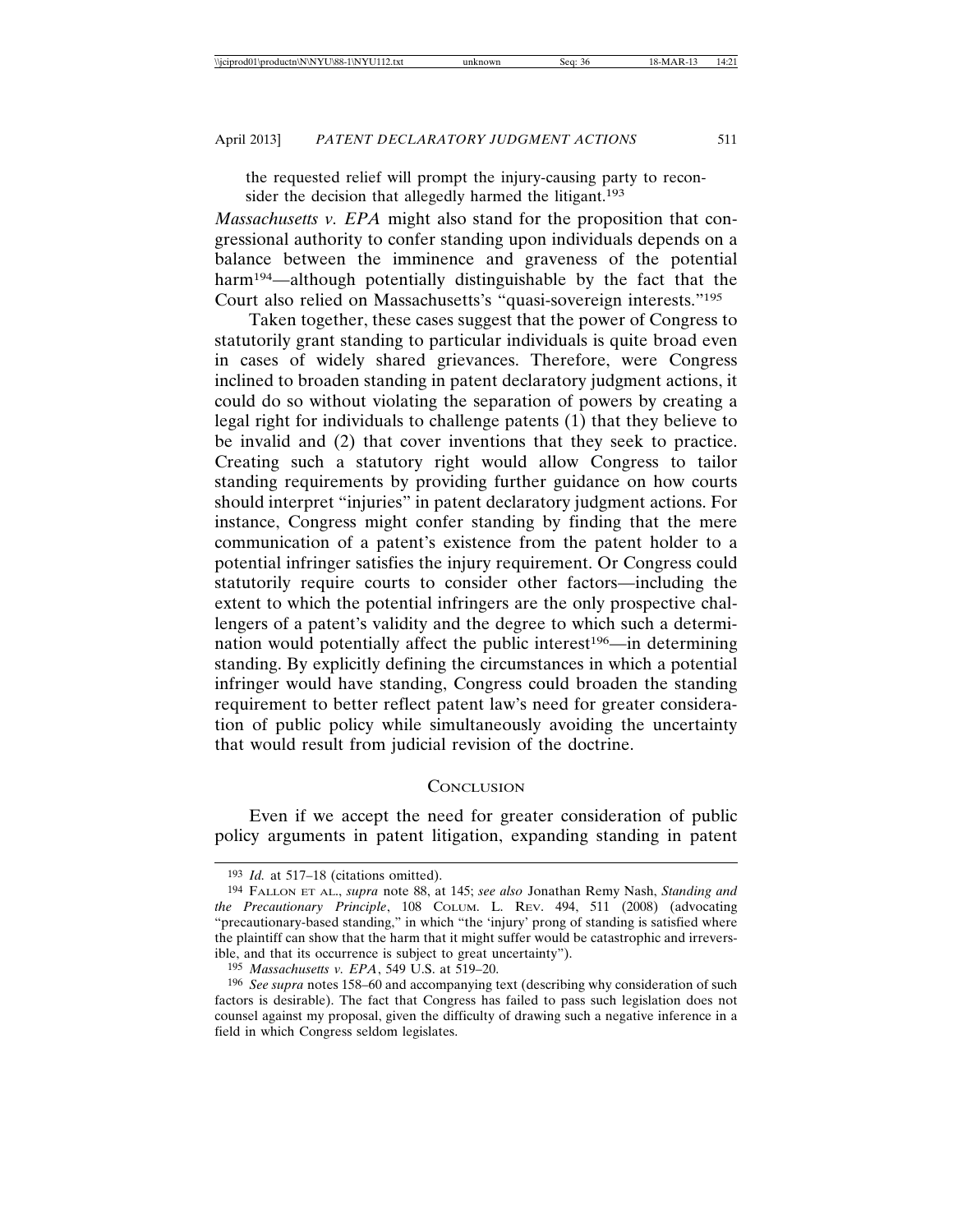declaratory judgment actions may be unnecessary given a new set of procedures created by the Leahy-Smith America Invents Act (AIA), which was signed into law by President Obama on September 16, 2011.197 Section 6 of the AIA creates "post-grant review proceedings" that will allow individuals to challenge the validity of a patent at the PTO as an alternative to instituting a suit in federal court.198 These new post-grant opposition procedures will allow for patent challenges based on nearly any issue affecting a patent's validity.199 Moreover, the new procedures will likely grant standing on a broad basis to nearly any individual.200

Still, the ability to challenge a patent's validity through the AIA's post-grant review proceedings will be significantly more restricted than through the federal court system.201 Most importantly, section 6 of the AIA provides that petitions for post-grant review must be filed within nine months of a patent's issuance.<sup>202</sup> Because potential infringers are often unaware of the relevance of a patent within nine months of issuance, this provision is likely to limit significantly the effectiveness of the new post-grant opposition procedures. Additionally, the new procedures allow the PTO Commissioner to authorize a review only if, based on the information presented in the request for review, "it is more likely than not that at least [one] of the claims challenged in the petition is unpatentable."203 While a review may also be authorized if "the petition raises a novel or unsettled legal question that is important to other patents or patent applications,"204

As a result, the potential infringers in *Myriad*, for instance, would not be able to challenge Myriad's gene patents based on their patentable subject matter contention. For a more complete description of both inter partes and ex parte proceedings, see *id.* at 211–13.

199 *See* Changes to Implement Post-Grant Review Proceedings, 77 Fed. Reg. 7060, 7060–61 (proposed Feb. 10, 2012) (to be codified at 37 C.F.R. pt. 42) (providing broad statutory grounds supporting post-grant review).

200 Standing is conferred to any individual who "certif[ies] that the patent for which review is sought is available for post-grant review and that the petitioner is not barred or estopped from requesting a post-grant review of the patent." *Id.* at 7079.

201 *See id.* at 7061 (listing requirements for seeking post-grant review).

203 *Id.*

<sup>197</sup> Pub. L. No. 112-29, 125 Stat. 284 (2011) (to be codified in scattered sections of 35 U.S.C.).

<sup>198</sup> § 6, 125 Stat. at 299–313 (to be codified at 35 U.S.C. §§ 311–319). Currently, the PTO employs two types of reexamination procedures for issued patents. Ex parte proceedings allow any third party to request the reexamination of an issued patent; however, third parties are extremely limited in the proceeding itself. Inter partes proceedings allow for greater participation from challengers. Still, both procedures have been used rarely since their creation due to several significant limitations, including the restriction that challengers can only question the validity of a patent based on novelty and nonobviousness. *See* CARRIER, *supra* note 3, at 212.

<sup>202</sup> § 6, 125 Stat. at 306.

<sup>204</sup> *Id.* at 307*.*